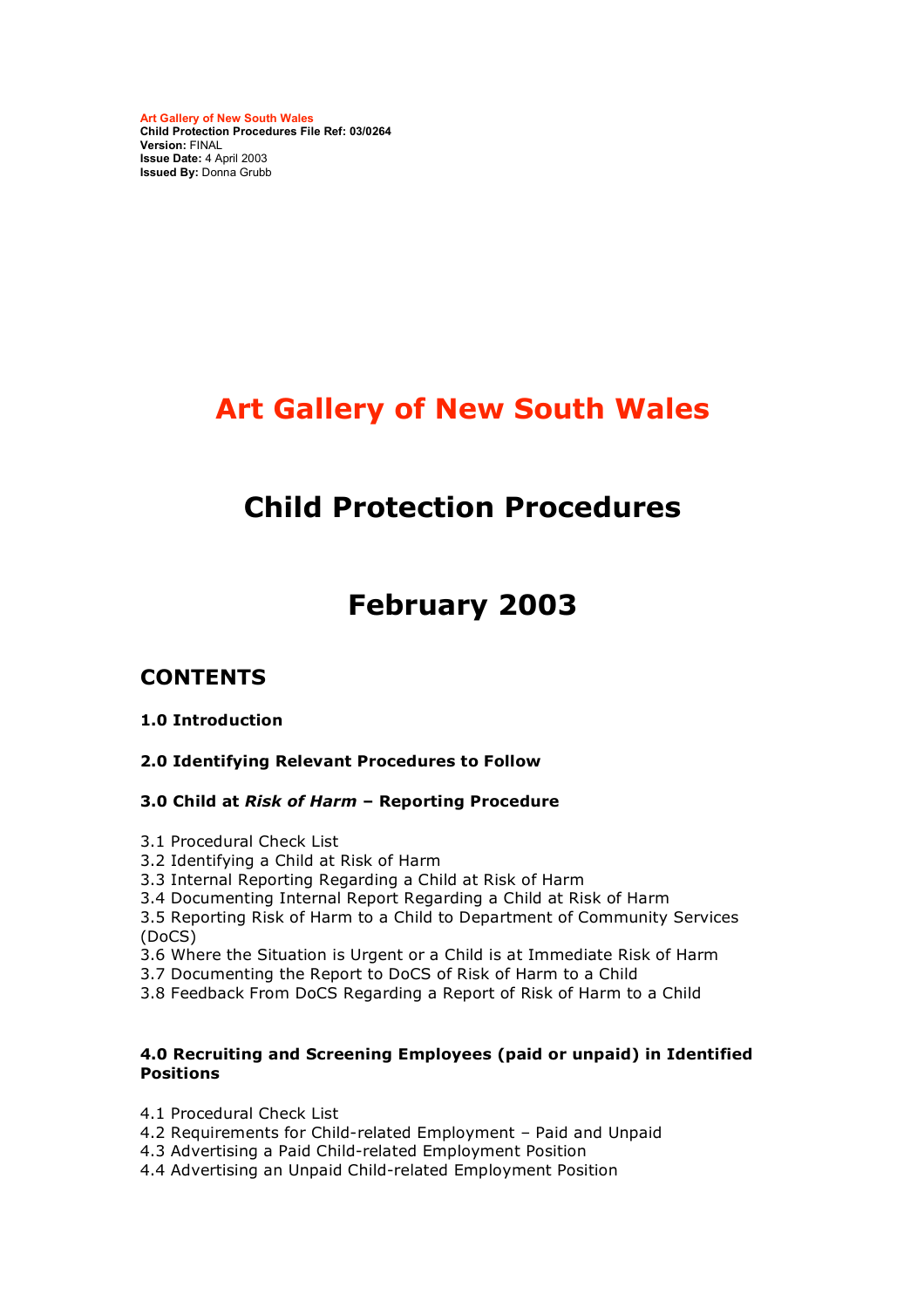- 4.5 Written Information to Prospective Applicants Paid and Unpaid
- 4.6 Selecting and Screening Preferred Applicants Paid Positions
- 4.7 Selecting and Screening Preferred Applicants Unpaid Positions

4.8 Notification of Decision Not to Employ Based Upon Risk

4.9 Commencing Child-related Employment – paid or unpaid

#### **5.0 Responding to Allegations or Convictions of Child Abuse Against Employees (paid or unpaid)**

5.1 Procedural Check List

5.2 Identifying Allegations or Convictions of Child Abuse Against Employees (paid or unpaid)

5.3 Internal Reporting Procedure for Allegations or Convictions Against Employees (paid or unpaid)

5.4 Reporting Allegations or Convictions to the NSW Ombudsman

5.5 Investigation of Allegations or Convictions of Chid Abuse Made Against Employees (paid or unpaid)

5.6 Rights of Employee Against Whom an Allegation of Child Abuse is Made

#### **6.0 Confidentiality and Records Management**

- 6.1 Confidentiality
- 6.2 Maintenance of records
- 6.3 Access to records
- 6.4 Disposal of records

#### **7.0 Appendices**

7.1 Introduction to the Appendices

#### **7.2 Reporting Risk of Harm**

#### Definitions and Concepts

- 7.2.1 Risk of Harm
- 7.2.2 Reasonable Grounds
- 7.2.3 Report of Risk of Harm
- 7.2.4 Class of Children or Young People
- 7.2.5 Mandatory Reporting
- 7.2.6 Reporting Homelessness
- 7.2.7 Legal Protection for Persons Reporting
- 7.2.8 Types of Child Abuse and Neglect
- 7.2.9 Indicators of Child Abuse and Neglect

7.2.10Guidelines

Responding to a Child's Disclosure of Abuse or Neglect

7.2.11Reporting Form Child at Risk of Harm

#### **7.3 Recruiting and Screening Employees**

Definitions and Concepts 7.3.1 Child-Related Employment 7.3.2 Employee 7.3.3 Prohibited Person

7.3.4 Screening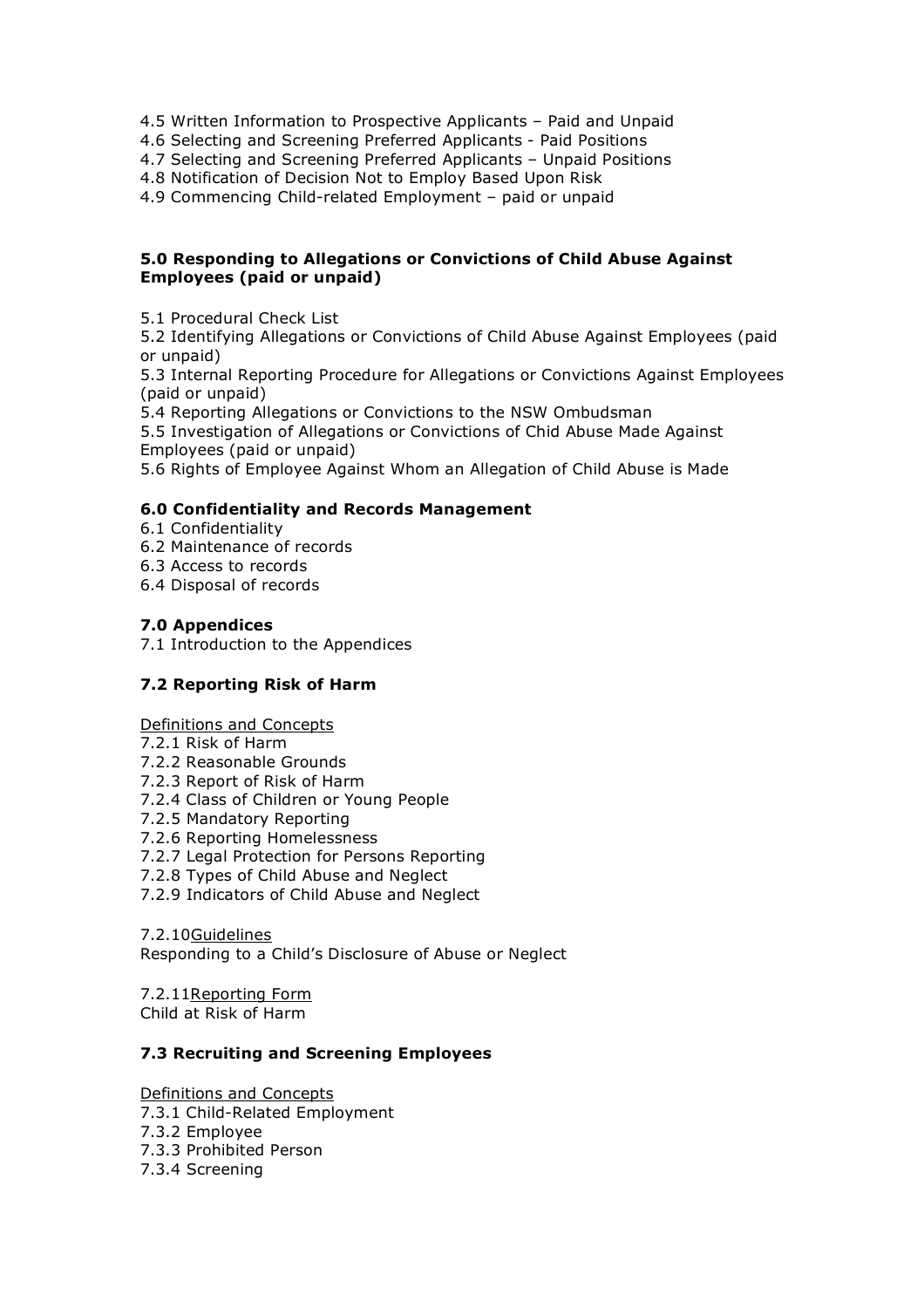7.3.5 Working With Children Check Code of Conduct 7.3.6 Code of Conduct for Child Protection in the Workplace (Please note that this Code is repeated in the *Child Protection Policy)*

Declaration Forms

7.3.7 Paid Employee Declaration to Comply With Child Protection Policy & Procedures 7.3.8 Unpaid Employee Declaration to Comply With Child Protection Policy & Procedures 7.3.9 Prohibited Persons Declaration Form *(needs to be included)* 7.3.5 Working With Children Check – Consent Form *(needs to be included)* 7.3.6 Working With Children Check – Request for Screening Form *(needs to be included)*

#### **7.4 Responding to Allegations or Convictions of Child Abuse Against Employees**

Definitions and Concepts 7.4.1 Employee 7.4.2 Child Abuse 7.4.3 Allegation of Child Abuse 7.4.4 Conviction for Child Abuse

Reporting Forms 7.4.5 Allegation of Child Abuse Against an Employee (*Internal Report*) 7.4.6 Reporting to the NSW Ombudsman - Notification Form

#### **7.5 Key Child Protection Contacts**

# **1.0 Introduction**

The following Child Protection Procedures outline the actions to be taken to comply with the Child Protection Policy and with child protection legislation in NSW. The procedures are deliberately prescriptive to provide guidance and support to employees and volunteers in implementing their child protection obligations. To assist in absorbing the amount of information provided, each section begins with a checklist of the procedures to follow, which is followed by relevant contextual information. The first step is to *identify the Relevant Procedures to Follow (Section 2.0)*.

# **2.0 Identifying Relevant Procedures to Follow**

Where a staff member develops a concern in the course of their work for the safety, welfare and well-being of a child the first step to take is to determine the relevant procedure to follow.

# **2.1 Reporting Procedures**

### **2.1.1 Allegation that a Child is at** *Risk of Harm* **(but not by an Employee)**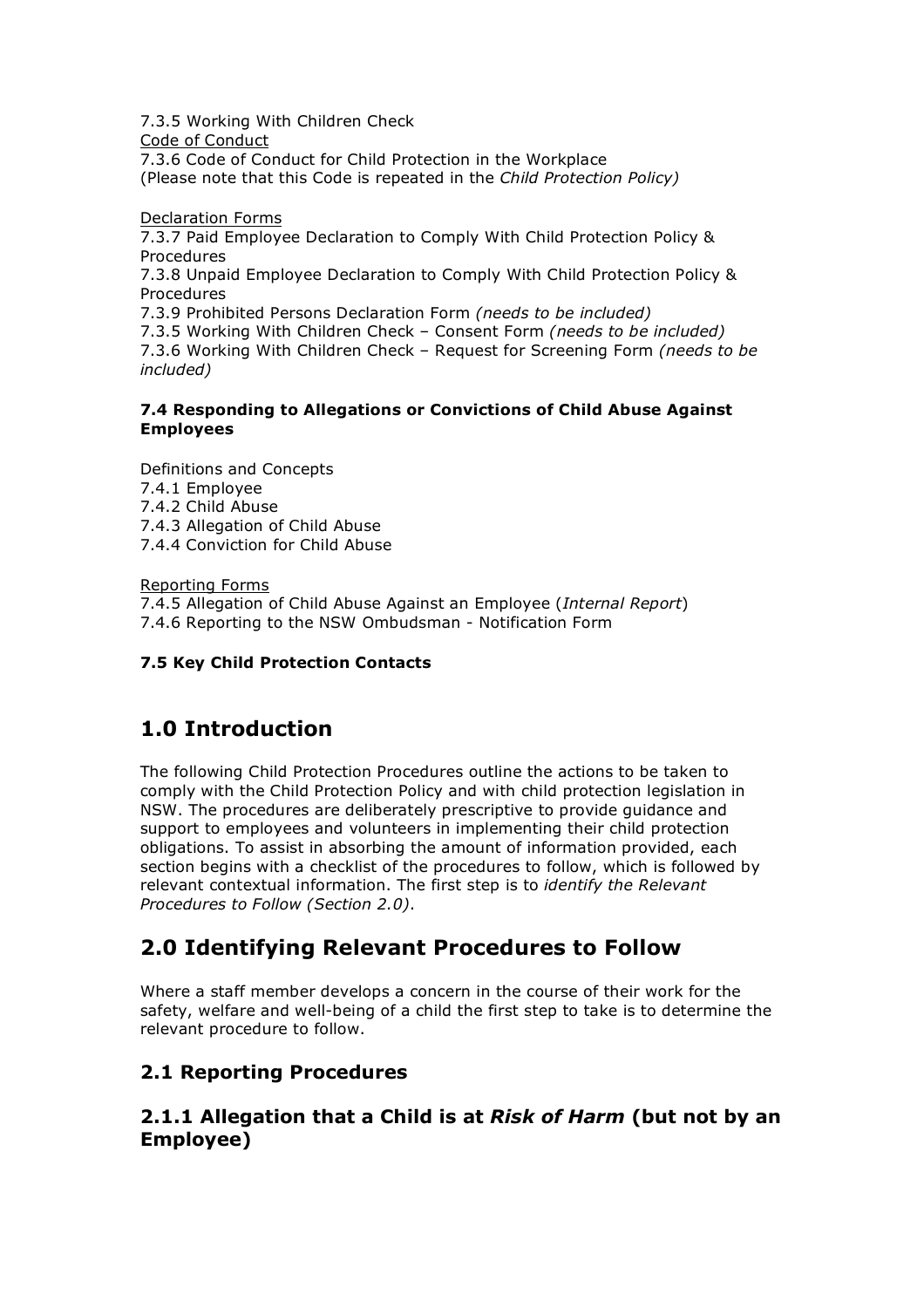Where the concern is about a child aged under 16 being at risk of harm but not at risk from the conduct of an employee (paid or unpaid) of the Art Gallery of NSW, the Child at Risk of Harm Reporting Procedure 3.0 below must be followed.

Where the concern is for a child aged 16 or 17 but not at risk from the conduct of an employee (paid or unpaid) of the Art Gallery of NSW, then there is no requirement to take action under this policy but staff may choose to report the risk of harm as a private citizen.

### **2.1.2 Allegation that a Child is at** *Risk of Harm* **by an Employee or Volunteer**

Where the concern is about an allegation or conviction of child abuse of a child aged under 18 made against an employee (paid or unpaid) where it is believed the abuse occurred in the course of the person's employment in the Art Gallery of NSW, the Responding to Allegations or Convictions of Child Abuse Against Employees procedure 5.0 below must be followed.

### **2.2 Recruitment and Selection Procedures**

Where staff are participating in the recruitment or transfer of staff for a childrelated employment position (paid or unpaid) within the Art Gallery of NSW, the Child Protection Procedures for Recruiting and Screening Employees 4.0 must be followed.

# **2.3 Recordkeeping**

In all the above situations the procedures in section 6.0 regarding maintenance of records must be followed.

# **3.0 Child at Risk of Harm – Reporting Procedure**

# **3.1 Procedural Check List**

The following is provided as a key task checklist for use once the reader is familiar with the full text of the procedures.

# *Identifying A Child at Risk of Harm*

 $\Box$  Is the child aged under 16 years?

□ Are there reasonable grounds to suspect risk of harm from one or more of the following circumstances?

a) The child or young person's basic physical or psychological needs are not being met or are at risk of not being met;

b) The parents or care givers have not arranged and are unable or unwilling to arrange for the child or young person to receive necessary medical care;

c) The child or young person has been, or is at risk of being, physically or sexually abused or ill-treated;

d) The child or young person is living in a household where there have been incidents of domestic violence and, as a consequence, the child or young person is at risk of serious physical or psychological harm;

e) A parent or caregiver has behaved in such a way towards the child or young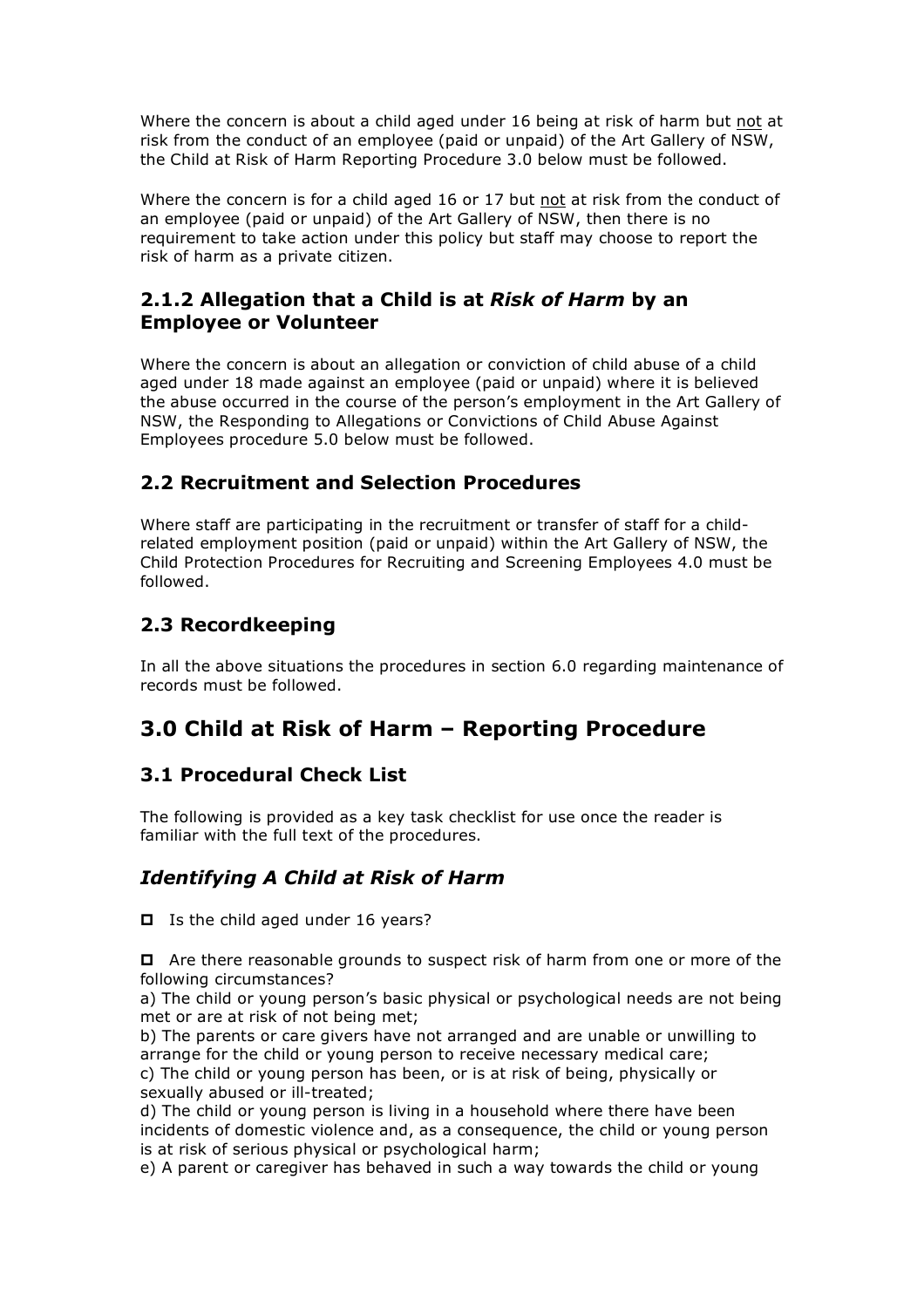person that the child or young person has suffered or is at risk of suffering serious psychological harm

Are the concerns current?

If yes to all three then proceed to reporting. NOTE: where the report involves an allegation against an employee refer to Responding to Allegations of Child Abuse Against Employees.

### *Internal Reporting Regarding a Child at Risk of Harm*

 Mandatory reporter promptly report concern about the child at risk of harm to the Human Resources Manager.

 Provide currently known information to the Human Resources Manager to complete a Child at Risk of Harm Reporting Form.

Do not inform the parent/guardian or alleged abuser of the intention to report.

### *Reporting Risk of Harm to a Child to Department of Community Services Helpline*

 The Human Resources Manager promptly make the report to the DoCS Helpline on 13 36 27 (24hrs 7 days).

 Record on the Child at Risk of Harm Reporting Form the date and time of the report, the name of the DoCS Helpline Caseworker to whom the report was made, and the DoCS Helpline report reference number.

 If the child is currently on the premises ask DoCS Helpline Caseworker for advice regarding what to do, and record the advice given on the Child at Risk of Harm Reporting Form.

 The Human Resources Manager places the completed Child at Risk of Harm Reporting Form in a secure file.

### *Follow-up After a Report of Risk of Harm to a Child*

 $\Box$  Staff member who raised the report concern follow-up with the Human Resources Manager within 2 days to ensure the report has been made to the DoCS Helpline.

 Optional – the Human Resources Manager obtain feedback from DoCS regarding the progress of the investigation and assessment and inform the staff member who made the report.

# **3.2 Identifying a Child at Risk of Harm**

Any staff member who is a mandatory reporter (refer to Definitions section in appendix for a list), who forms a suspicion upon reasonable grounds in the course of their work, that a child aged under 16 is at risk of harm (see appendix for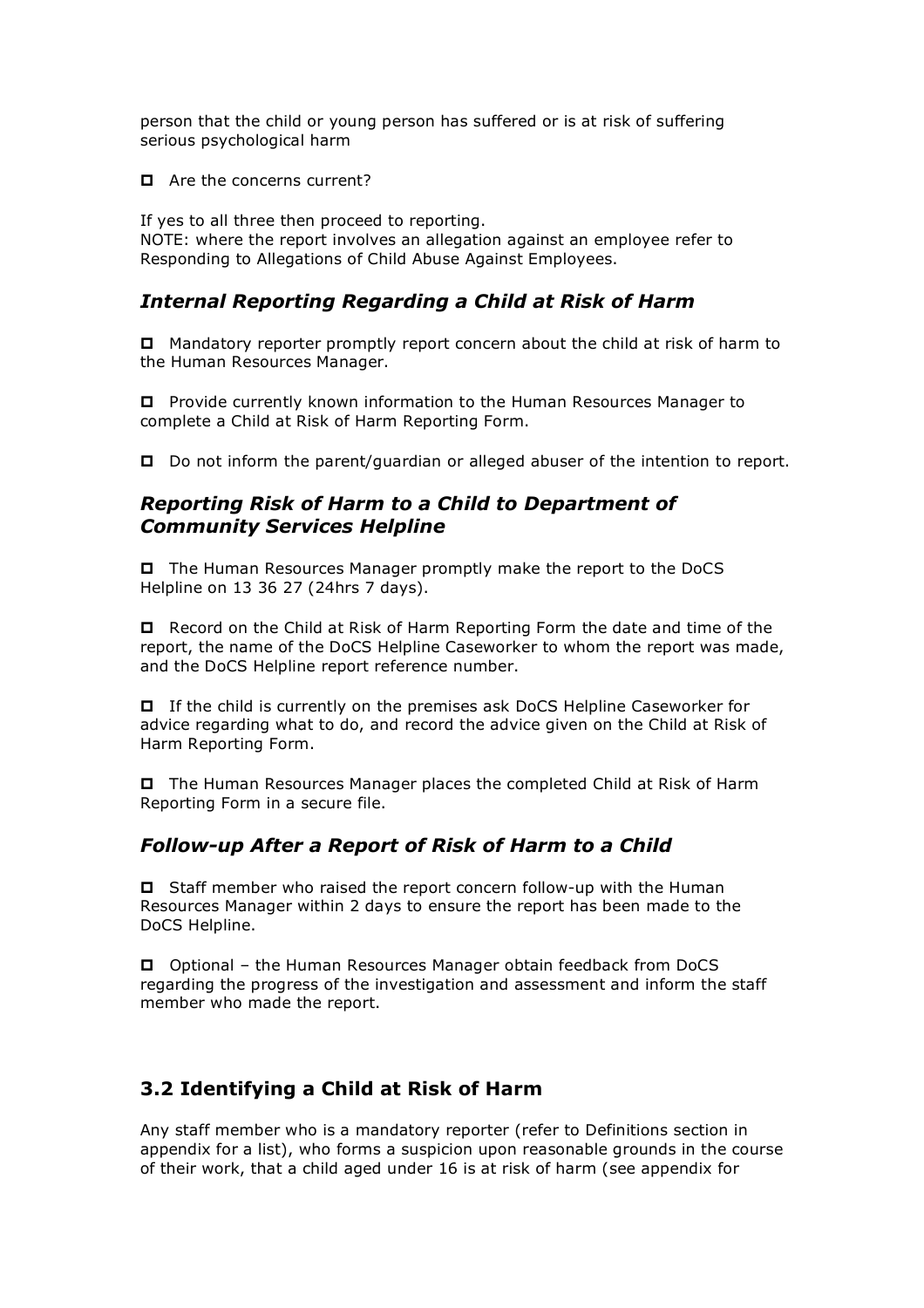definition of risk of harm) must promptly raise that current concern with the Human Resources Manager who is designated under this policy to make the reports to the Department of Community Services Helpline.

Any staff member who is not a mandatory reporter who forms a suspicion upon reasonable grounds in the course of their work, that a child, or class of children, aged under 16 is at risk of harm (see appendix for definition of risk of harm) may raise that concern with the Human Resources Manager but there is no obligation to do so.

Reasonable grounds to suspect risk of harm to the child may arise from any of the following:

• A disclosure by the child or another person that the child (aged under 16) has been abused or neglected Note if a child or anyone else alleges that a child aged under 18 has been abused in any way by an employee of the agency then the procedures for Responding to Allegations or Convictions of Child Abuse Against Employees should be followed. or is at risk of such or

• Observation of indicators of child abuse and neglect (refer to Appendix for list of indicators) or

• Witnessing an incident involving a child (aged under 16) which leads to a suspicion that the child is at risk of harm or

• A combination of the above

Staff should not attempt to investigate their concerns for a child's safety by probing for information from the child, parents or alleged abuser.

If the staff member or the Human Resources Manager are uncertain as to whether there are reasonable grounds to suspect the child is at risk of harm, then advice should be sought from a Caseworker at the Department of Community Services Helpline who can advise whether the matter is reportable or not. Advice given by the Helpline, the name of the Caseworker providing the advice and the date should be recorded on the Child at Risk of Harm Reporting Form (see Appendix).

All such discussions regarding a child at risk of harm must be kept strictly confidential.

### **3.3 Internal Reporting Regarding a Child at Risk of Harm**

Staff who are mandatory reporters must promptly report their concern about a child at risk of harm to the Human Resources Manager who is designated under this policy to make the reports to the Department of Community Services Helpline.

Staff who are mandatory reporters who report their concern about a child at risk of harm should follow-up with the Human Resources Manager within 2 working days to ensure that the report has been made to the Department of Community Services.

Staff should note that it is the individual professional responsibility of mandatory reporters to ensure the report is made.

Staff should not inform the parent/guardian of their intention to report as in some cases this could place the child at greater and/or immediate risk of harm. This is particularly the case in situations involving domestic violence or sexual abuse. Informing parents/guardians will be done by the Department of Community Services once a report is made. The Department of Community Services is required by law not to disclose the identity of the reporter to the family.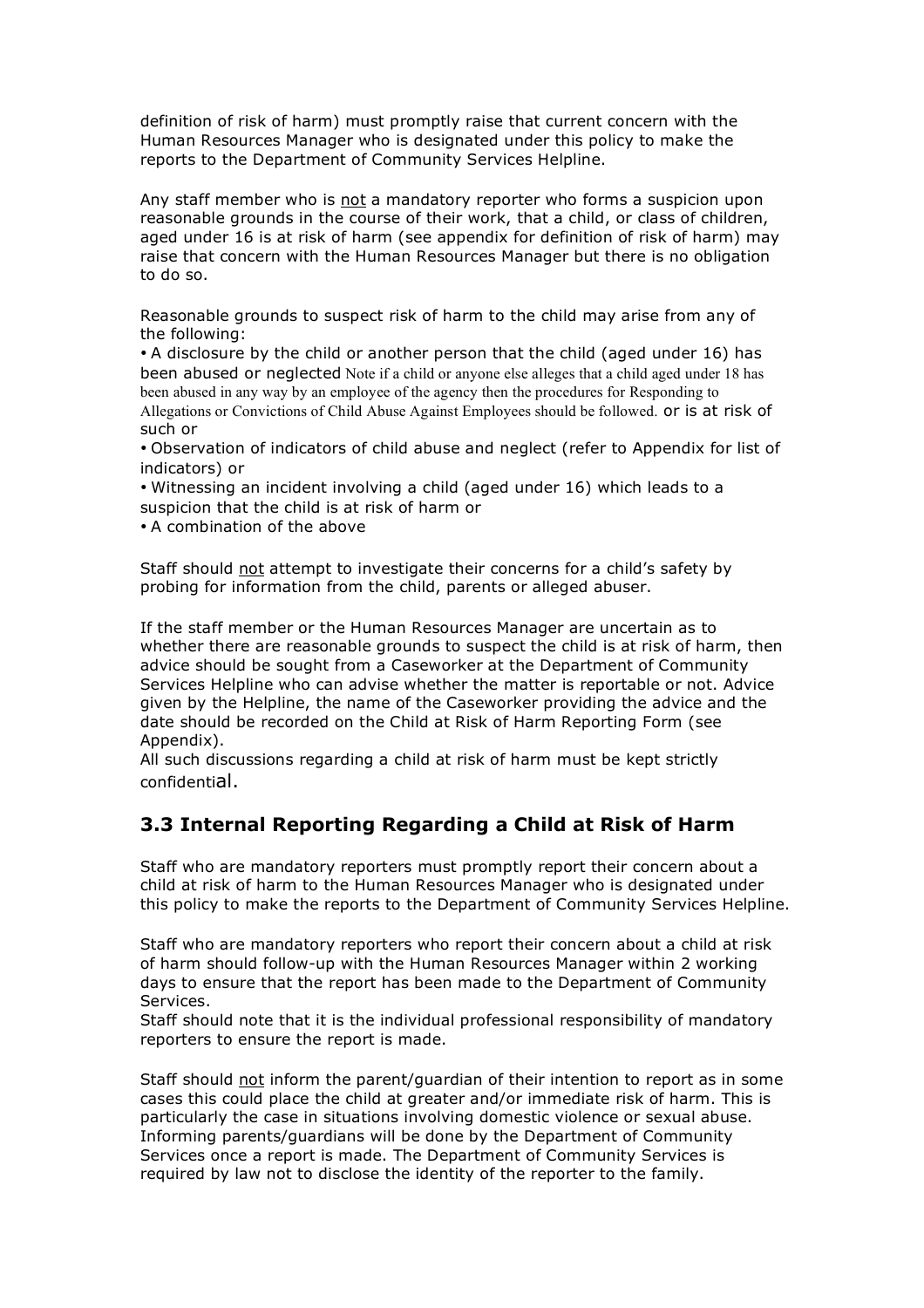### **3.4 Documenting Internal Report Regarding a Child at Risk of Harm**

A Child at Risk of Harm Reporting Form is to be completed by the Human Resources Manager in consultation with the staff member who raised the concern about the child. This information is to form the basis for the report to the Department of Community Services and so should be as comprehensive as possible regarding the information known about the child and their circumstances. Staff should not attempt to gain extra information by investigating or by approaching the child or parents or alleged abuser. Investigation and assessment is the role of the Department of Community Services.

The Child at Risk of Harm Reporting Forms are to be kept by the Human Resources Manager in a secure file where it cannot be readily accessed by others and it to be marked confidential.

### **3.5 Reporting Risk of Harm to a Child to Department of Community Services**

The Human Resources Manager will make the report of risk of harm to the NSW Department of Community Services Helpline (operates 24hours a day, 7 days a week). If more than one child is at risk of harm then a risk of harm report to DoCS must be made for each child.

Where the Human Resources Manager is absent/uncontactable and the concern is urgent, then the staff member must report their concern to the Deputy Manager, Security Services who will make the report to the DoCS Helpline.

As a general rule reports to the DoCS Helpline should be made on the day the concern is raised by a staff member if not immediately.

Reports to the DoCS Helpline are made by phone. The Human Resources Manager or the Deputy Manager, Security Services may make the phone call to the DoCS Helpline in the presence of the staff member who raised the concern if appropriate. As much relevant currently known information as possible should be available when making the call to DoCS, without unduly delaying the call.

The Caseworker at the DoCS Helpline may seek a range of information to assist in the initial assessment of the child's situation. Note that provision of information when making a report of risk of harm to DoCS does not constitute a breach of confidentiality or professional etiquette.

The Human Resource Manager should record information as listed below in 3.6.

#### **3.6 Where the Situation is Urgent or a Child is at Immediate Risk of Harm**

Where the concern for a child arises from a disclosure of abuse or neglect by a child or from observation of suspicious injuries to the child or where the child is believed to be at immediate risk, the report should be made immediately by the Human Resources Manager to Department of Community Services (DoCS), as prompt intervention may be needed for the child's safety.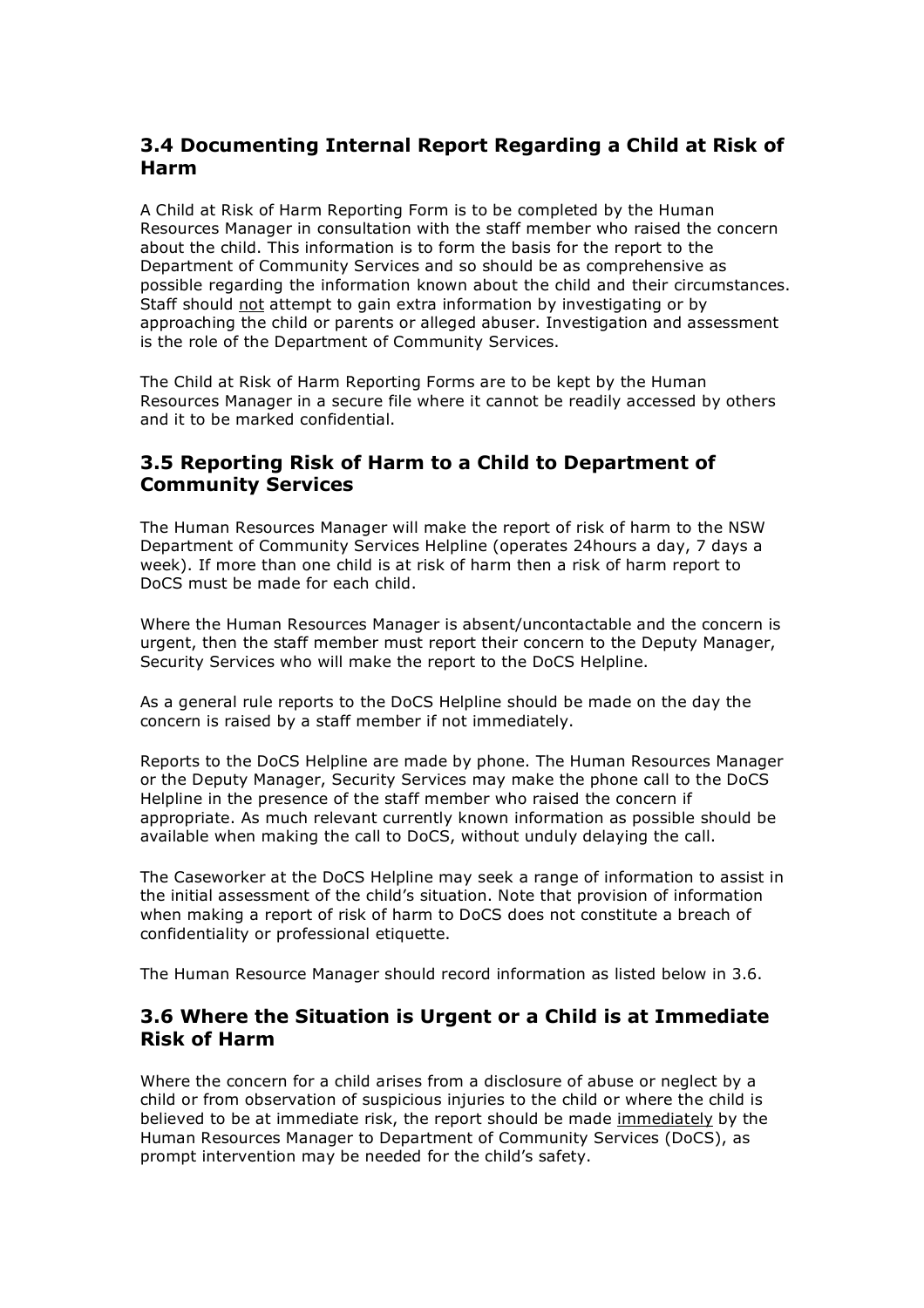If the situation for the child is urgent and the child is currently on the Art Gallery premises then the Human Resources Manager should seek advice from the DoCS Helpline Caseworker regarding what to do next for the child.

It should be noted that staff do not have the authority to refuse to allow a child to leave the premises, nor to refuse to hand a child over to their parent/guardian. Staff do not have the authority to take a child anywhere without the expressed consent of the parent/guardian. In the event that a child at risk of harm is abandoned at the Art Gallery premises then Police and, if needed an Ambulance, should be called in addition to calling the DoCS Helpline.

If a child at risk of harm is fearful and insists they do not wish to go with the parent/guardian and the parent/guardian is present to take the child, then the Police should be immediately called and the DoCS Helpline informed promptly.

### **3.7 Documenting the Report to DoCS of Risk of Harm to a Child**

The completed Child at Risk of Harm Reporting Form is to be the agency record of the report. Staff should ensure the following are recorded on the form: • Any details about the child/ren known to staff

- Reasons for concern for the child's safety
- Details of any incident observed by staff
- Details of any indicators observed by staff

• Details of any disclosure made to staff – recorded in the words used in the disclosure if possible (eg. if a child disclosed abuse then write down the words the child used)

• the name of the DoCS Helpline Caseworker to whom the report was made

• details of any advice given by the DoCS Caseworker regarding what staff should/should not do in relation to the child

- the time and date the report was made
- the DoCS Helpline reference number for the report

#### **3.8 Feedback From DoCS Regarding a Report of Risk of Harm to a Child**

The Department of Community Services is required to provide feedback to mandatory reporters regarding reports they make. The Human Resources Manager may if they wish call the DoCS Helpline or the relevant DoCS Community Services Centre to obtain feedback on the progress of the assessment and investigation into the report. Such feedback should be recorded with the report details in the confidential file. The staff member who reported the child's situation to the Human Resources Manager should be informed of the feedback from DoCS. All such discussion should be kept confidential.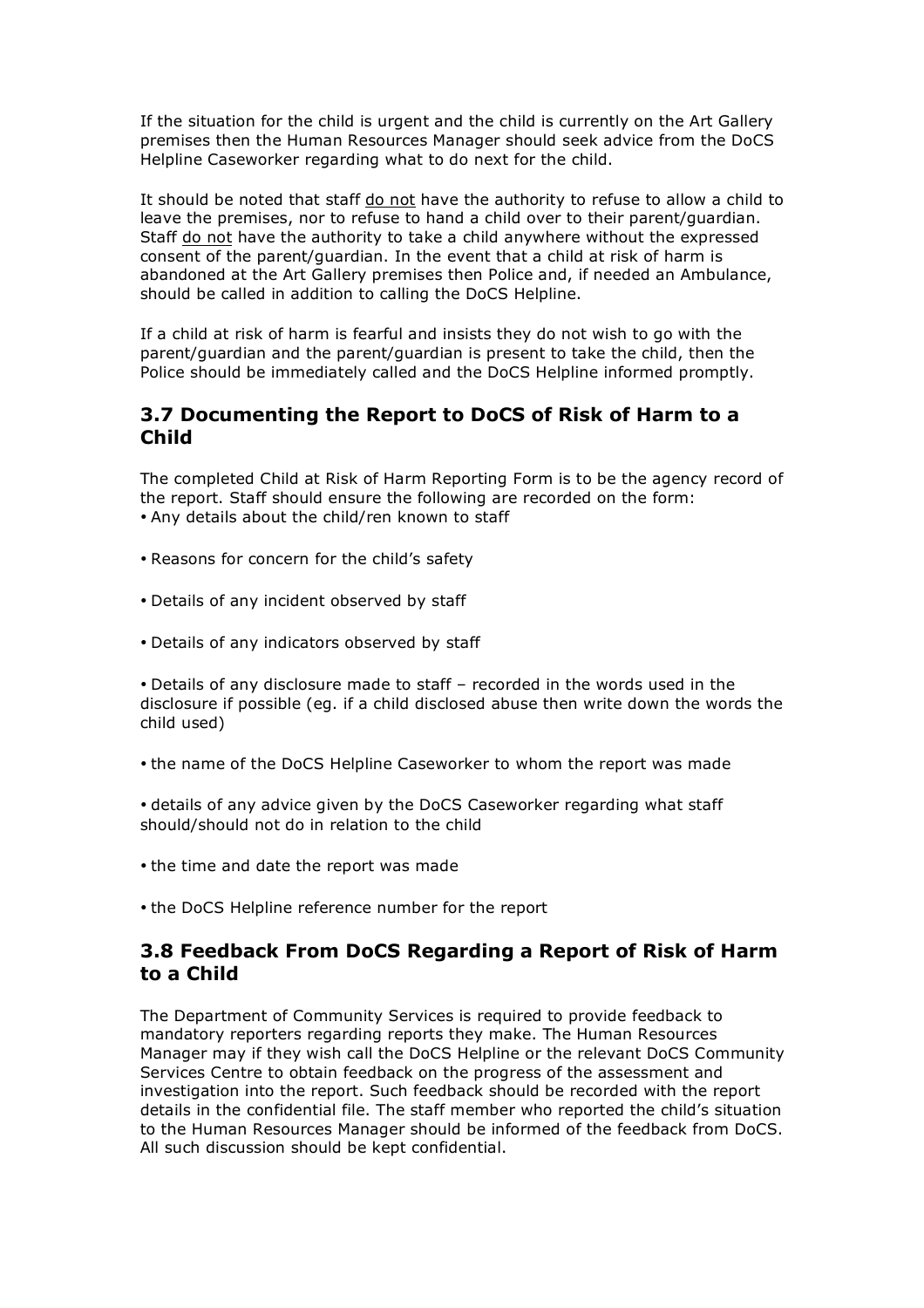# **4.0 Procedures for Recruiting and Screening Employees (paid or unpaid) In Identified Positions**

### **4.1 Procedural Checklist**

 Is this position a child-related employment position? (refer to definition & child-related employment positions list) If yes, proceed with the following.

### *Advertising a Paid or Unpaid Child-related Employment Position*

 $\Box$  For paid positions include the following words in the ad.

*It is an offence under the NSW Child Protection (Prohibited Employment) Act 1998 for a person convicted of a serious sex offence to apply for this position. Relevant criminal history, Apprehended Violence Orders and prior employment checks, including relevant disciplinary proceedings, will be conducted on recommended applicants*

 $\Box$  For unpaid positions include the following words in the ad. *It is an offence under the NSW Child Protection (Prohibited Employment) Act 1998 for a person convicted of a serious sex offence to apply for this position.*

### *Information to Prospective Applicants for Child-related Employment*

Inform all persons who inquire about the position of the following:

 It is an offence under the NSW Child Protection (Prohibited Employment) Act 1998 for a person convicted of a serious sex offence to apply for this position. Applicants will be requested to complete a Prohibited Persons Declaration

 $\Box$  Preferred applicants for paid positions will be requested to consent to a Working With Children Check

 $\Box$  Referee checks will be conducted to assess preferred applicants' suitability for child-related employment

#### *Selecting and Screening Preferred Applicants – Paid Positions*

 $\Box$  Prohibited Persons Declaration Form completed and signed by applicant

□ Consent to Working With Children Check signed by applicant

 Working With Children Check Request form completed and sent to the Department of Education and Training Screening Unit

 Response received from Department of Education and Training Screening Unit and no issues identified (Where issues of concern identified refer to full text procedures)

 $\Box$  Structured referee checks for applicant completed by head of recruiting panel or their delegate (re suitability for child-related employment) and no issues of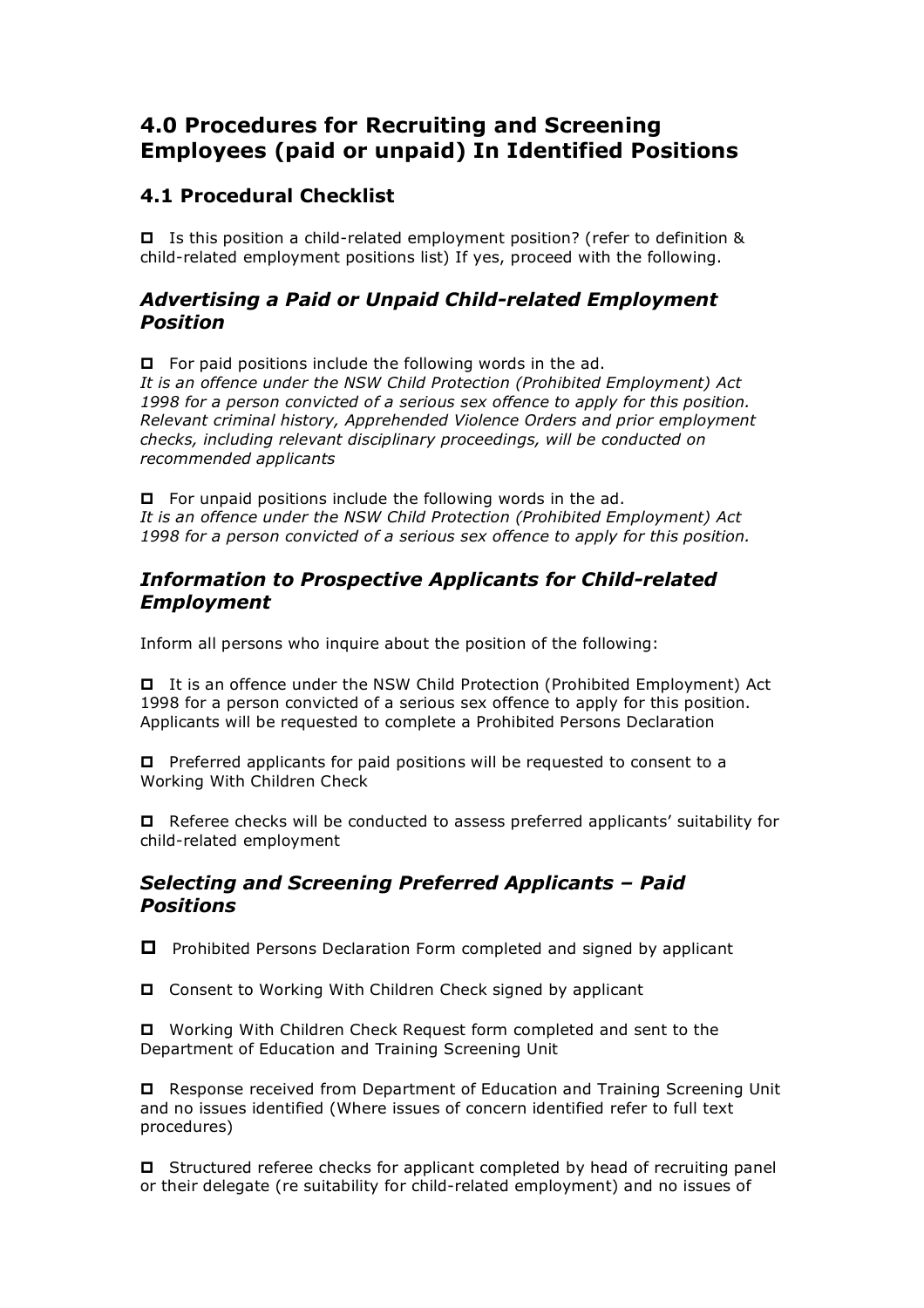concern identified (Where issues of concern identified refer to full text procedures)

 Place Working With Children Check information and completed Prohibited Persons Declaration Form on the secure child protection file held by the Human Resources Manager.

### *Selecting and Screening Preferred Applicants – Unpaid Positions*

Prohibited Persons Declaration Form completed and signed by applicant

 Structured referee checks for applicant completed by head of recruiting panel or their delegate (re suitability for child-related employment) and no issues of concern identified (Where issues of concern identified refer to full text procedures)

 Place completed Prohibited Persons Declaration Form on the secure child protection file held by the Human Resources Manager.

### *Commencing Child-related Employment – paid or unpaid*

 The Human Resources Manager obtains a clearance to offer a child-related employment position to the preferred applicant

 Child Protection Policy provided to and read by the new employee in a paid child-related employment position, including Code of Conduct for Child Protection in the Workplace

 Child Protection Policy explained to the new employee in an unpaid childrelated employment position, including Code of Conduct for Child Protection in the Workplace

### **4.2 Requirements for Child-related Employment – Paid and Unpaid**

Refer to the definition of child-related employment at section 7.3.1 in the Appendix.

Requirements regarding the recruitment and screening of persons for childrelated employment differs for paid and unpaid positions.

### **Prohibited Persons Declaration:**

• A Prohibited Persons Declaration Form (see appendix) must be completed by all current paid and unpaid persons in child-related employment positions (ie. persons who did not do this on entry to the position as the requirement was not in force at that time).

• A Prohibited Persons Declaration Form must be completed by preferred applicants for any paid or unpaid child-related employment positions.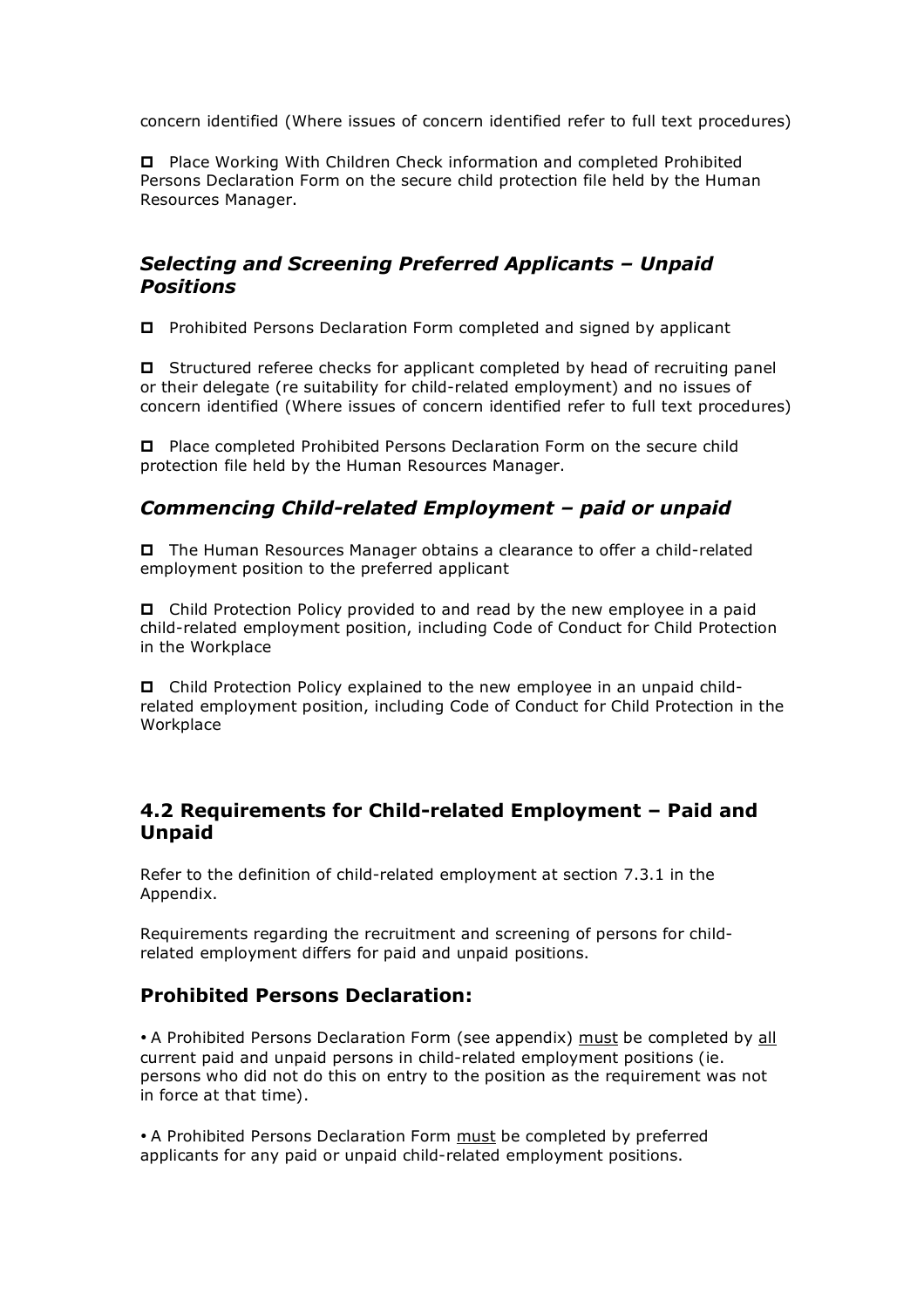• An employee who believes that s/he is or might be a prohibited person must inform the Director immediately.

• An employee who believes that another employee paid or unpaid, is a prohibited person must promptly inform the Human Resources Manager who in turn must inform the Director.

• Upon becoming aware that an employee is or may be a prohibited person the Director will promptly seek legal and other advice on the appropriate course of action including seeking advice from the Commission for Children and Young People and the NSW Ombudsman.

### *Working With Children Check:*

• A Working With Children Check (refer to Working With Children Check Guide for Employers) must be requested for all preferred applicants for paid child-related employment positions. This includes transfers into child-related employment positions by existing employees.

• A Working With Children Check may be requested for all current paid and unpaid persons in child-related employment positions (ie. persons who were not screened on entry to the position as the requirement was not in force at that time). This is recommended where the unpaid position involves a lot of contact with children (under 18) where that contact is not directly supervised.

• A Working With Children Check may be requested for all preferred applicants for unpaid child-related employment positions. This is recommended where the unpaid position involves a lot of contact with children (under 18) where that contact is not directly supervised.

### *Additional Screening Requirements:*

• The convenor of the recruitment panel for any paid child-related employment positions must ensure that the additional screening requirements (ie. referee checks and previous employer checks) are also completed for preferred applicants for paid child-related employment positions.

• The convenor of the recruitment panel for any unpaid child-related employment positions may ensure that the additional screening requirements (ie. referee checks and previous employer checks) are also completed for preferred applicants for unpaid child-related employment positions. This is recommended where the unpaid position involves a lot of contact with children (under 18) where that contact is not directly supervised.

### **4.3 Advertising a Paid Child-related Employment Position**

The advertisement for any paid child-related employment position should include the following wording:

• *It is an offence under the NSW Child Protection (Prohibited*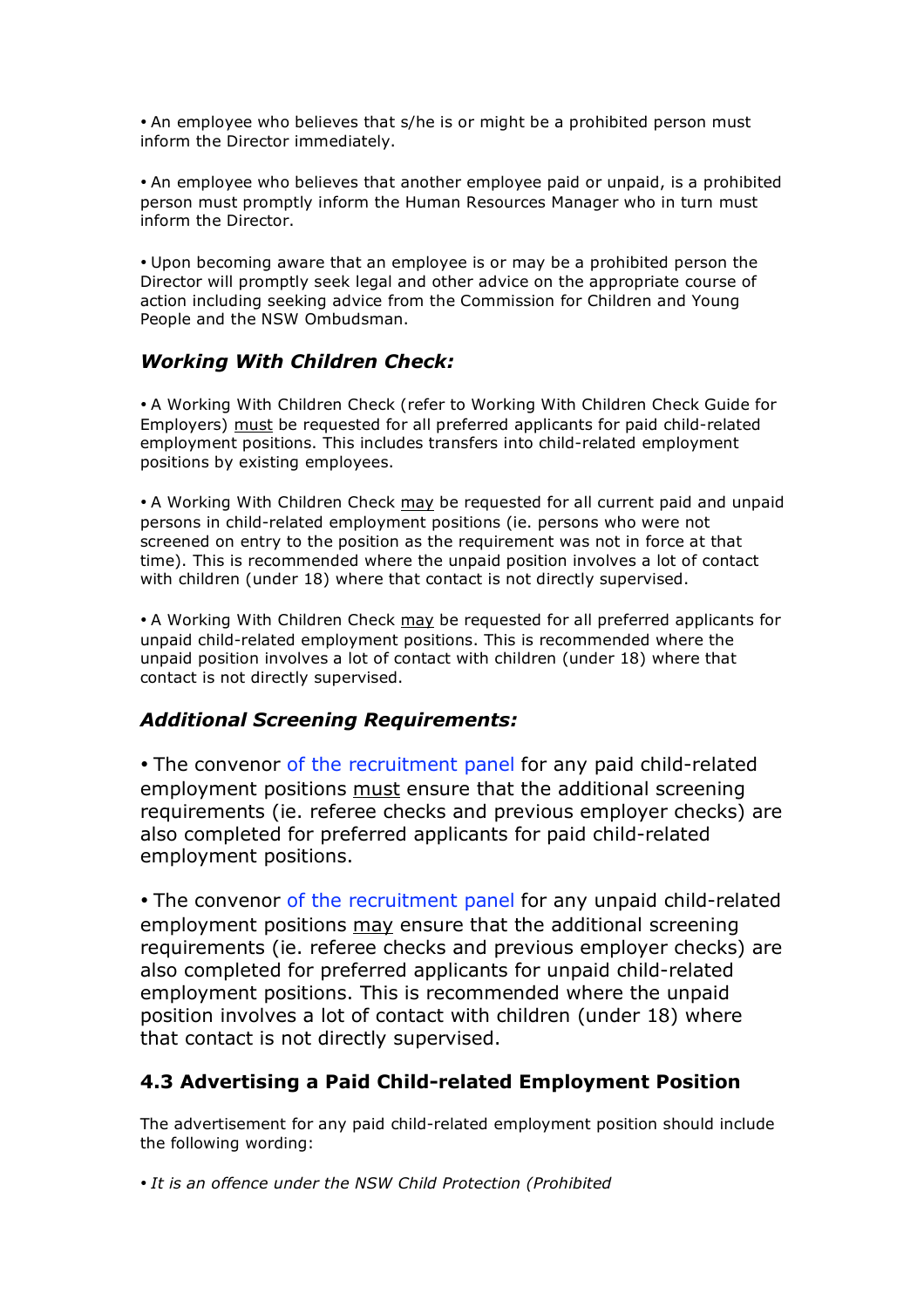*Employment) Act 1998 for a person convicted of a serious sex offence to apply for this position.*

AND

• *Relevant criminal history, Apprehended Violence Orders and prior employment checks, including relevant disciplinary proceedings, will be conducted on recommended applicants*.

It is the responsibility of the convenor of the recruitment panel to ensure the advertisement is appropriately worded.

If it is not practicable to include entire wording in an advertisement for a paid child-related employment position, then all persons who inquire about the position must be informed, in writing, about the above information.

### **4.4 Advertising an Unpaid Child-related Employment Position**

The advertisement for any unpaid child-related employment position should include the following wording:

• *It is an offence under the NSW Child Protection (Prohibited Employment) Act 1998* for a person convicted of a serious sex *offence to apply for this position.* Where a decision has been made to also conduct the Working With Children Check for this unpaid child-related employment position then the wording as for paid positions (see above) may be used.

If it is not practicable to include the entire wording in an advertisement for an unpaid child-related employment position, or where an advertisement has not been the method used, then all persons who inquire about the position must be informed, in writing, about the above information.

The person having responsibility for recruiting unpaid persons in child-related positions is also responsible to ensure these requirements are fulfilled.

#### **4.5 Written Information to Prospective Applicants –paid or unpaid**

All persons who inquire about and wish to apply for a paid or unpaid child-related employment position must be provided in writing with the following information:

• The requirements of the *NSW Child Protection (Prohibited Employment) Act 1998* relating to their application. In particular that it is an offence for a person convicted of a serious sex offence to apply for this position. Applicants will be requested to complete and sign a Prohibited Person Declaration Form. Applicants who decline to complete and sign a Prohibited Persons Declaration cannot be offered the position.

• The screening process that will be undertaken in relation to their application or child-related employment including structured referee checks, criminal history checks, certain Apprehended Violence Orders checks, and relevant disciplinary proceedings checks with past and or current employers.

• Applicants will be requested to consent to a Working With Children Check (for all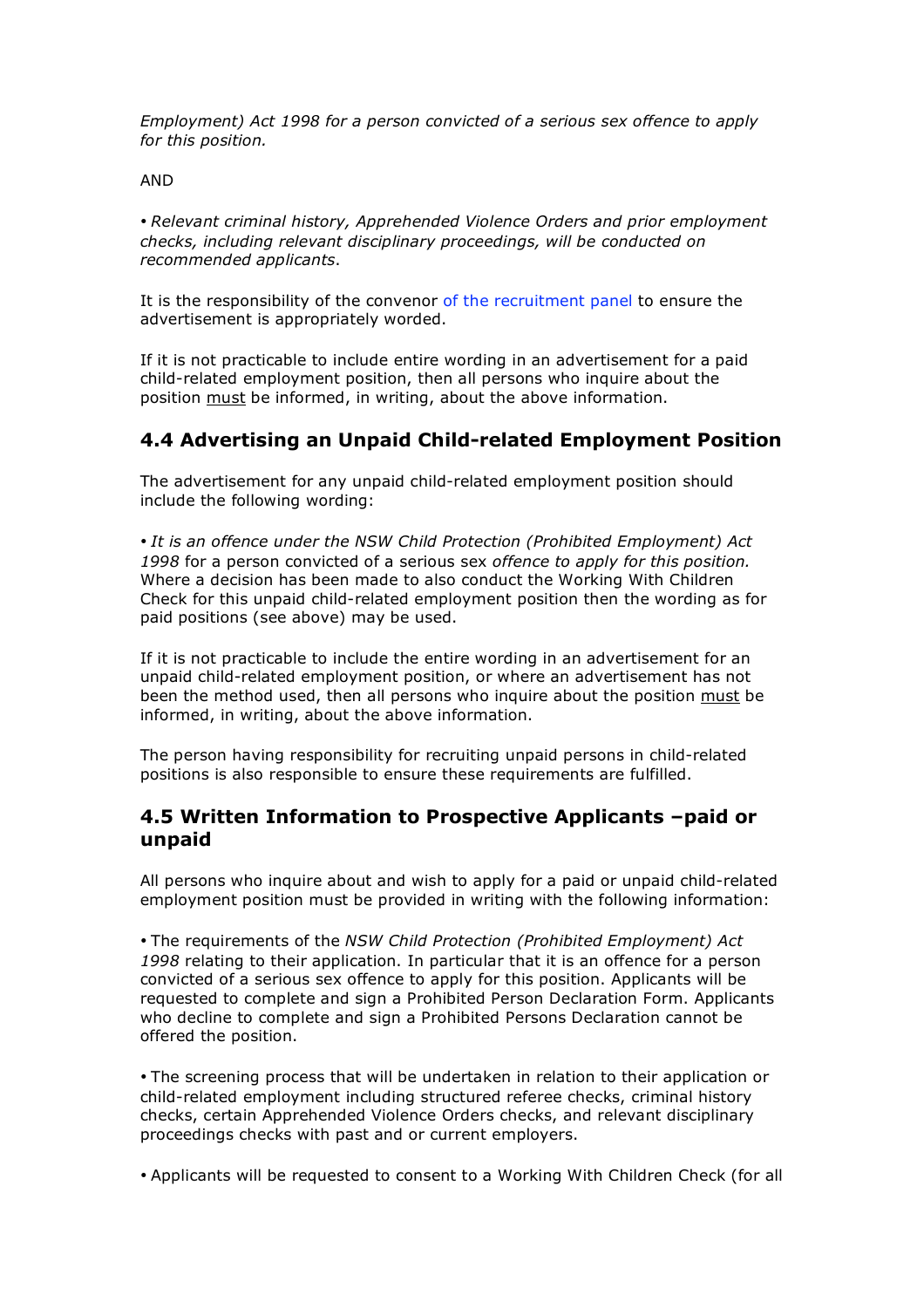paid positions and if applicable for unpaid positions) by signing a Working With Children Check Consent Form (see Appendix). If an applicant is unwilling to consent to a Working With Children Check then they cannot be offered the position.

In addition applicants should be provided with an application form that will assist the organisation to collect the information required by legislation. An application form as a minimum should include:

- Nomination of two (or more if appropriate) referees with full contact details
- A detailed work history, and

• A signed consent to the screening process (ie. Working With Children Check Consent and the additional screening requirements consent)

• An attached copy of the Prohibited Persons Declaration Form for the applicant to complete and sign.

#### **4.6 Selecting and Screening Preferred Applicants – Paid Positions**

Once the applications have been considered and if relevant interviews held and the preferred applicants for the child-related employment position have been identified, the following procedures should be followed.

Applicants who fail to complete and sign the Prohibited Persons Declaration Form or the Working With Children Consent Form cannot be offered a paid child-related employment position.

Applicants who complete and sign the Prohibited Person declaration Form indicating they are or may be a Prohibited Person (have conviction/proven case for a serious sex offence) must not be offered a child-related employment position. It is an offence to commence employing or to continue employing a person who the employer knows is a Prohibited Person. If a Prohibited Person applies for a child-related employment position then the Department of Education and Training Screening Unit or the NSW Commission for Children and Young People should be promptly informed. Steps for legal action may be instigated against the Prohibited Person by the Commission for Children and Young People which, if successful carries a penalty of imprisonment up to 12 months.

For all preferred applicants (ie. those to whom the position may be offered and those to be put on an eligibility list) for paid child-related employment positions the following must be completed prior to offering the position:

• A Prohibited Persons Declaration Form completed and signed by the applicant

• Request for Working With Children Check completed and sent to the Department of Education and Training Screening Unit

• Written response from the Department of Education and Training Screening Unit regarding the outcome of the Working With Children Check. Where it is not practicable for the check to be completed prior to employment commencing and this can be justified then the check should be completed as soon as possible after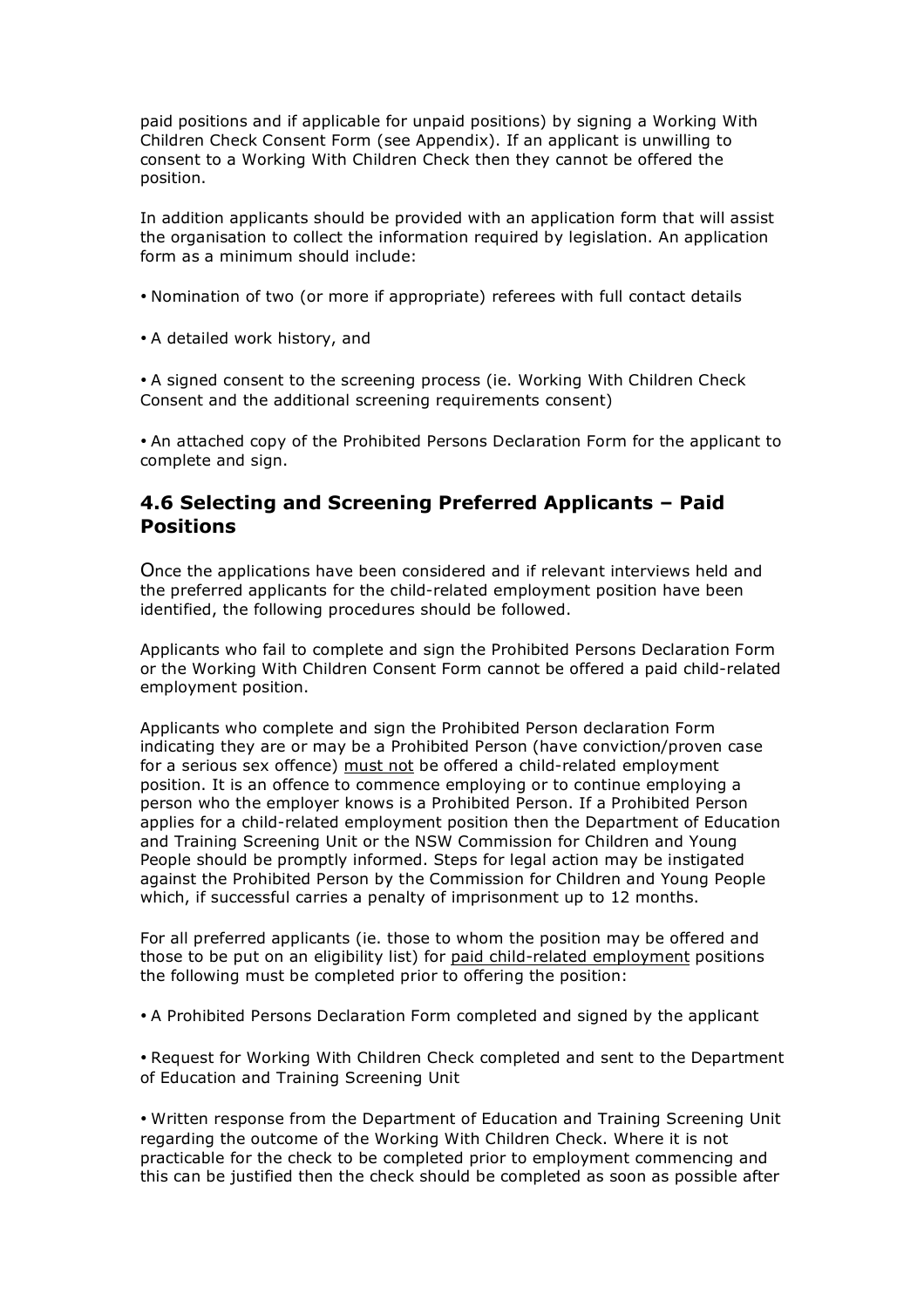the person is employed. In this case the person must be informed that their employment is conditional on the satisfactory completion of the checking process.

• Structured referee checks completed by the convenor of the recruiting panel or their delegate. This verbal conversation with each nominated referee must include as a minimum the following:

- Clear statement to the referee about the purpose of the contact (ie. to check the applicant's suitability for the position and in particular suitability for a childrelated position)

- Asking in what capacity the referee is giving a reference and for what period they have known the applicant

- Stating that the applicant has applied for a child-related employment position and asking if the referee has any knowledge that may be relevant to assessing their suitability for work in contact with children

• If the nominated referees do not include the applicant's current and most recent employer then details should be sought from the applicant to make contact with their current or most recent employer to assess their suitability for the childrelated employment position.

• Information obtained from referees must be recorded in writing and disclosed to all members of the recruitment panel to allow for informed decision making regarding offers of child-related employment

• If there are adverse findings from the Working With Children Check, the Department of Education and Training Screening Unit must be requested to provide a Risk Assessment Report determining the risk of employing the person in child-related employment. In this event the Screening Unit is responsible for informing the applicant and verifying the information but the convenor of the recruiting panel must ensure that this has been done.

• Based upon the Risk Assessment undertaken by the Department of Education and Training Screening Unit and a risk assessment conducted by the recruiting panel (where adverse information arises from referee checks) decide whether to offer child-related employment to any person who has issues identified through the checking process.

• Prior to making an offer of employment to the successful applicant, the proposal to employ this person must be cleared by the Human Resources Manager. This applies to recruitment and transfers for all child-related employment positions.

• Information from the Working With Children Check must be kept confidential and the privacy of any person who is checked must be ensured. Information must not be inappropriately obtained relating to the Working With Children Check (ie. not obtained for any person or any purpose other than to assess the suitability of applicants/current position holders for child-related employment)

In the event that an applicant for child-related employment is rejected because of a risk assessment in employment screening, then the NSW Commission for Children and Young People must be promptly notified (see 4.7 below).

In addition the following records should be kept securely confidentially and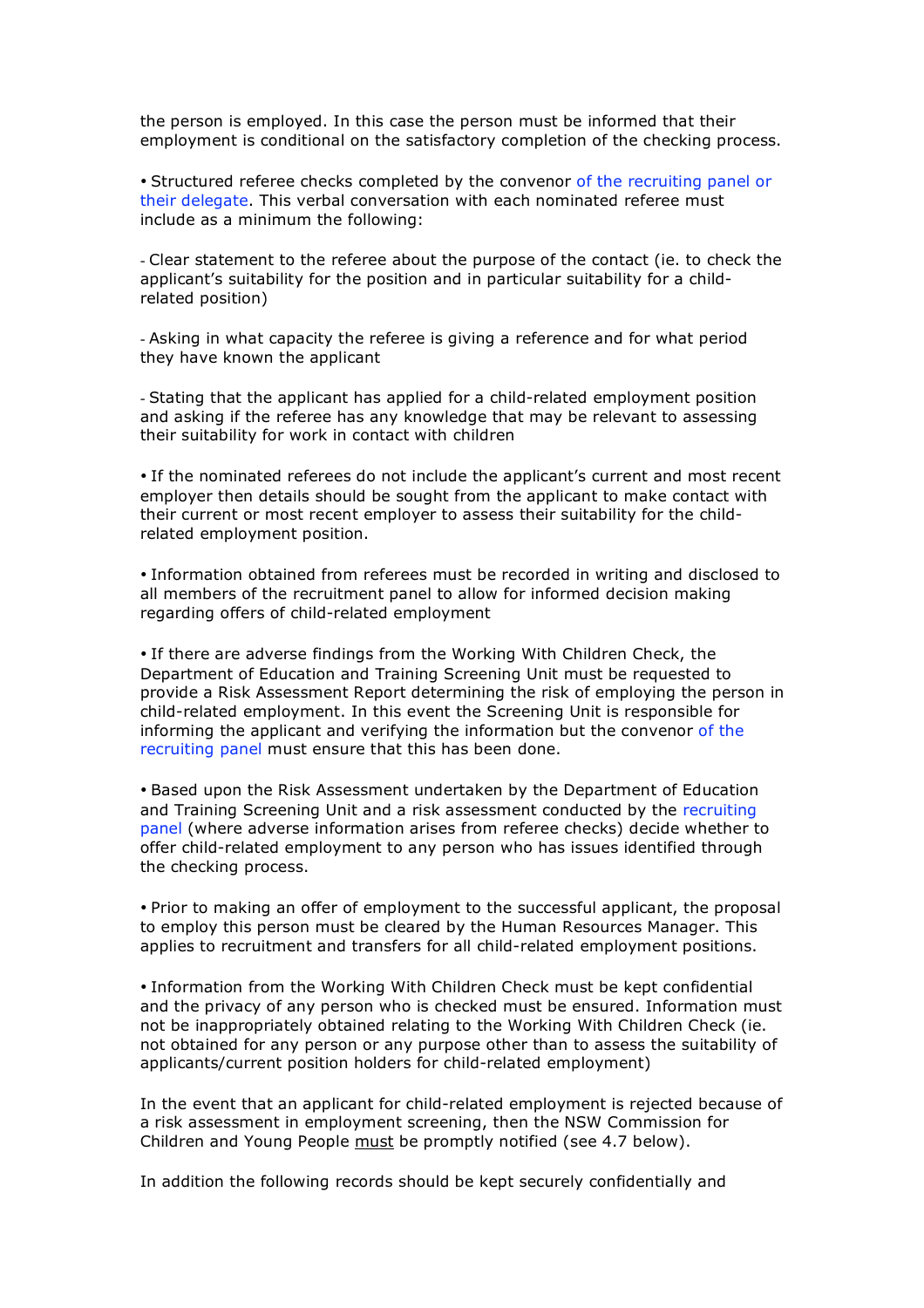separate from personnel files:

• The basis for the decision not to employ the person at this time if that decision was primarily based upon an assessment of unacceptable risk in child-related employment

• The basis for any decision to employ, despite adverse information gained through the checking process.

It is the responsibility of the convenor of the recruitment panel to ensure that all the above requirements for selecting and screening applicants are fulfilled.

#### **4.7 Selecting and Screening Preferred Applicants – Unpaid Positions**

Applicants who fail to complete and sign the Prohibited Persons Declaration Form cannot be offered a paid or unpaid child-related employment position.

Applicants for unpaid child-related employment who complete and sign the Prohibited Person declaration Form indicating they are or may be a Prohibited Person (have conviction/proven case for a serious sex offence) must not be offered a child-related employment position. It is an offence to commence employing or to continue employing a person who the employer knows is a Prohibited Person. If a Prohibited Person applies for a child-related employment position then the Department of Education and Training Screening Unit or the NSW Commission for Children and Young People should be promptly informed. Steps for legal action may be instigated against the Prohibited Person by the Commission for Children and Young People which, if successful carries a penalty of imprisonment up to 12 months.

For all preferred applicants (ie. those to whom the position may be offered and those to be put on an eligibility list) for *unpaid child-related employment positions* the following must be completed prior to offering the position:

• A Prohibited Persons Declaration Form completed and signed by the applicant

• Structured referee checks completed by the convenor of the recruiting panel or their delegate. This verbal conversation with each nominated referee must include as a minimum the following:

- Clear statement to the referee about the purpose of the contact (ie. to check the applicant's suitability for the position and in particular suitability for a childrelated position)

- Asking in what capacity the referee is giving a reference and for what period they have known the applicant

- Stating that the applicant has applied for a child-related employment position and asking if the referee has any knowledge that may be relevant to assessing their suitability for work in contact with children

Where a decision has been made (and it is advisable though not mandatory) to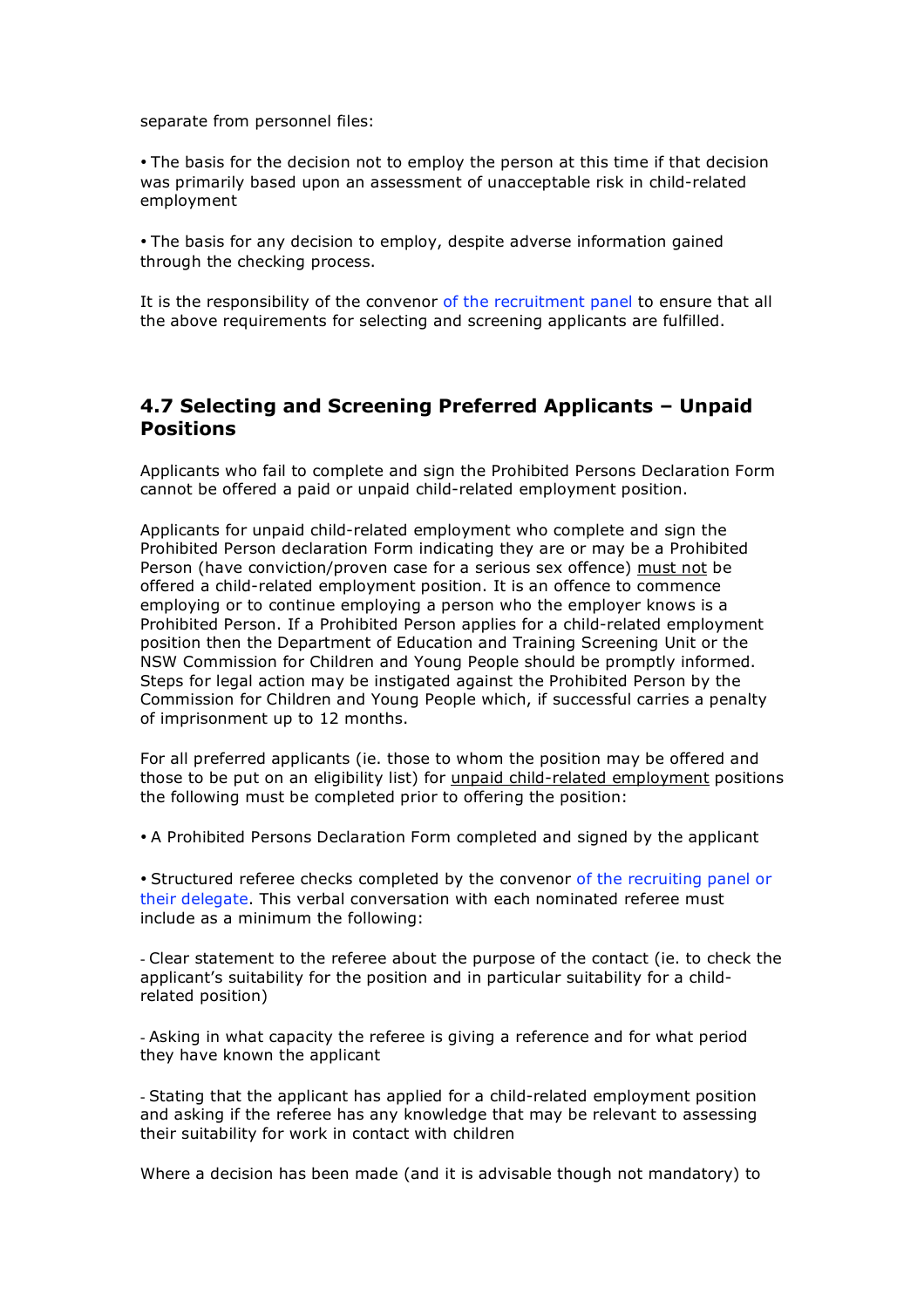also conduct the Working With Children Check for preferred applicants for the unpaid child-related employment position, then the same procedure as for paid positions should be followed (see 4.5 above)

### **4.8 Notification of Decision Not to Employ Based Upon Risk**

Should a decision be made by the recruiting panel not to offer a person childrelated employment as a consequence of a risk assessment undertaken through the Working With Children Check, then the NSW Commission for Children and Young People must be promptly notified.

The information required by the Commission for Children and Young People is limited to:

- Full name of the person denied employment
- The gender of the person denied employment
- Date of birth of the person denied employment
- Organisation denying employment and relevant contact officer
- Date of decision to deny employment
- Position for which the person applied and was denied

The Commission shall retain the information for the purposes of auditing and monitoring the checking process only. The information will not be released to any person and shall not be used to determine a prospective employee's suitability for future employment opportunities.

### **4.9 Commencing Child-related Employment – paid or unpaid**

The clearance of the Human Resources Manager must be obtained prior to making an offer of a child-related employment position to a preferred applicant. This includes applicants who are employees transferring into a child-related employment position.

When the successful applicant for a paid or unpaid child-related employment position commences their employment information on the Child Protection Policy must be provided to them as soon as possible after commencement.

Persons commencing paid child –related employment are to be requested to read the Child Protection Policy and sign an acknowledgment that they have read the policy and will comply with it in their duties. Particular attention should be drawn to the Appendix – Code of Conduct for Child Protection in the Workplace and to the responsibility of all employees in child-related employment to inform their employer if they become a Prohibited Person and to remove themselves from child-related employment.

Persons commencing unpaid child-related employment are to be requested to read the Child Protection Policy (with attachments) and sign an acknowledgment that they have read the policy and will comply with it in their duties. Upon their induction, they are also to be advised generally on the content of the Child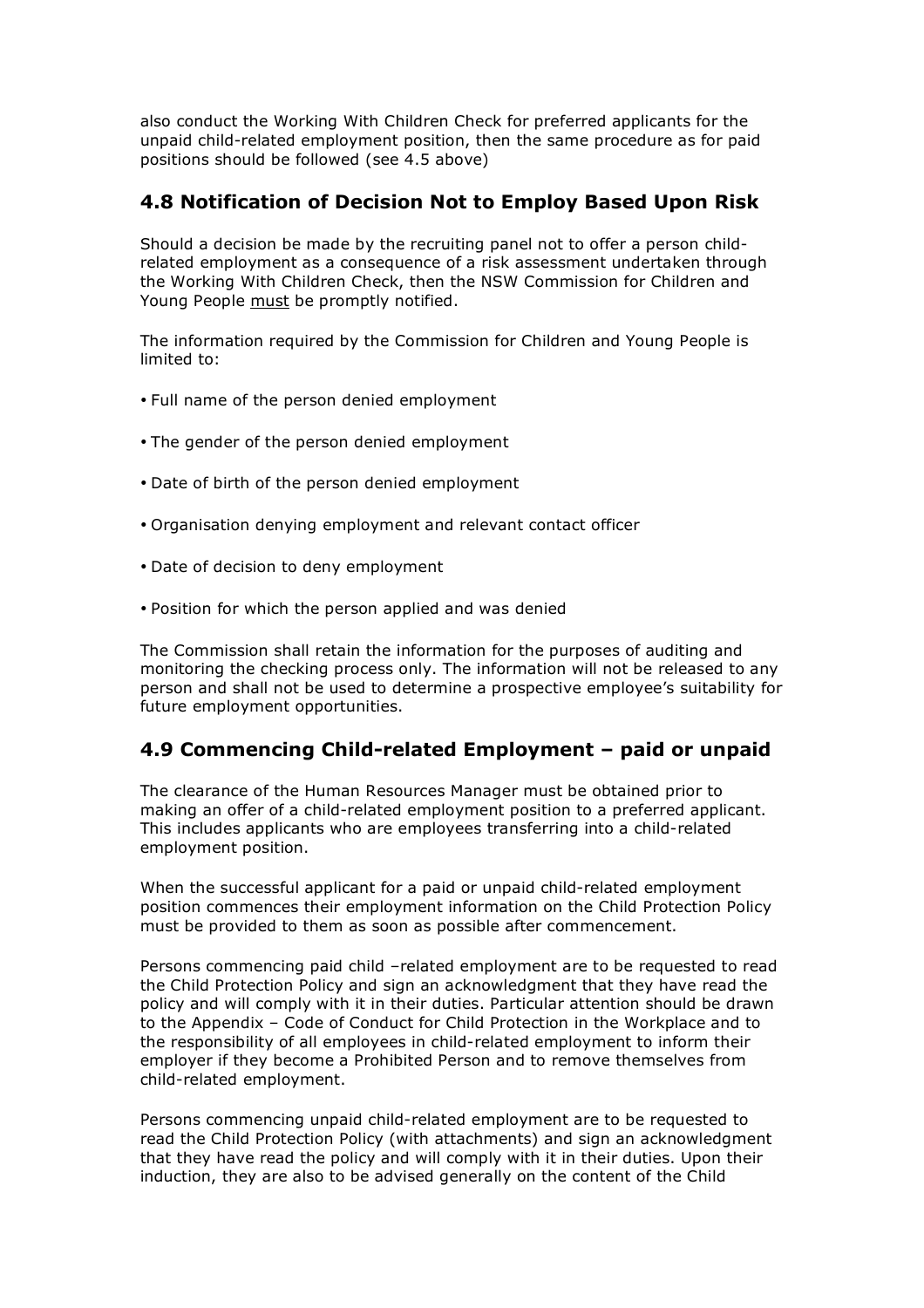Protection Procedures and how a copy of the Procedures can be accessed.

# $\blacksquare$

# **5.0 Responding to Allegations or Convictions of Child Abuse Against Employees (paid or unpaid)**

### **5.1 Procedural Checklist**

### **Identify the Nature of the Allegation**

Is the nature of allegation one or more of the following?

a) Allegation against paid employee of abuse of a child (under 18) in the course of his/her work

b) Allegation against unpaid employee of abuse of a child (under 18) in the course of his/her work

c) Paid employee allegedly has conviction for child abuse (of child aged under 18) in the course of his/her work

d) Unpaid employee allegedly has conviction for child abuse (of child aged under 18) in the course of his/her work

e) Alleged misconduct by a paid employee in the course of his/her work that may involve child abuse

f) Alleged misconduct by an unpaid employee in the course of his/her work that may involve child abuse

g) Paid employee is allegedly a Prohibited Person

h) Unpaid employee is allegedly a Prohibited Person

If yes, proceed to reporting.

#### *Reporting of Allegation of Child Abuse Against an Employee*

□ Promptly report any allegation or conviction of child abuse (a-h above) to the Human Resources Manager.

 $\Box$  The Director informed of allegation against employee by the Human Resources Manager.

 The Director notify the NSW Ombudsman in writing using the Child Protection Notification Form – Reporting to the NSW Ombudsman, within 30 days of becoming aware of allegation

 Where the allegation meets the definition of risk of harm the Human Resources Manager make a Risk of Harm Report to the DoCS Helpline (refer Risk of Harm Reporting Procedures)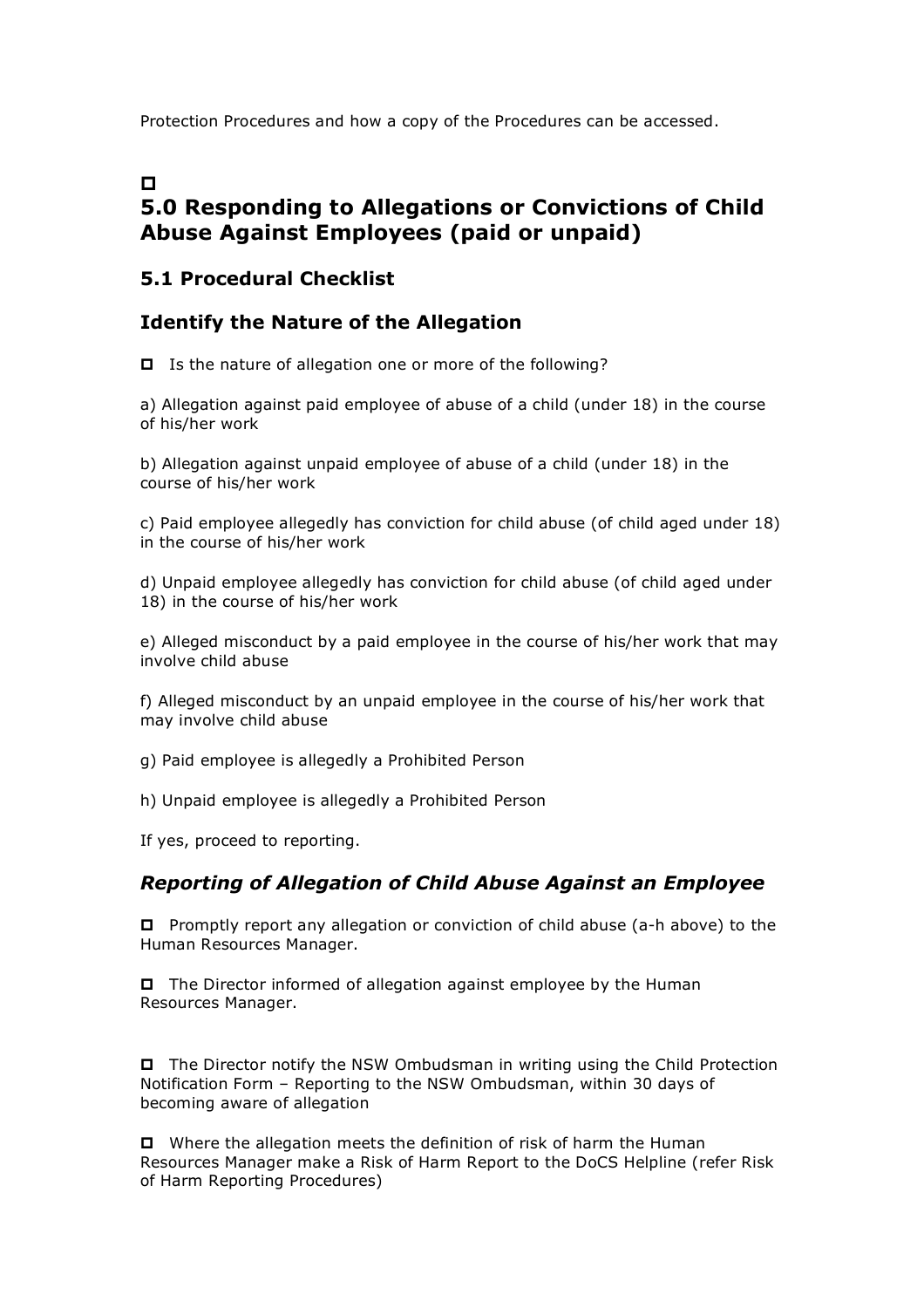The Director considers and if appropriate initiates an investigation of the allegation in accordance with the NSW Ombudsman document Child Protection - Responding to Allegations of Child Abuse Against Employees

### *Investigation of Allegation of Child Abuse Against Employee*

 The Director determines if employee will be withdrawn from child contact duties during the investigation

 Investigation conducted in accordance with NSW Ombudsman document Child Protection - Responding to Allegations of Child Abuse Against Employees

 Upon completion of the investigation the Director inform the NSW Commission for Children and Young People and the Dept of Education and Training Screening Unit of the outcome of the investigation and any resulting disciplinary proceedings irrespective of the findings.

 Police informed where the allegation gives the Director reasonable grounds to believe that a criminal offence has been committed against the child.

### **5.2 Identifying Allegations or Convictions of Child Abuse Against Employees (paid or unpaid)**

As a Public Authority the Art Gallery of NSW is required by law to notify the NSW Ombudsman of allegations or convictions of child abuse against paid or unpaid employees (refer to definition of employee in appendix), which occur in the course of work for the organisation.

An allegation of child abuse may be made in writing or verbally and can be made anonymously. It is not necessary for the word 'allegation' or 'complaint' to be used by the person providing information for the matter to be considered an allegation. An allegation of child abuse is simply information that an employee has in the course of work for the Art Gallery of NSW abused a child aged under 18 at the time, or information about misconduct that may involve child abuse.

A conviction of child abuse includes information that a paid or unpaid employee has been convicted in NSW or elsewhere of any offence involving child abuse, and includes a finding by a court that a charge for such an offence is proven even though the court does not proceed to a conviction.

Staff (other than the Director) who becomes aware of an allegation or conviction must not attempt to investigate the allegation and must not inform the employee concerned that an allegation has been made against them.

A staff member may become aware of an allegation or conviction of child abuse against an employee by various means including for example:

• A disclosure by a child, parent/guardian, carer, colleague, witness to an incident or any other person with knowledge of the alleged abuse or conviction

• Witnessing an incident of an employee abusing a child or engaging in misconduct that may involve child abuse (eg. witnessing inappropriate touching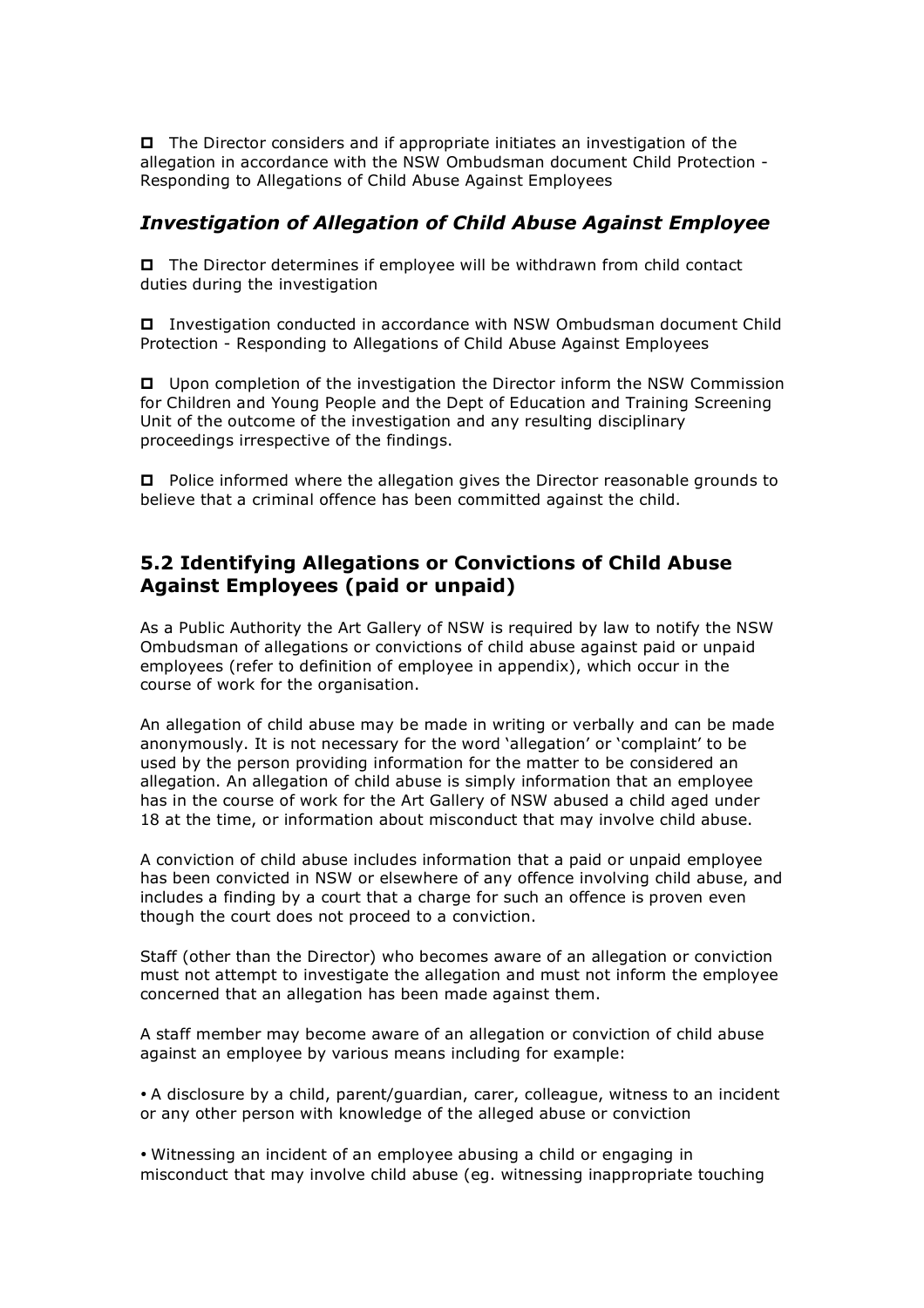of a child by an employee, or witnessing an employee threatening to harm a child or witnessing an employee giving gifts to a child in return for secrecy)

• A disclosure whether intended or not, by an employee that gives suspicion that an employee has engaged in misconduct that may involve child abuse or has a conviction for child abuse.

### **5.3 Internal Reporting Procedure for Allegations or Convictions Against Employees (paid or unpaid)**

Any staff member (paid or unpaid) who becomes aware of an allegation or conviction of child abuse of a child aged under 18 at the time of the abuse (Refer to definition of child abuse in appendix) against a paid or unpaid employee of the Art Gallery of NSW where the alleged abuse or conviction occurred in the course of work for this organisation, must promptly inform the Human Resources Manager.

The staff member who becomes aware of the allegation or conviction must not inform the employee concerned in order to protect the integrity of any future investigation. How and when the employee will be informed is a decision for the Director in consultation with the person responsible for conducting the internal investigation and the appropriate authorities involved.

The Human Resources Manager is responsible for initiating the required further action including:

• Informing the Director

• Requesting the Director to consider and if appropriate initiate an internal investigation of the allegation or conviction in accordance with the document NSW Ombudsman Child Protection – Responding to Allegations of Child Abuse Against Employees (see Human Resources)

• Ensuring the NSW Ombudsman is notified in writing as soon as practicable but in any case within 30 days of the Director becoming aware.

• Ensuring any staff with knowledge of the matter are directed to maintain confidentiality (as described below).

Staff who become aware of an allegation or conviction of child abuse against a paid or unpaid employee must not discuss the matter with other people. If however an investigation by the Police or Department of Community Services or a disciplinary investigation/inquiry is needed, the staff member who became aware of an allegation may be required to answer questions on the matter.

### **5.4 Reporting Allegations or Convictions to the NSW Ombudsman**

Any allegation or conviction of child abuse made against a paid or unpaid employee where the alleged abuse occurred in the course of work for the Art Gallery of NSW must be notified in writing to the NSW Ombudsman by the Director as soon as practicable, but in any event within 30 days of becoming aware of the allegation or conviction.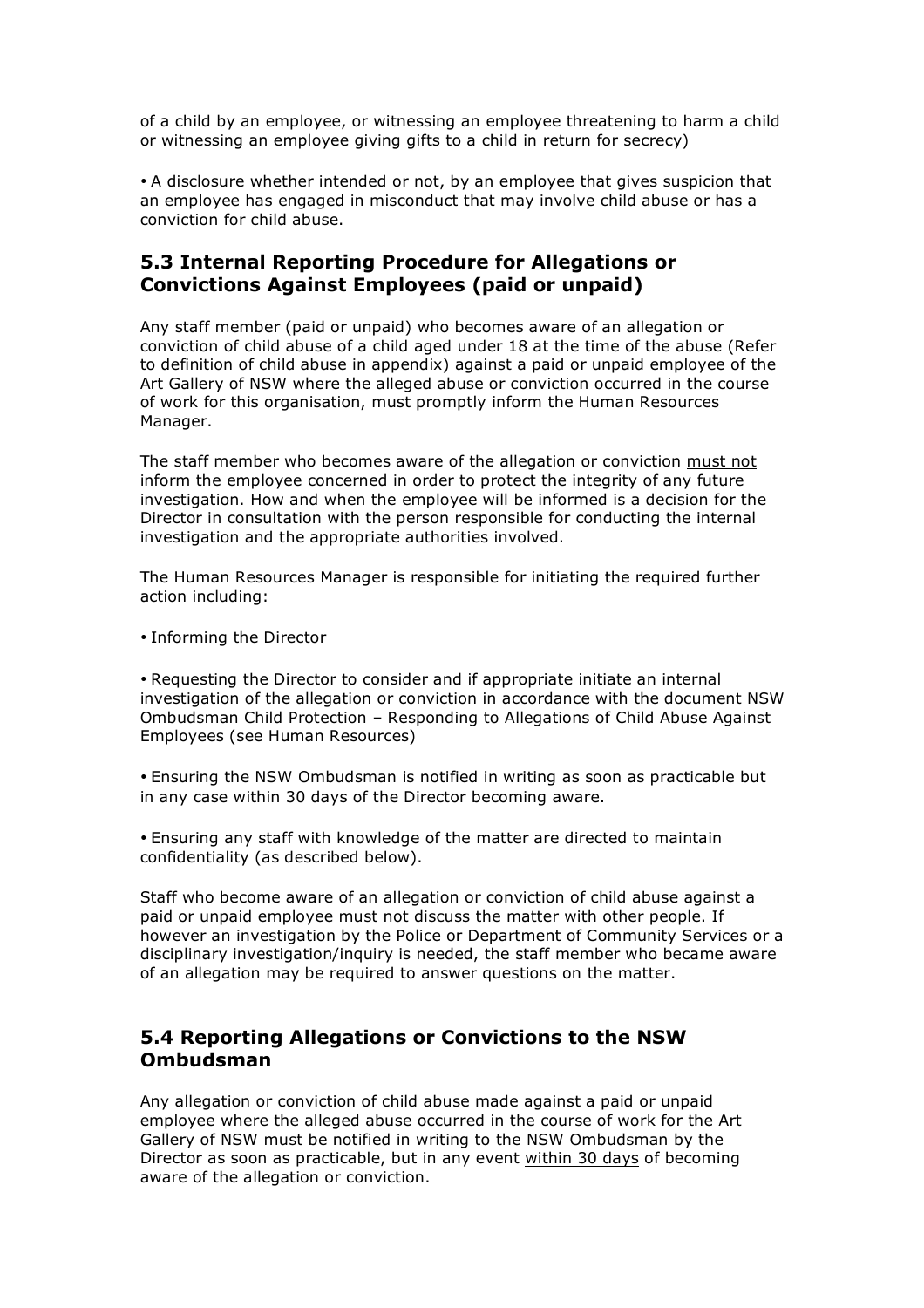The person that the Director delegates to prepare the written notification to the Ombudsman will usually be the Human Resources Manager. See Appendix Child Protection Notification Form – Reporting to the NSW Ombudsman.

The copy of the Child Protection Notification Form – Reporting to the NSW Ombudsman must be kept in a secure and confidential file.

Allegations of child abuse made against employees must be notified to the Ombudsman regardless of the agency view about the strength or otherwise of the allegation and whether or not you believe that the abuse has taken place.

The Ombudsman will determine whether an investigation into an allegation or conviction of child abuse against an employee was properly conducted and whether appropriate action was taken as a result of the investigation.

Where the allegation meets the definition of risk of harm (refer to definition of risk of harm) the Human Resources Manager will make a risk of harm report in relation to the child to the NSW Department of Community Services Helpline (refer to procedures for reporting risk of harm to a child).

#### **5.5 Investigation of Allegations or Convictions of Chid Abuse Made Against Employees (paid or unpaid)**

The Director will determine if the employee against whom the allegation of child abuse has been made will or will not be withdrawn for the period of the investigation from duties that bring the person into contact with children. Where the investigation process finds that there is no substance to the allegation, the person will be reinstated to full duties. Where the investigation finds that there is substance to the allegation, then the Art Gallery's disciplinary processes will be applied.

The internal investigation may be conducted by an appropriately skilled person within the organisation or by an outside person appointed by the Director. The investigation will be compliant with the requirements of the Public Sector Management Act, including respecting the rights of employees to natural justice. The investigation will also be compliant with the guidelines set out in the NSW Ombudsman Child Protection – Responding to Allegations of Child Abuse Against Employees (see Human Resources). The person conducting the allegation must consult with the Department of Community Services and Police if they are involved regarding the timing of investigation interviews and informing the employee of the allegations. This is important to ensure any child protection or criminal investigations are not jeopardised by the internal investigation process.

At the completion of the internal investigation the person appointed by the Director to conduct the investigation will report the findings and outcome of the investigation to the Director and will provide the following for reporting to the NSW Ombudsman by the Director:

- Any report prepared by or for the Art Gallery of NSW relating to the investigation, as well as copies of all statements and other documents which form the basis of that report

- Any comments the Director may wish to make about the investigation report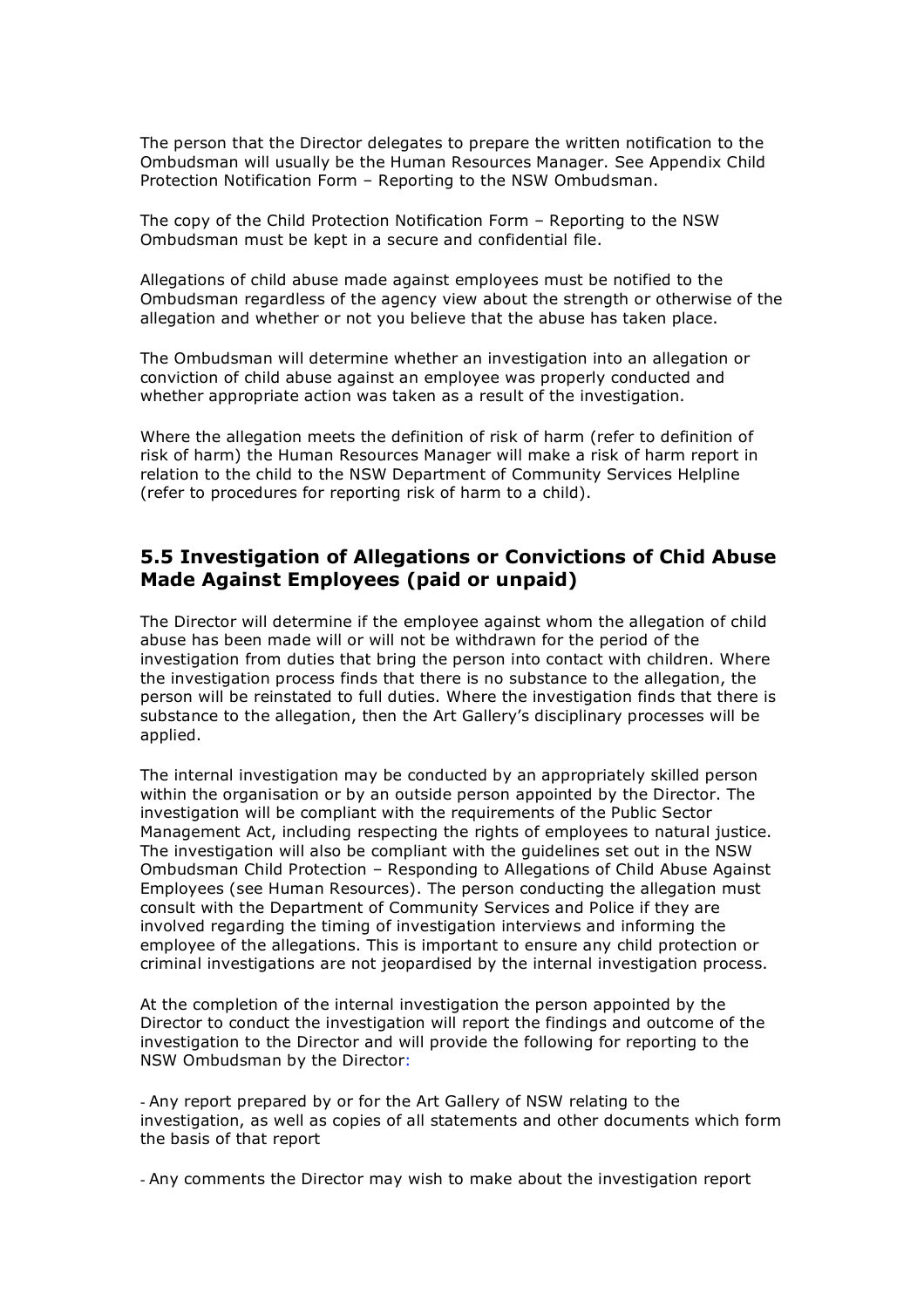- Advice as to what action has been taken or is proposed to be taken in respect of the child abuse allegation or conviction.

At the completion of the investigation process the Director will inform the NSW Commission for Children and Young People of the outcome of the investigation and any resulting disciplinary proceedings irrespective of the finding of such proceedings. The Department of Education and Training Screening Unit must also be advised of completed relevant disciplinary proceedings.

Where the allegation gives the Director reasonable grounds to believe that a criminal offence has been committed against the child, then the Police will also be informed.

All reports, statements, tapes or other materials related to the investigation of an allegation against a staff member will be maintained permanently in a secure confidential file. The Director and the Human Resources Manager will have access to the confidential file containing such investigation materials.

#### **5.6 Rights of Employee Against Whom an Allegation of Child Abuse is Made**

Investigations into allegations of child abuse against an employee are to be conducted:

- fairly and without bias
- without undue delay

• by a person who does not have a conflict of interest in the matter being investigated. This person will be selected for the specific investigation by the Director.

• ensuring that the outcome and determination is supported by evidence.

Staff against whom an allegation of child abuse is made will be treated in accordance with the principles of natural justice and afforded procedural fairness in the investigation and if it proceeds, in any subsequent disciplinary process. The process will be conducted in accordance with the general disciplinary policy. If a staff member feels aggrieved they are entitled to initiate a grievance under the grievance policy and procedures.

This includes:

• Before completing an investigation of an allegation or conviction of child abuse against an employee, the Director or their delegate will inform the employee of the substance of the allegation against them and provide the employee with a reasonable opportunity to put their case forward.

• The employee will be informed by the Director or their delegate that they are entitled to seek advice from the relevant union if they so wish and will have the same rights afforded to them as for any fact finding investigation or disciplinary matters. Refer to the general disciplinary policy and procedures.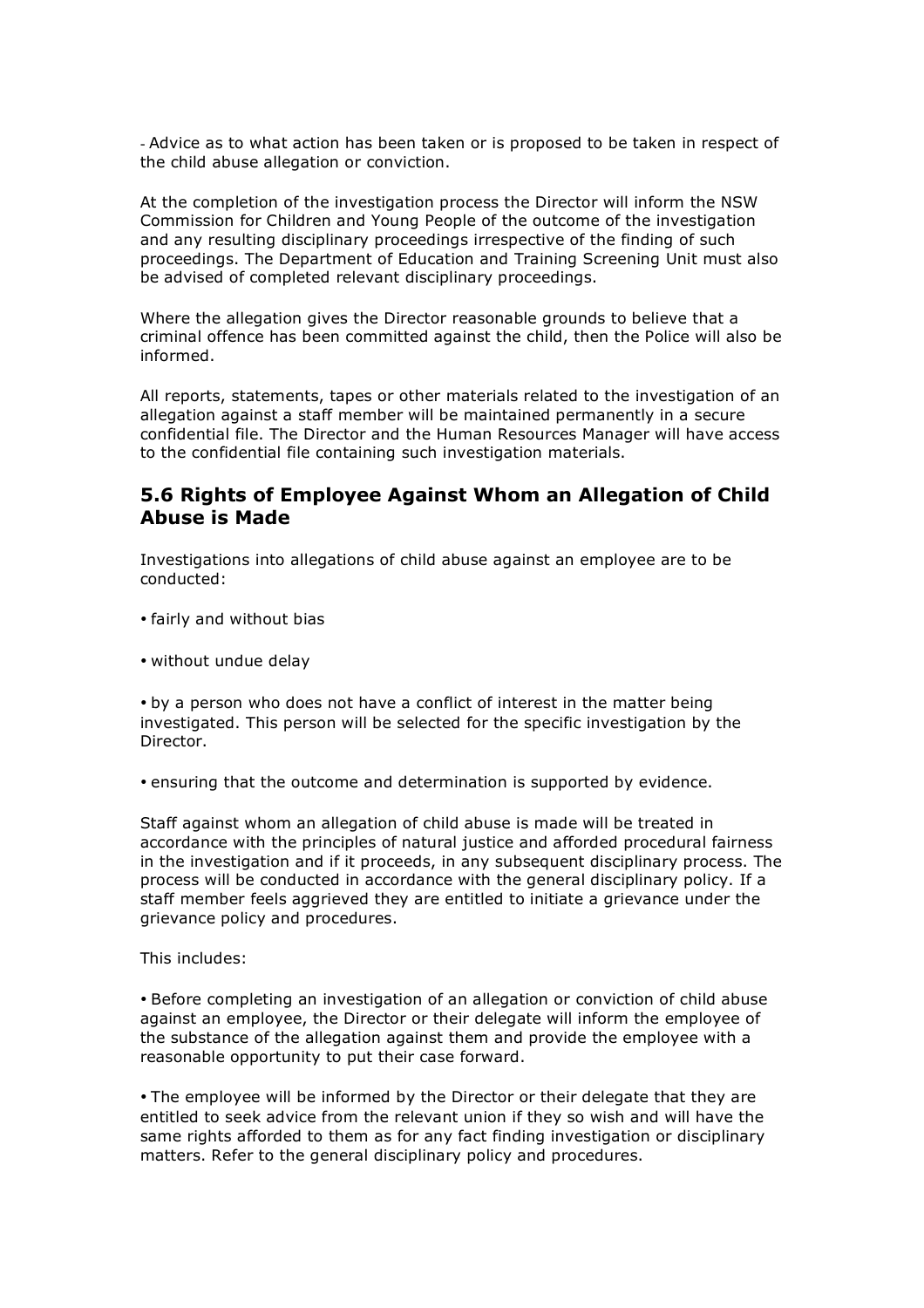• If the finding of the investigation is adverse then the employee will also be given an opportunity to add a dissenting statement, if they so wish.

• The employee has the same rights to review and appeal as for other disciplinary matters. Refer to the general disciplinary policy and procedures.

• The employee against whom an allegation of child abuse has been made is entitled to make a complaint to the NSW Ombudsman if they are unhappy with the conduct of the investigation.

A staff member who is under investigation in relation to an allegation of child abuse may be withdrawn from duties involving contact with children during the investigation. The staff member, if they are a permanent paid employee will not be financially jeopardised during the investigation period. If the investigation confirms the allegation and the matter proceeds to a disciplinary inquiry then the general disciplinary provisions including suspension may be applied if appropriate to the circumstances of the individual case.

The Director or his/her delegate will offer support as deemed appropriate to the staff member against whom an allegation has been made. This may include for example provision of information regarding their rights, sources of advocacy support, counselling and advice should they seek this.

In the event that an allegation against an employee is proven to be vexatious, extra care should be given to ensure that the situation is treated with sensitivity, particularly in managing the circumstances in relation to the employee against whom the allegations were made.

# **6.0 Confidentiality and Records Management**

### **6.1 Confidentiality**

The following procedures should be read in conjunction with the general privacy and personal information management procedures.

Strict confidentiality is to be maintained for all records and information pertaining to child protection matters.

The Human Resources Manager will maintain all child protection records in secure files and access will be strictly controlled.

It is an offence under section 42 of the Commission for Children and Young People Act 1998 to disclose any information obtained in connection with employment screening or to dishonestly obtain confidential information relating to employment screening.

### **6.2 Maintenance of Records**

Staff making records of child protection matters should ensure records are accurate and factually based to the best of their knowledge at the time. Staff should avoid expressing opinions or making judgements in the record that are beyond those for which they are qualified to make.

A file for each of the following will be kept securely in a location where the Human Resources Manager can strictly control access.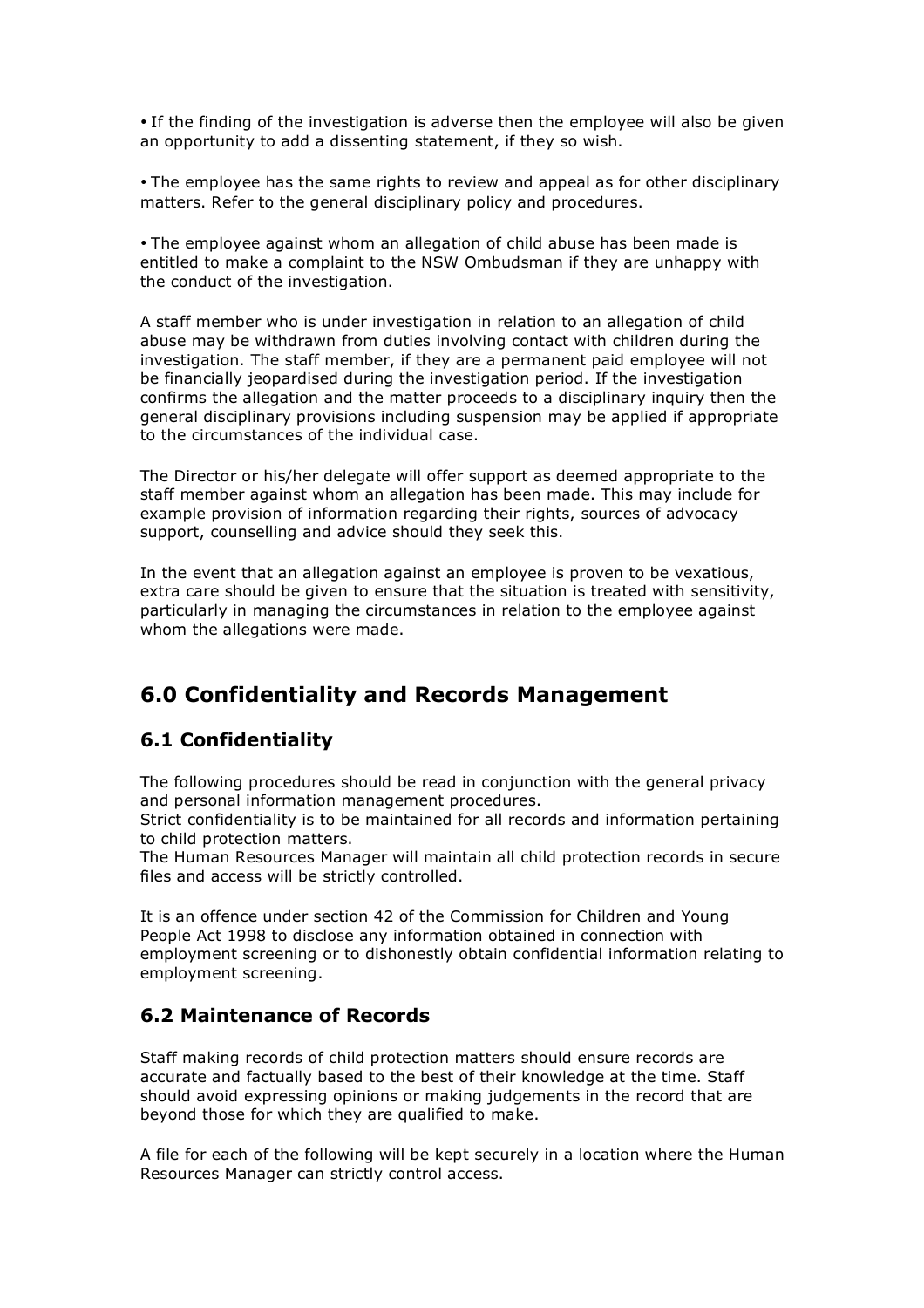• File for Reports of Risk of Harm to children

• File for responses to the Working With Children Check screening of preferred applicants for child –related employment positions

• File for completed Prohibited Person Declaration forms signed by preferred applicants and employees.

• A separate file for each occurrence of an allegation or conviction made against an employee (paid or unpaid).

Records pertaining to allegations of child abuse made against employees are not to be attached to personnel files of relevant employees and are to be managed in accordance with records management for other professional conduct/disciplinary matters.

If an allegation against an employee is investigated and proven to be vexatious, all documents related to the allegation shall clearly be marked with the words "Proven Vexatious Allegation" and signed by the authorised person within the organisation.

Records pertaining to the Working With Children Check outcome and the Prohibited Persons Declaration are not to be attached to personnel files of relevant employees.

#### **6.3 Access to Records**

Access to any child protection records is to be controlled and limited to a strict need to know basis and must be compliant with the law.

For Risk of Harm Reports no person other than the staff member who made the report and the Human Resources Manager are to have access to the record of the report. The exception to this is if the record of a report on an individual child is requested in writing by the NSW Department of Community Services under the provisions of section 248 of the NSW Children and Young Persons (Care and Protection) Act 1998. In this event the Human Resources Manager has the delegation to provide such information to the Department of Community Services and must inform the Director that such a request has been received.

Records pertaining to an allegation or conviction of child abuse made against an employee are only to be accessed by those with direct involvement in managing or conducting the particular investigation and response to the allegation. Material pertaining to the investigation may be provided to the NSW Ombudsman if requested in writing by the Ombudsman as part of the Ombudsman's role in monitoring investigations into allegations or convictions of child abuse.

Records of the Working With Children Check and the Prohibited Persons Declaration are to be accessed by the Human Resources Manager and the Director only.

Where a request for information from child protection records is received under Freedom of Information Act refer to the NSW Ombudsman document "Responding to Allegations of Child Abuse Made Against Employees" for more information. Where information is requested which pertains to an allegation of child abuse or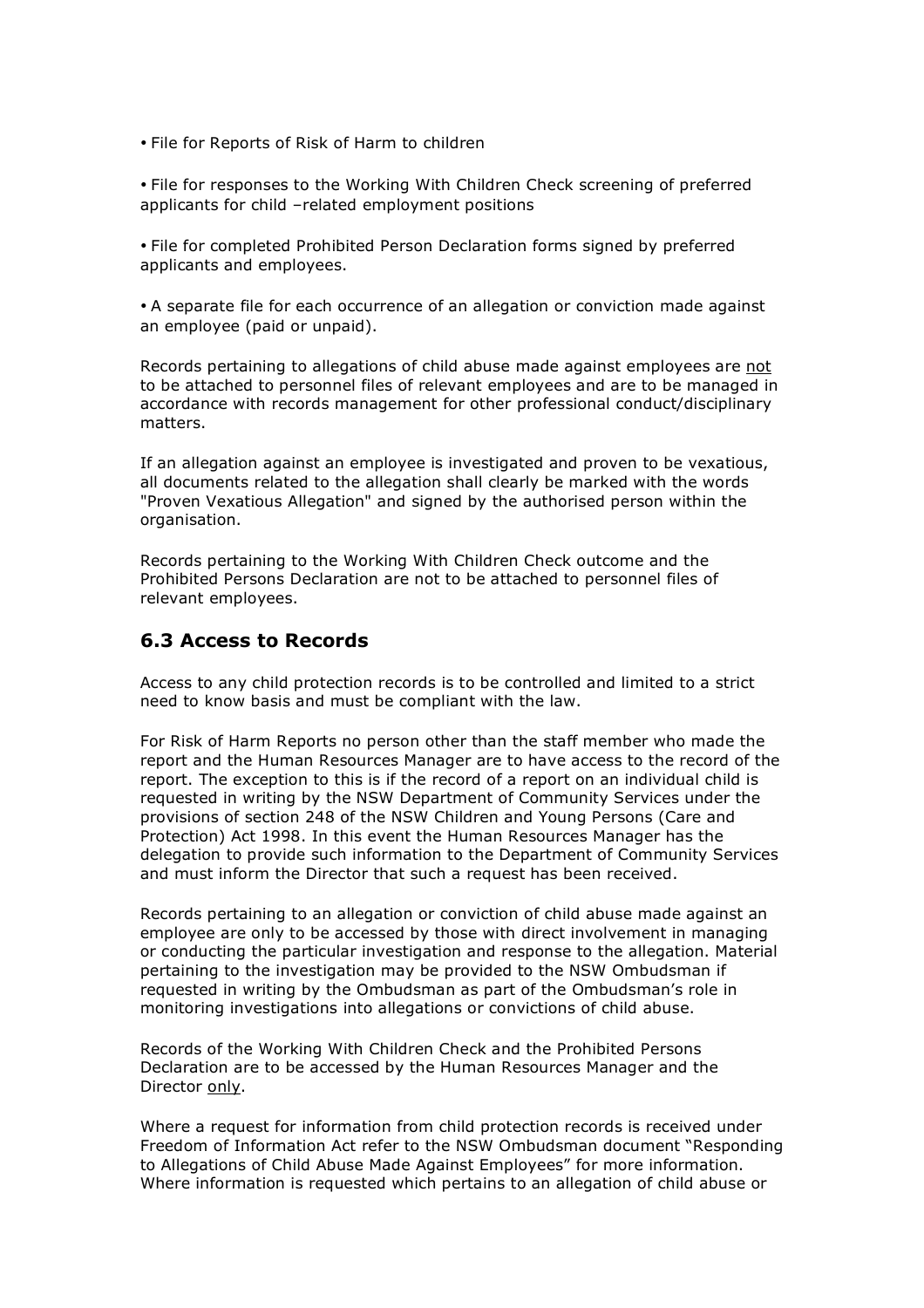misconduct which may involve child abuse the Human Resources Manager must ensure before providing access to information that such provision will not be in breach of the Protected Disclosures Act 1994.

# **6.4 Disposal of Records**

Records pertaining to Reports of Risk of Harm are to be maintained for a period of five years from the date of the report. After this time these may be destroyed in accordance with the general policy on disposal of confidential materials.

Records pertaining to the Working With Children Check screening, and Prohibited Persons Declarations are to be kept for a period of five years after cessation of the relevant employee's employment, where there is no adverse finding. After this time these may be destroyed in accordance with the general policy on disposal of confidential materials. Records pertaining to the Working With Children Check screening, and Prohibited Persons Declarations where there are adverse findings are to be kept permanently.

Records pertaining to allegations or convictions of child abuse made against employees and any subsequent completed disciplinary proceedings are to be permanently maintained in accordance with general policy on maintaining records of disciplinary proceedings.

# **7.0 APPENDICES**

# **7.1 Introduction to the Appendices**

The Appendices should be read in conjunction with the procedures. The Appendices:

1. outline definitions and concepts – thereby providing greater clarity on the obligations of employees (both paid and unpaid); and

2. provide the necessary notification/reporting forms

As with the main body of the procedures, the Appendices are organised in three broad categories as follows:

7.2 Reporting Risk of Harm

7.3 Recruiting and Screening Employees (both Paid and Unpaid); and

7.4 Responding to Allegations or Convictions of Child Abuse Against Employees

Section 7.5 provides the contact details of relevant external organisations.

PLEASE NOTE: The legal context determines the exact definition of some terms in these procedures. Managers should note the variations in definitions relevant to reporting risk of harm as against dealing with abuse allegations against staff.

# **7.2 REPORTING RISK OF HARM – Definitions and Concepts**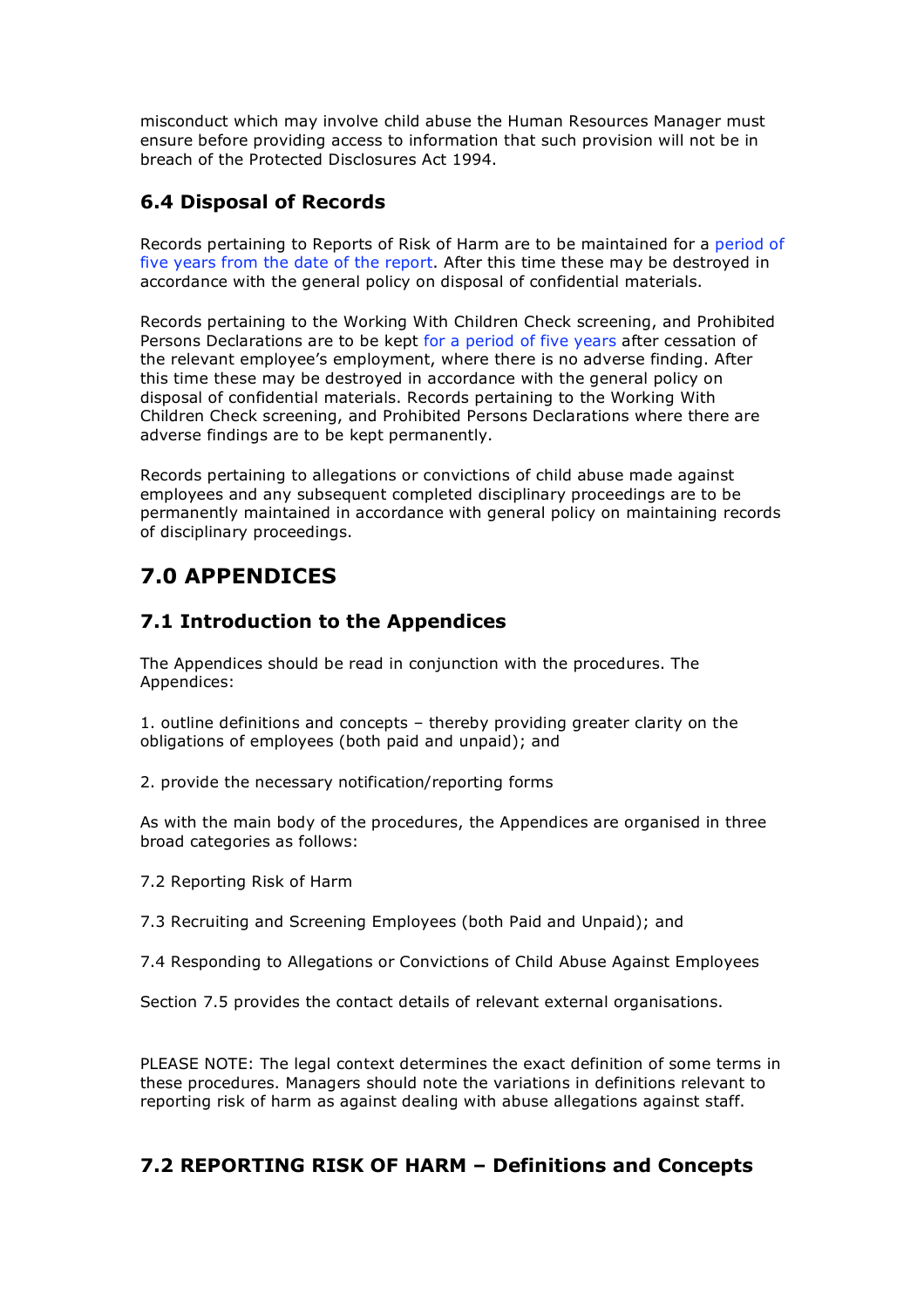### **7.2.1 Child or Young Person at Risk of Harm**

Risk of Harm is defined under section 23 of the NSW *Children and Young Persons (Care and Protection) Act 1998*.

According to the Act, a child (aged under 16) or young person (aged 16 or 17) is at risk of harm if current concerns exist for the safety, welfare and wellbeing of the child or young person because of the presence of one or more of the following circumstances:

a) The child or young person's basic physical or psychological needs are not being met or are at risk of not being met;

b) The parents or care givers have not arranged and are unable or unwilling to arrange for the child or young person to receive necessary medical care;

c) The child or young person has been, or is at risk of being, physically or sexually abused or ill-treated;

d) The child or young person is living in a household where there have been incidents of domestic violence and, as a consequence, the child or young person is at risk of serious physical or psychological harm;

e) A parent or caregiver has behaved in such a way towards the child or young person that the child or young person has suffered or is at risk of suffering serious psychological harm

The following information is provided to support the definition of child abuse and neglect:

• *Types of Child Abuse and Neglect* - section 7.2.8.

• *Indicators of Child Abuse and Neglect* – section 7.2.9

#### **Current Concerns**

Current concern is not defined in the Act but should be understood in its ordinary meaning. Current concerns means that at the time of making a report, a staff member is worried about the safety, welfare or wellbeing of a child or young person. Current concerns may also arise where a staff member becomes aware that a child has current contact with an alleged abuser. This is particularly applicable where staff become aware that an alleged sex offender has contact with other children and young people through their employment or community activities (eg. coaching children's sport team) etc.

Current concerns may also exist for a child or young person where abuse has happened in the past, and the child or young person may be at risk because of their current reaction to the abuse or the way these issues are being managed in the family.

In summary current concerns may exist where there is: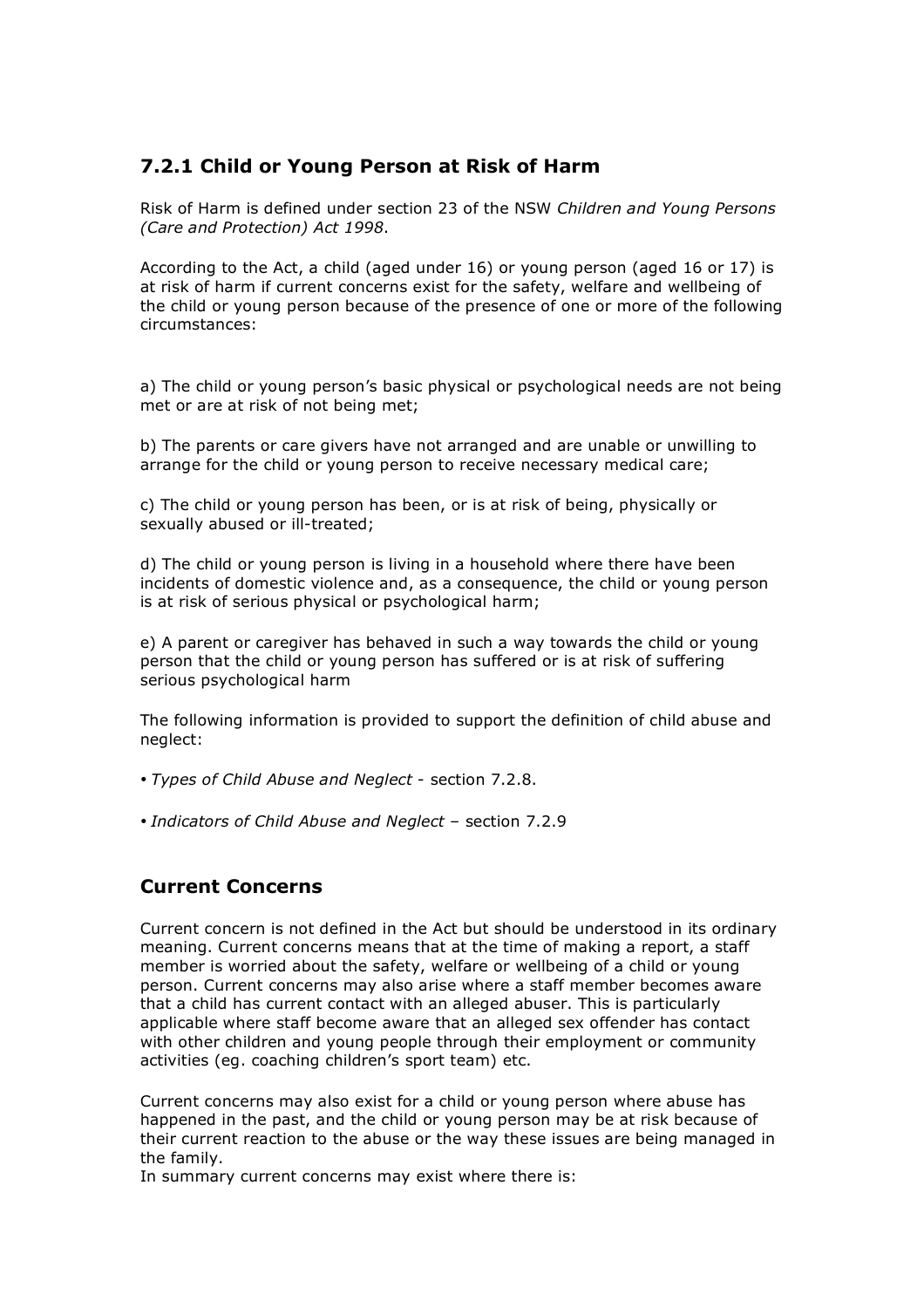- Current abuse or neglect suspected
- Current contact between a child and an alleged sex offender
- Current problems dealing with past abuse or neglect

### **7.2.2 Reasonable Grounds**

Under the law a report of risk of harm may be made where the person forms reasonable grounds to suspect risk of harm to a child or young person. Reasonable grounds are those grounds that would lead a 'reasonable person' to suspect the child is at risk of harm. The law does not expect people to be hypervigilant and over-zealous, nor is it acceptable to ignore clear signs of risk to children. Neither over-zealousness nor ignoring clear signs are in the best interests of children.

As a guide, reasonable grounds to suspect risk of harm may be formed by either:

• a disclosure by the child or another person that the child is being harmed or is likely to be harmed (ie. abused or neglected), or

- by witnessing an incident of a child being harmed or
- by observation of indicators of abuse and neglect or
- a combination of the above.

Information does not have to be first hand to be applicable. For example if a child's relative or friend describes a disclosure of physical or sexual abuse, disclosed to them by the child, then this is reportable.

Forming reasonable grounds to suspect risk of harm based upon behavioural indicators in the child requires judgement based upon knowledge of indicators of abuse and neglect and some understanding of child development. A full list of indicators is attached in the Appendix. Some indicators are sufficient as single indicators to give grounds to suspect risk of harm (eg. sexually transmitted disease in a child) whilst others may indicate a range of disturbances in a child's life (eg. withdrawn behaviour may relate to risk of harm or to a death of a loved one or some other crisis) and would need to be observed in conjunction with other indicators to give reasonable grounds to suspect risk of harm.

Staff should discuss such concerns with the Human Resources Manager who may suggest seeking specialist advice (eg. from a Caseworker at the Department of Community Services Helpline) to clarify if there are reasonable grounds to suspect risk of harm or not.

#### **7.2.3 Report of Risk of Harm**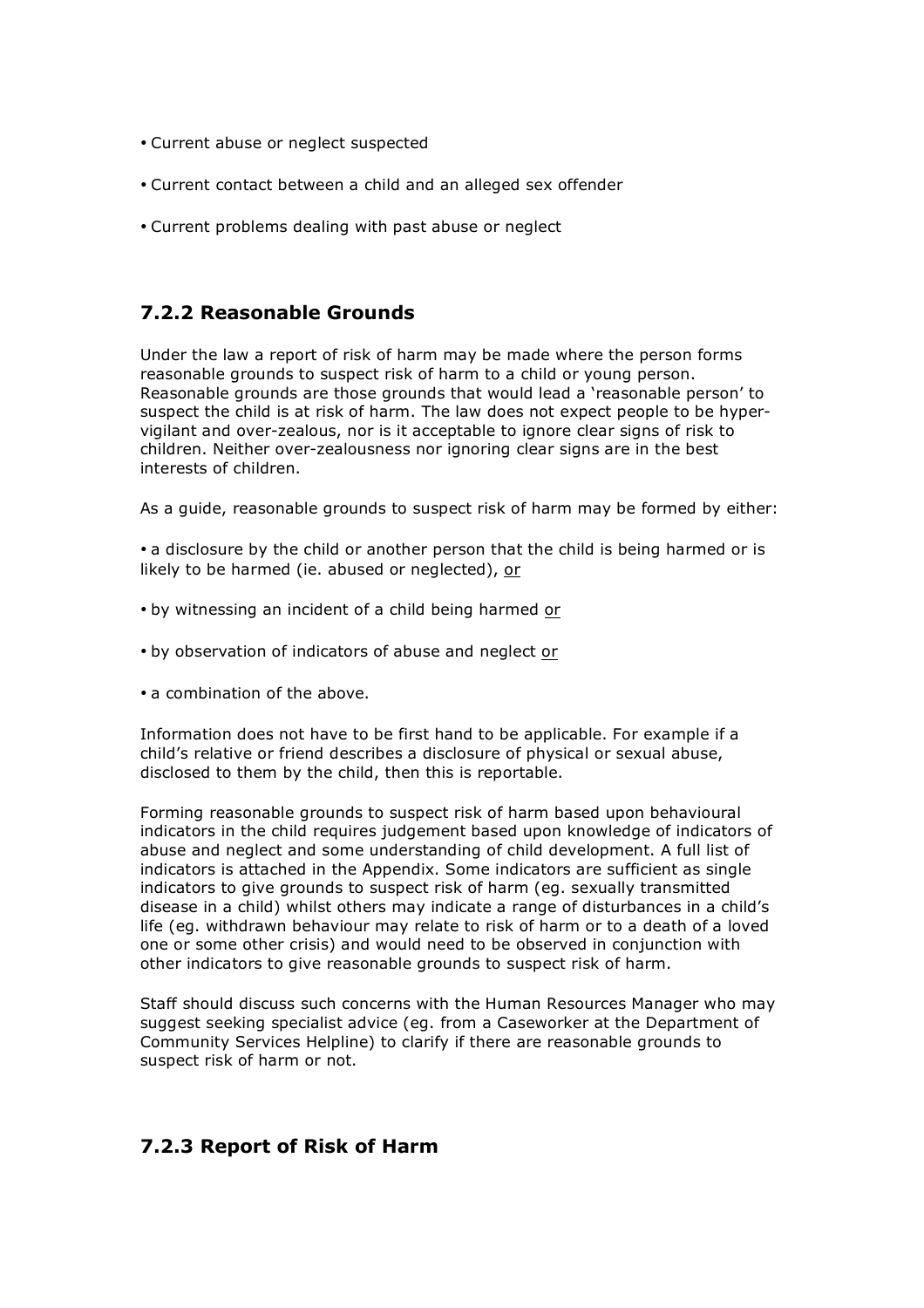A Report of Risk of Harm is:

• information given verbally or in writing to the NSW Department of Community Services (DoCS) relating to a current concern formed on reasonable grounds about the risk of harm to a child or young person or a class of children or young people

• made by phoning the DoCS Helpline. It operates 24 hours /day, 7 days/week.

# **7.2.4 Class of Children or Young People**

Where there are reasonable grounds to suspect risk of harm to a class of children or young persons, a report may be made to the DoCS Helpline (by following procedures in this policy document). A 'class of children or young persons' refers to more than one child or more than one young person. A 'class' of children or young persons may include for example the group of children and young people using a particular service. For example if a child disclosed sexual abuse by a teacher a report in relation to all the children in the class or team may be made as they are all in contact with the alleged abuser.

### **7.2.5 Mandatory Reporting of Children (under 16) at Risk of Harm**

Under section 27 of the NSW *Children and Young Persons (Care and Protection) Act 1998*, various occupational groups are specified as mandatory reporters of risk of harm to children.

Any person who in the course of his or her professional work or other paid employment delivers health care, welfare, education, children's services, residential services, or law enforcement, wholly or partly to children is required by law to report where they suspect on reasonable grounds, that a child (aged under 16) is at risk of harm. In addition, any person who is in a management position with direct responsibility for or direct supervision of the provision of health care, welfare, education, children's services, residential services, or law enforcement, wholly or partly to children is also required by law to report where they suspect on reasonable grounds, that a child (aged under 16) is at risk of harm.

It is not mandatory to report young people aged 16 or 17 years in relation to risk of harm although it is encouraged and may be particularly important for young people who have increased vulnerability due to disability or chronic health needs.

The following staff of the Art Gallery of NSW are mandatory reporters (that is those in paid positions that provide education or children's services wholly or partly to children):

- Head, Public Programmes
- Public Programmes Co-ordinators
- Casual Teacher Lecturers
- Contractors (Performers and Children's Workshop Presenters)

Mandatory reporters including these staff are not required to report risk of harm to children that they become aware of outside the course of their work or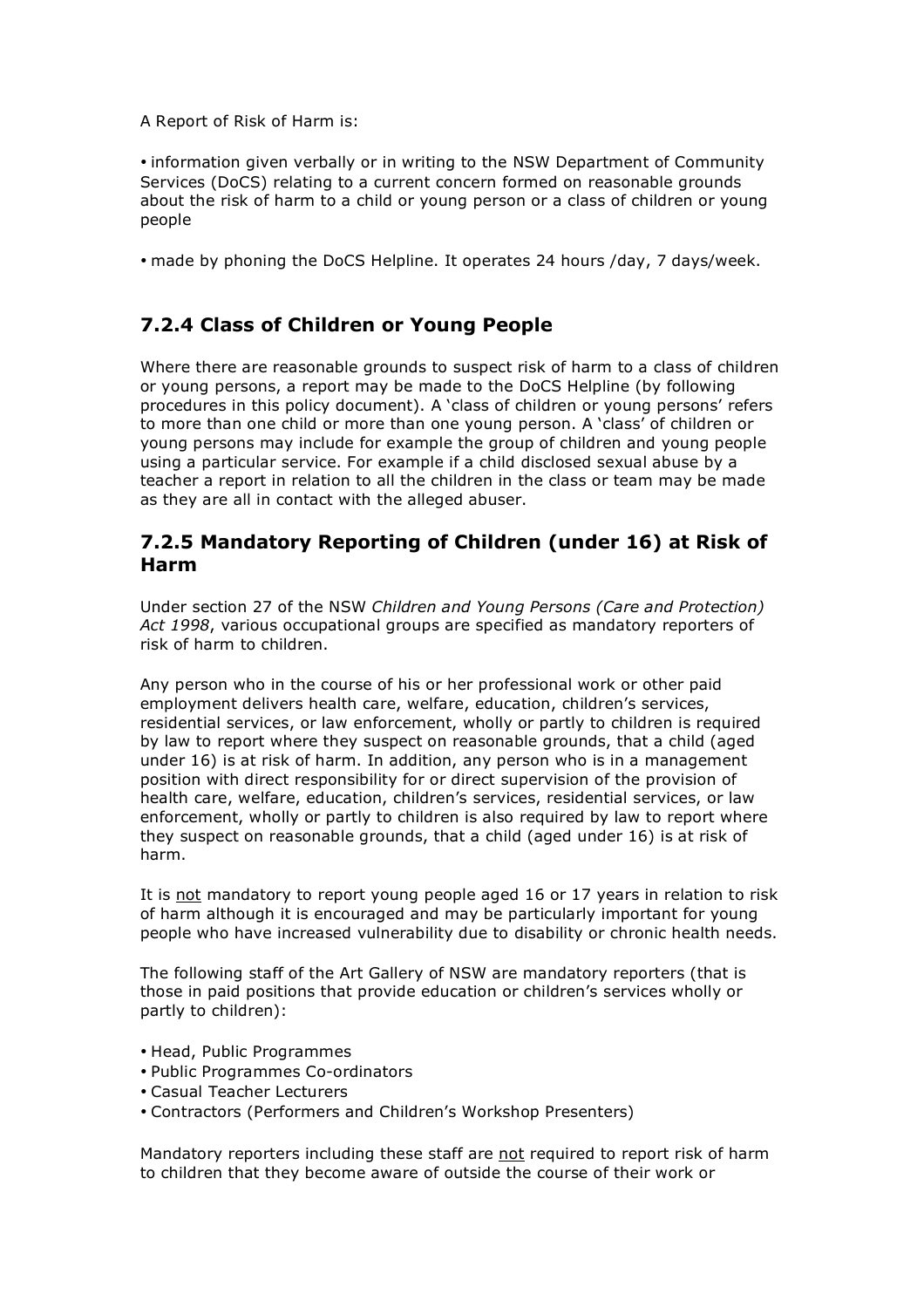professional life.

Staff should be aware however that they may choose to report concerns arising in the personal domain as a concerned citizen, as any person in the community can do.

Any persons who in good faith, report risk of harm to children are afforded certain protection under the law, even if their concern is later found to be unsubstantiated by child protection authorities. See below - Legal Protection for Persons Reporting Risk of Harm to Children.

Mandatory reporters including these staff who fail to comply with mandatory reporting requirements are guilty of an offence under the law, with a current maximum penalty of 200 penalty units (currently equivalent to \$22,000 fine). Mandatory reporters are responsible as individuals for meeting this requirement.

### **7.2.6 Homelessness of Children and Young People**

Under section 120 of the NSW *Children and Young Persons (Care and Protection) Act 1998* any person may report the homelessness of a child to the NSW Department of Community Services. Any person may report the homelessness of a young person aged 16 or 17 years, but only with the prior consent of the young person as specified under section 121 of the NSW *Children and Young Persons (Care and Protection) Act 1998*.

Art Gallery of NSW staff are not required by law to report homelessness of children and young people but may choose to do so as private citizens.

# **7.2.7 Legal Protection for Persons Reporting Risk of Harm**

Under section 29 of the NSW *Children and Young Persons (Care and Protection) Act 1998* any person who in good faith, reports suspected risk of harm to a child or young person is afforded certain protections under the law.

If a report is made in good faith, or information is furnished to the Department of Community Services in relation to the safety, welfare and wellbeing of a child or young person, or class of children or young persons, the reporting or provision of information:

a) does not constitute a breach of professional etiquette or ethics or a departure from acceptable standards of professional conduct;

b) does not constitute grounds for liability for defamation;

c) does not constitute grounds for civil proceedings for malicious prosecution or conspiracy;

d) cannot be admitted in evidence against a person in any court proceedings.

These protections apply as long as the report was made in good faith, even if after investigation and assessment by the Department of Community Services (DoCS) it is found that there was no risk of harm to the child or young person. A person cannot be compelled in any proceedings to produce a report or a copy of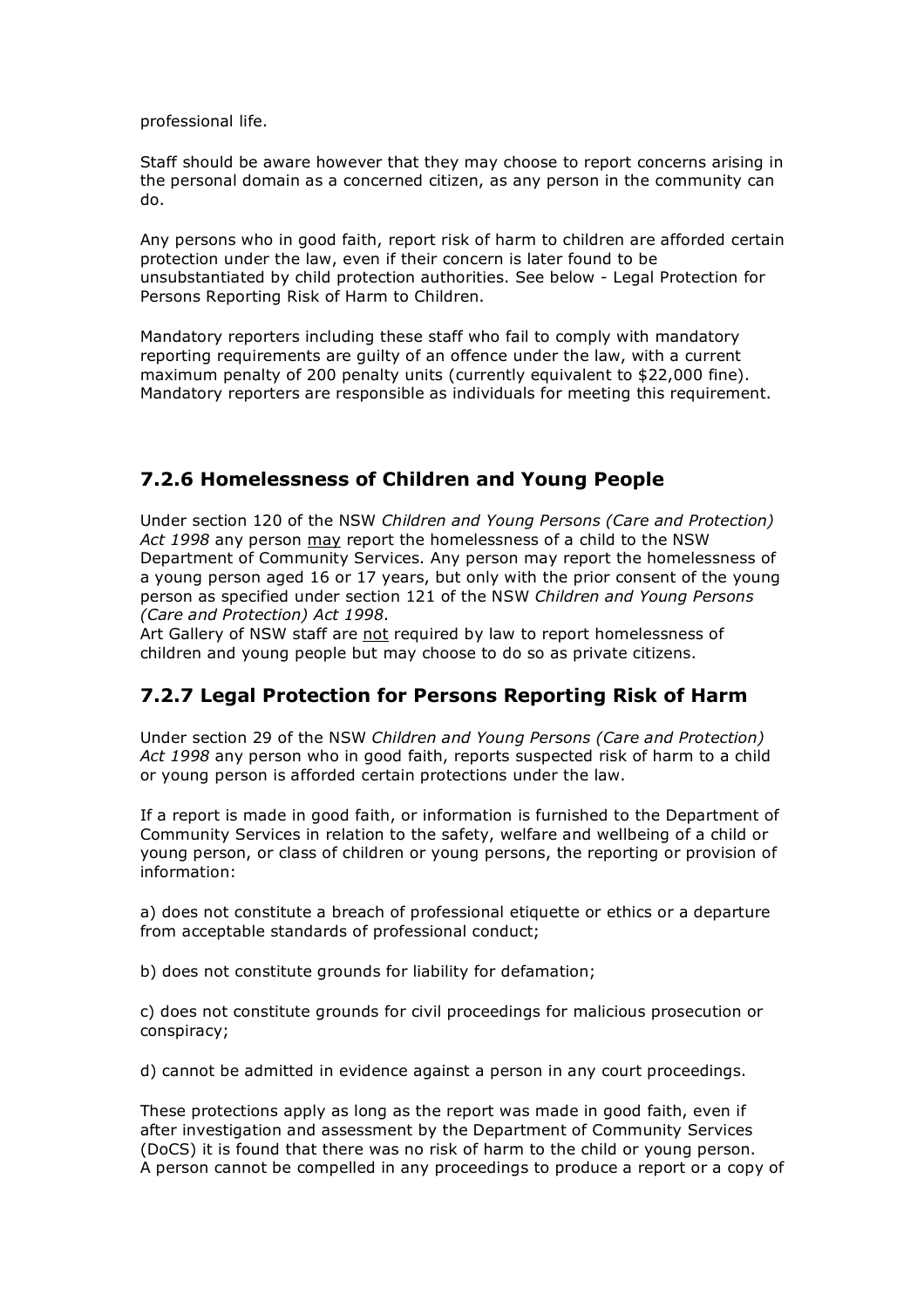or extract from a report, or to disclose or give evidence of any of its contents. The identity of a person who made a report cannot be disclosed (eg. to the family) by DoCS except in specified legal circumstances.

# **7.2.8 Types of Child Abuse and Neglect**

# *Physical abuse*

Non-accidental injury and/or harm to a child or young person by a parent, caregiver or another person responsible for the child.

It includes harm or injuries which are caused by excessive discipline; severe beatings or shakings; bruising; lacerations or welts; burns; fractures or dislocation; female genital mutilation; attempted suffocation or strangulation; and death. Child physical abuse may constitute a criminal assault.

### *Emotional abuse*

A range of behaviours that may psychologically harm a child or young person. It is behaviour by a parent/caregiver or older child that can destroy the confidence of a child, resulting in emotional deprivation or trauma. It involves impairment of a child's or young person's social, emotional, cognitive, intellectual development and/or disturbance of a child's or a young person's behaviour.

### *Neglect*

Where there is risk of harm or actual harm to a child or young person caused by the failure to provide the basic physical and emotional necessities of life. Neglect is characterised as a continuum of omissions in the care of a child or young person.

# *Child sexual abuse*

Any sexual act or sexual threat imposed on a child or young person. Adults or adolescents or older children who sexually abuse children or young people exploit their dependency and immaturity. Coercion, that may be physical or psychological, is intrinsic to child sexual abuse and differentiates child sexual abuse from consensual peer sexual activity.

### *Domestic violence*

Violence, abuse and intimidatory behaviour perpetrated by one person against another in a personal, intimate relationship. It occurs between two people where one has power over the other causing fear, physical and / or psychological harm.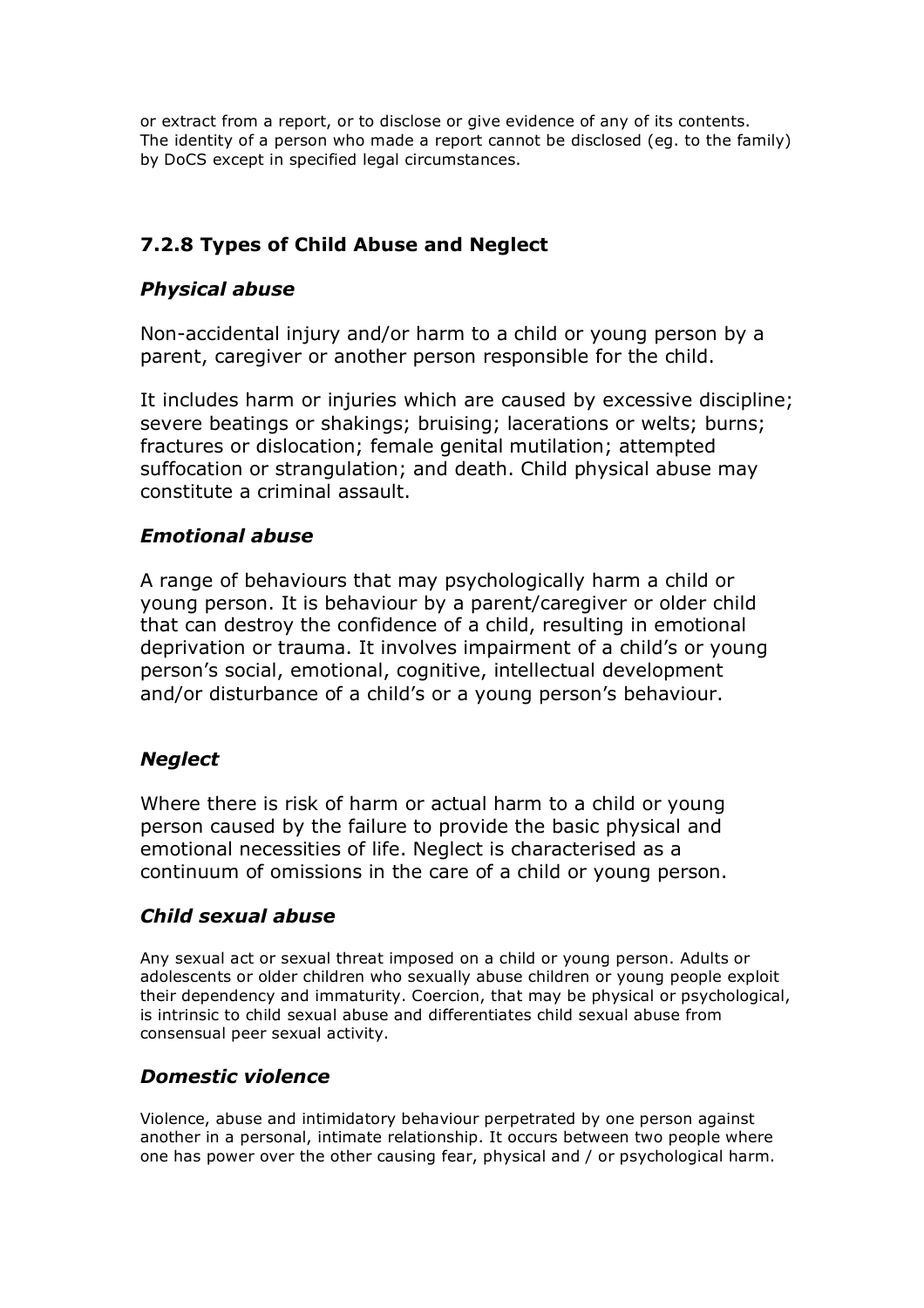Domestic violence can have a profound effect on children and young people and can constitute a form of child abuse. Children and young people can be affected by being in the presence of, or by being exposed to violence in the parental relationship, by becoming the victims of violence or a combination of both.

# **7.2.9 Indicators of Abuse and Neglect**

One indicator in isolation may not imply abuse or neglect. Each indicator needs to be considered in the context of other indicators and the child's circumstances.

# *Setting the context*

The following contextual factors in the life circumstances of the child are relevant when considering indicators of abuse and neglect:

• History of previous harm to the child

• Social or geographic isolation of the child or family, including lack of access to extended family

- Abuse or neglect of a sibling
- Family history of violence including injury to children Domestic violence

• Physical or mental health issues for the parent or caregiver affecting their ability to care for the child

• The parent or caregiver's abuse of alcohol or other drugs affecting their ability to care for the child

• A developmental disability of the parent or caregiver affecting their ability to care for the child

• Parent or caregiver is experiencing significant problems in managing the child's behaviour

• The parent or caregiver has unrealistic expectations of age appropriate behaviour in the child.

### *Some indicators of abuse or neglect*

• Where the child tells you she/he has been abused

• When the child tells you she/he knows someone who has been abused, may be referring to herself/himself

• Someone else tells you such as relative, friend, acquaintance or sibling of the child that the child may have been abused.

• Where the child gives some indication that the injury or event did not occur as states

# **Indicators of neglect**

### *Indicators in children*

- Poor standards of hygiene leading to social isolation
- Scavenging or stealing food
- Extended stays at public places (e.g. this organisation), schools
- Being focussed on basic survival
- Extreme longing for adult affection
- A flat and superficial way of relating, lacking of a sense of genuine interaction
- Anxiety about being dropped or abandoned
- Self comforting behaviour, e.g. rocking, sucking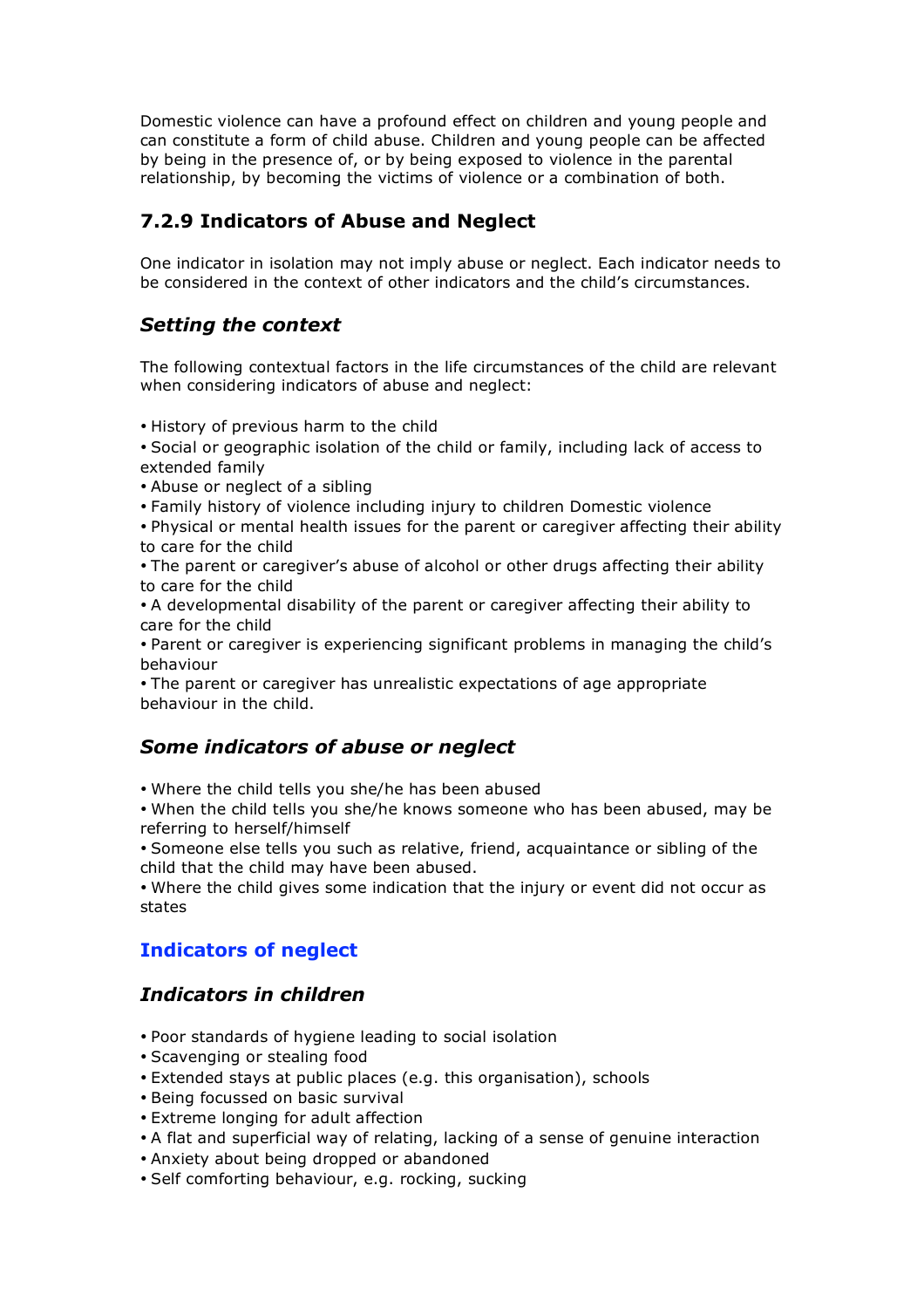- Non-organic failure to thrive
- Delay in developmental milestones
- Loss of 'skin bloom'
- Poor hair texture
- Untreated physical problems.

### *Indicators in parents or caregivers*

• Failure to provide adequate food, shelter, clothing, medical attention, hygienic home conditions or leaving the child inappropriately without supervision

- Inability to respond emotionally to a child
- Child abandoned
- Depriving of or withholding physical contact or stimulation for prolonged periods
- Failure to provide psychological nurturing
- One child treated differently.

### **Indicators of physical abuse**

### *Indicators in children*

- Facial , head and neck bruising
- Lacerations and welts from excessive discipline or physical restraint
- Explanation offered by the child is not consistent with the injury

• Other bruising and marks which may show the shape of the object that caused it, eg. a hand-print, buckle

• Bite marks and scratches where the bruise may show a print of teeth and experts can determine whether or not it is an adult bite

- Multiple injuries or bruises
- Ingestion of poisonous substances, alcohol or other harmful drugs
- Ruptured internal organs without a history of major trauma
- Dislocations, sprains, twisting
- Fractures of bones, especially in children under 3 years

#### *Burns and scalds*

• Head injuries where the child may have indicators of drowsiness, vomiting, fits or retinal haemorrhages suggesting the possibility of the child having been shaken

- General indicators of female genital mutilation which could include:
- having a special operation associated with celebrations

- reluctance to be involved in sport or other physical activity when previously interested

- difficulties with toileting.

#### **Indicators in parents or caregivers**

- Domestic violence
- Direct admissions by parents or caregivers that they fear they may injure the child
- Family history of violence, including previous harm to children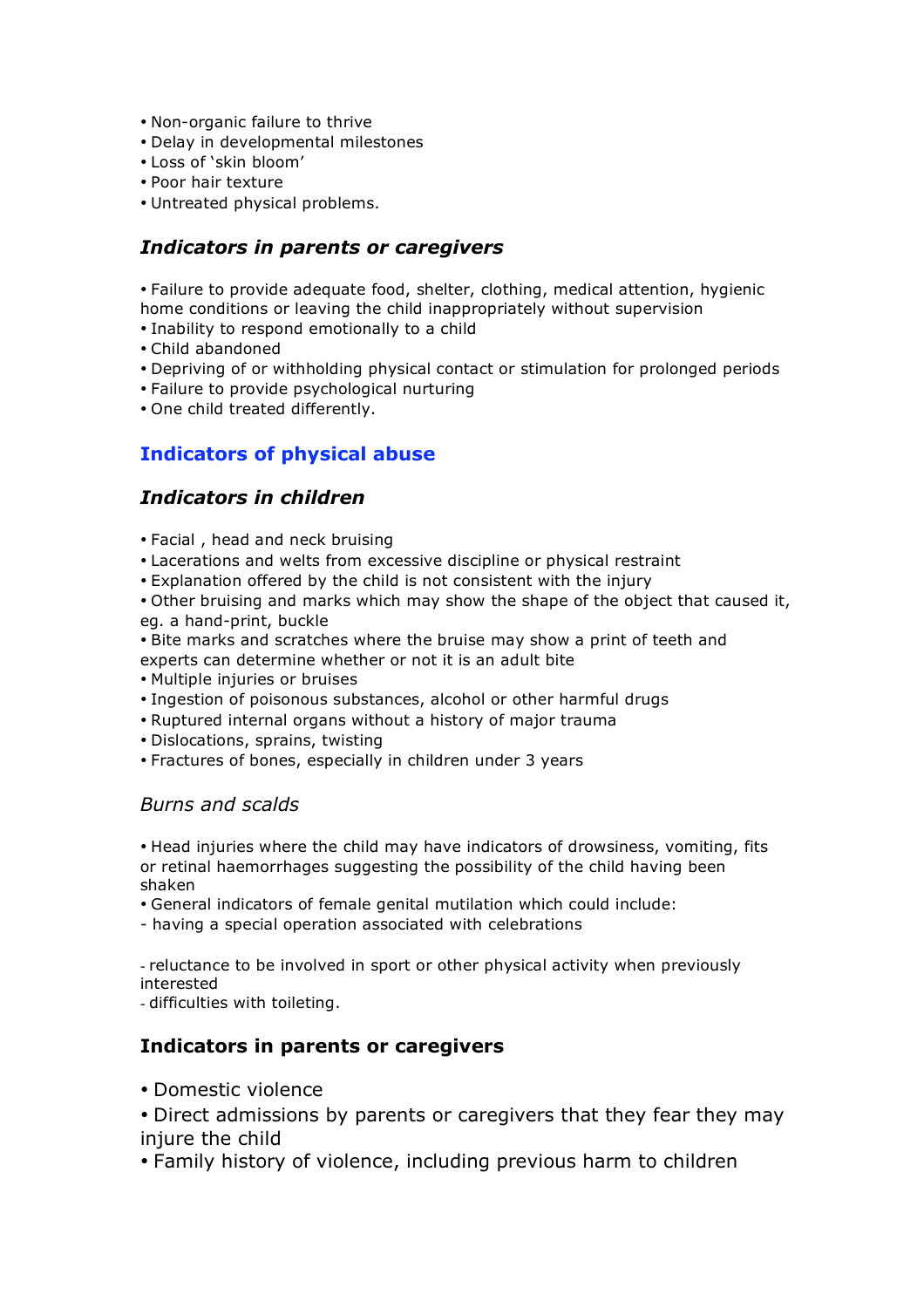• History of their own maltreatment as a child

• Repeated presentations of the child to health or other services with injuries, ingestions or with minor complaints.

### **Indicators of emotional abuse**

### *Indicators in children*

- Feelings of worthlessness about life and themselves
- Inability to value others
- Lack of trust in people and expectations
- Lack of inter-personal skills necessary for adequate functioning
- Extreme attention seeking behaviour
- Other behavioural disorders, e.g. disruptiveness, aggressiveness, bullying. Children sustain emotional harm from all the types of abuse.

### *Indicators in parents or caregivers*

• Constant criticism, belittling, teasing of a child, or ignoring or withholding praise and affection

- Excessive or unreasonable demands
- Persistent hostility and severe verbal abuse, rejection and scapegoating
- Belief that a particular child is bad or 'evil'
- Using inappropriate physical or social isolation as punishment
- Situations where an adult's behaviour harms a child's well being
- Exposure to domestic violence.

# **Indicators of sexual abuse**

### *Indicators in children*

- Describe sexual acts, eg. 'Daddy hurts my wee-wee'
- Direct or indirect disclosures
- Age inappropriate behaviour and / or persistent sexual behaviour
- Self-destructive behaviour, drug dependency, suicide attempts, self-mutilation
- Persistent running away from home
- Anorexia, over-eating
- Going to bed fully clothed
- Regression in developmental achievements in younger children
- Child being in contact with a known or suspected perpetrator of sexual assault
- Unexplained accumulation of money and gifts
- Bleeding from the vagina or external genitalia or anus
- Injuries such as tears or bruising to the genitalia, anus or perineal region
- Sexually transmitted diseases
- Adolescent pregnancy
- Trauma to the breasts, buttocks, lower abdomen or thighs.

#### General indicators of child stress should be considered such as:

- poor concentration at school

- sleeping / bedtime problems, e.g. nightmares, bed wetting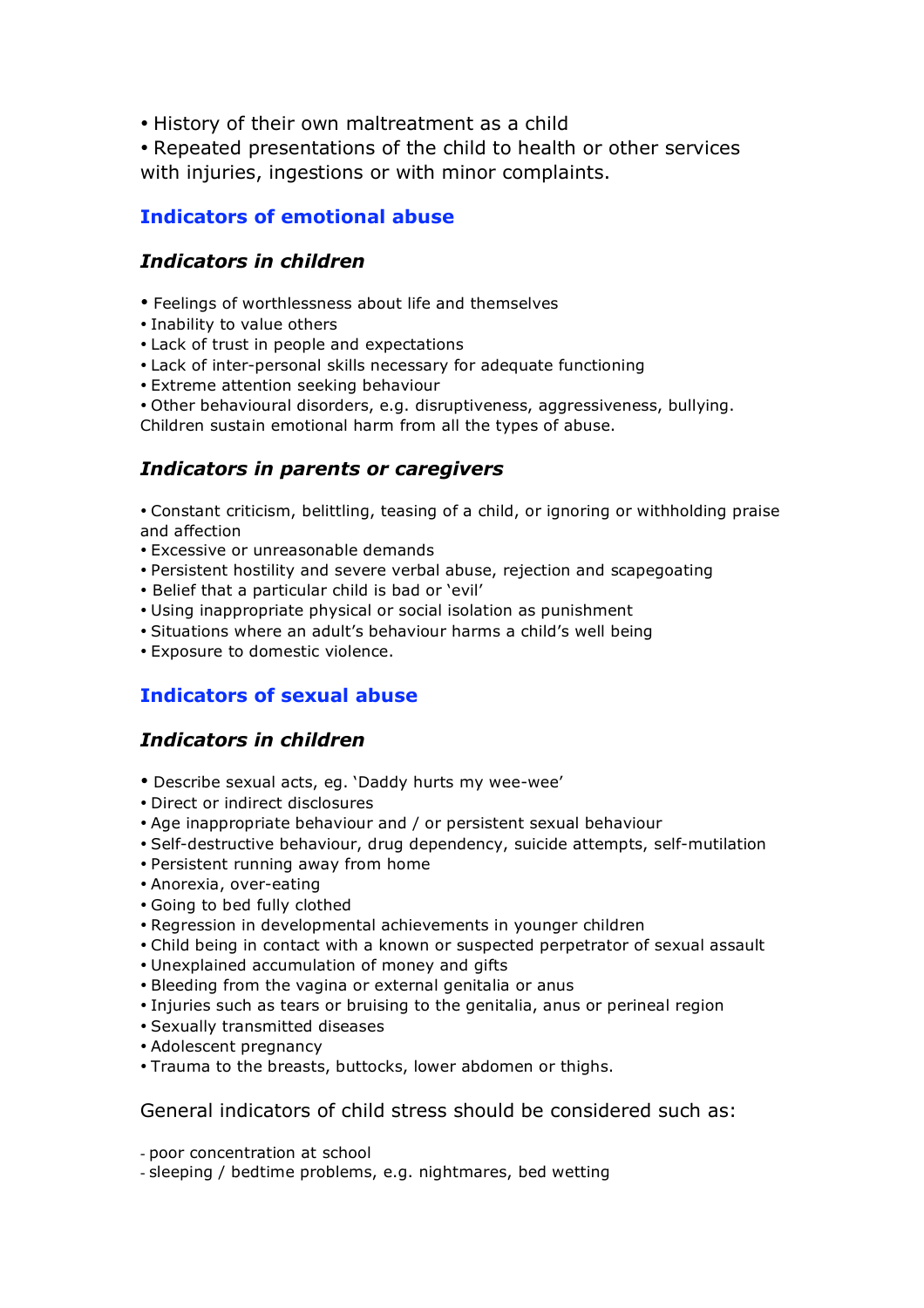- marked changes in behaviour or mood, tantrums, aggressiveness, withdrawal - child complains of stomach aches and headaches with no physical findings.

### *Indicators in parents, caregivers, siblings, relatives, acquaintances or strangers*

• Exposing the child to prostitution or child pornography or using a child for pornographic purposes

• Intentional exposure of child to sexual behaviour of others

• Ever committed / been suspected of child sexual abuse

• Inappropriate curtailing or jealousy regarding age-appropriate development of independence from the family

- Coercing child to engage in sexual behaviour with other children
- Verbal threats of sexual abuse
- Denial of adolescent's pregnancy by family

• Perpetration of spouse abuse or child physical abuse.

Offenders use a range of tactics including force, threats, and tricks to engage children in sexual contact and to try to silence the child. They may also try to gain the trust and friendship of parents in order to obtain access to children.

(Adapted from NSW *Interagency Guidelines for Child Protection Intervention)*

### **7.2.10 Guidelines - Responding to a Child's Disclosure of Abuse or Neglect**

Staff may find themselves in a range of situations where a child may disclose information about being abused or neglected. A young child may blurt something out in the context of a discussion, story or activity. An older child may seek out an adult who they perceive will be helpful and they may approach a staff member for this reason. In an emergency situation a child may simply approach any available adult.

Although this is not a common experience for staff, any adult working in contact with children should have basic knowledge about the most appropriate way to respond to a child's disclosure.

The following are the key points to remember if a child discloses information about being abused or neglected.

- Listen to the child attentively
- Do not ask probing questions
- Use a calm reassuring tone and talk at the child's level
- Believe the child

• Don't make promises you cannot keep (such as saying they will not have to go home or the police will fix it)

• Avoid expressing doubt, judgment or shock.

Convey the following messages to the child:

- it is not their fault, it is never the child's fault
- it was right to tell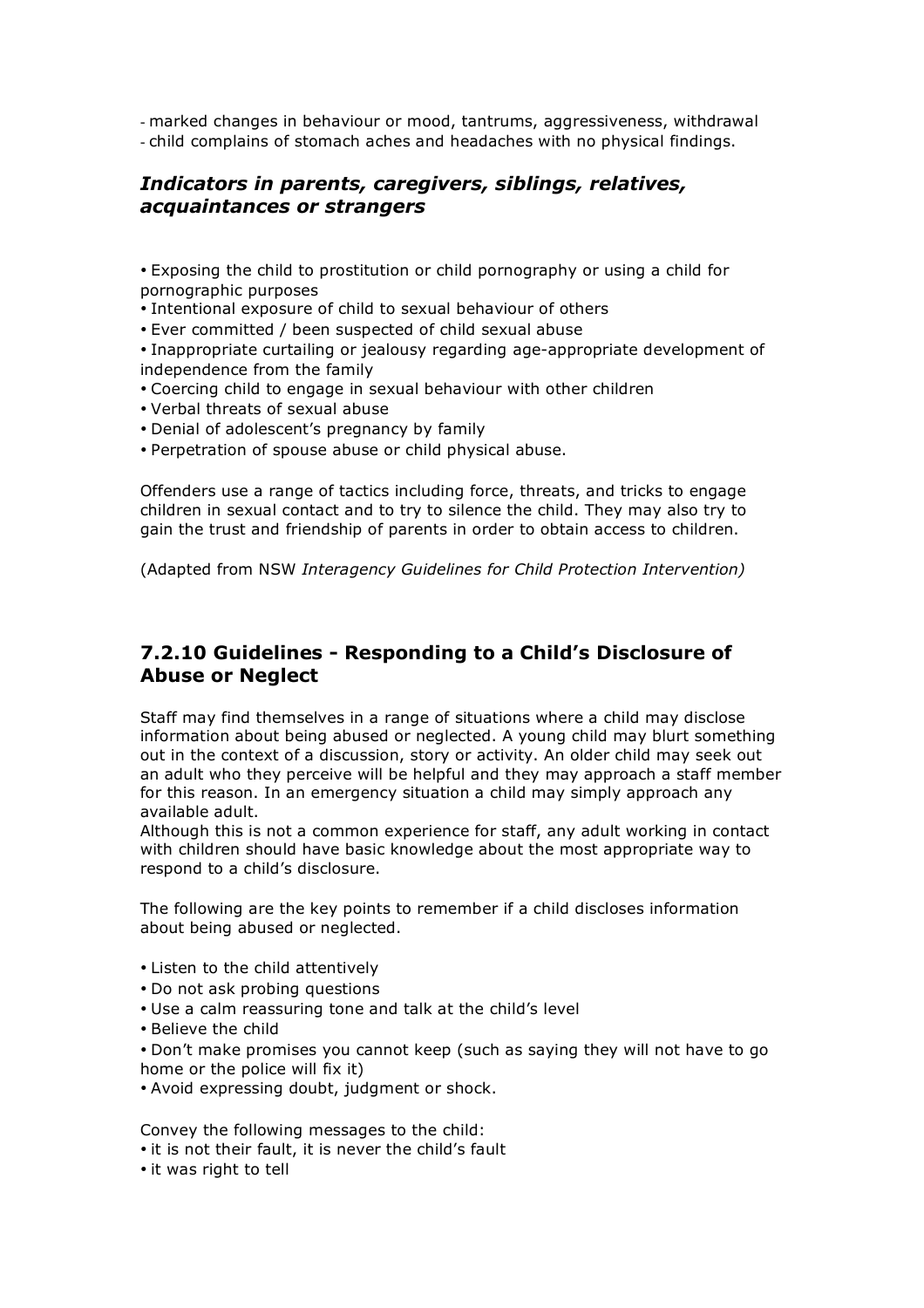- other children have been in this situation,
- they are not alone
- it is not OK for adults to harm children no matter what.

Tell the child you will need to talk to other people whose job is to help children be safe. If the situation allows ask the child what they want to do while you ring up to get some help started for them.

Do not alert the alleged abuser about the disclosure.

Report the information immediately to the Human Resource Manager who will promptly make a report to the Department of Community Services Helpline.

Write down what the child told you as soon as you can (when you are away from the child), using the child's own words.

### **7.2.11 Child at Risk of Harm Reporting Form**

#### **1. Name of staff raising the concern:**

#### **2. Agency name, location and phone:**

**3. Name or description of child:**

#### **4. Age or estimated age of child:**

#### **5. Child's home address (if known):**

If address not known provide any information that will allow the child to be located:

#### **6. School/preschool child attends (if known):**

#### **7. Family structure and names (if known):**

#### **9. Grounds for current concern that the child is at risk of harm:**

Refer to definition of risk of harm in Child Protection Policy. Record any relevant incidents witnessed, information disclosed (write their words if possible) and/or any indicators of abuse or neglect observed which have given rise to the concern.

| Signed:      |  |
|--------------|--|
| <b>Times</b> |  |

Date and

**Time**:\_\_\_\_\_\_\_\_\_\_\_\_\_\_\_\_\_\_\_ (staff member raising concern)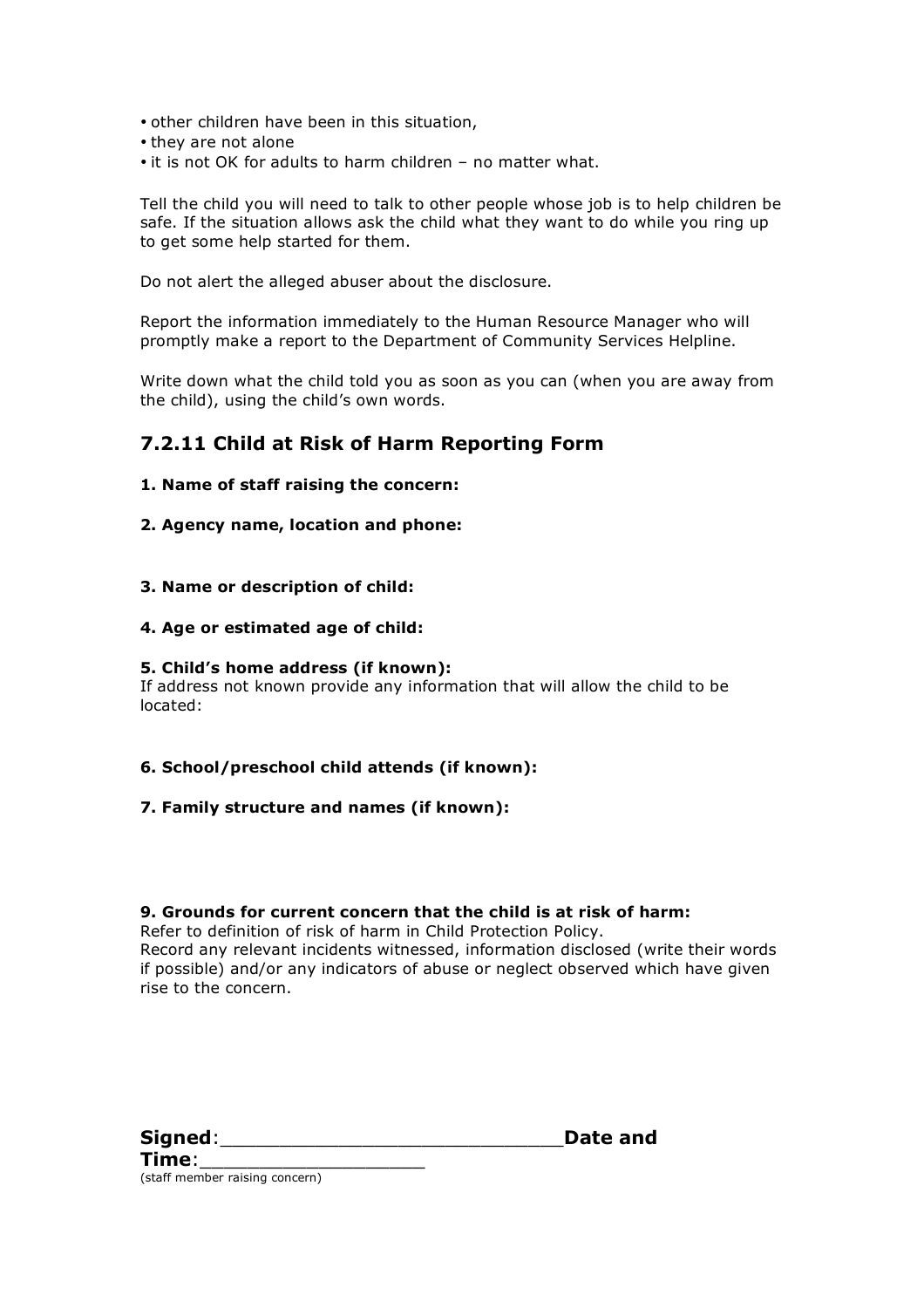| 10. Internally reported to:                            |  |
|--------------------------------------------------------|--|
| date and time:_______                                  |  |
|                                                        |  |
| date and time:_______                                  |  |
| 12. Name of DoCS Helpline                              |  |
| Caseworker:__________________                          |  |
| 13. DoCS Helpline call reference                       |  |
| number:__________________                              |  |
| 14. Any advice given by DoCS Caseworker re what to do: |  |

**15. Later feedback provided by DoCS regarding action on the report:**

# Appendix 7.3 - Recruitment and Screening **7.3 RECRUITMENT & SCREENING EMPLOYEES (PAID OR UNPAID) - Definitions and Concepts**

### **7.3.1 Child-related employment**

The definition of child –related employment differs slightly between the *Child Protection (Prohibited Employment) Act* and the *Commission for Children and Young People Act*.

Under the *Child Protection (Prohibited Employment) Act* child –related employment means any employment where at least one of the essential duties of the position involves direct contact with children (aged under 18) where that contact is not directly supervised (based upon section 3 of the legislation and a later Industrial Relations Commission ruling). It specifies that child-related employment is paid or unpaid employment:

- Involving the provision of child protection services
- In pre-schools, kindergartens and child care centres
- In schools or other educational institutions (not universities)
- In juvenile detention centres
- In refuges used by children (aged under 18).
- In wards of public or private hospitals where children are patients
- In clubs, associations or movements (including of a cultural, recreational or sporting nature) having significant child (aged under 18) membership
- In any religious organisation

• In any entertainment venue where the clientele is primarily children (aged under 18).

- As a babysitter or childminder that is arranged by a commercial agency
- Involving fostering or other child care
- Involving direct provision of health services
- Involving the provision of counselling or other support services for children
- On school buses
- At overnight camps for children (aged under 18).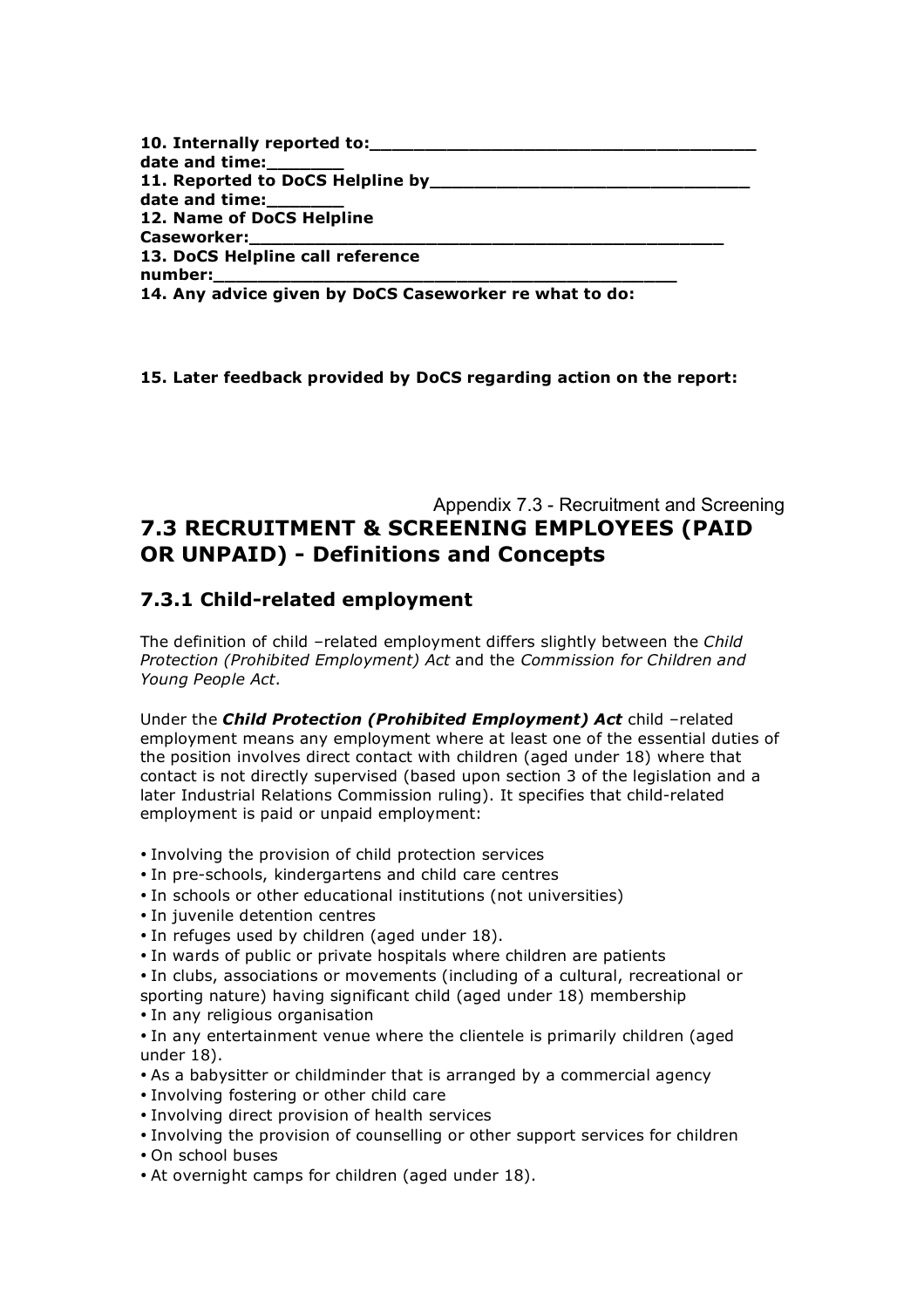The child-related employment positions within the Art Gallery of NSW for which a prohibited person must not apply, undertake or remain in, are listed in the appendix. These are positions for which Prohibited Persons Declaration is mandatory.

Under section 33 of the *Commission for Children and Young People Act* child-related employment means any employment that involves direct contact with children (aged under 18) where that contact is not directly supervised.

All organisations are required to identify child-related employment positions within their organisation and to implement Working With Children Check screening of current position holders and preferred applicants for these positions.

The child-related employment positions within the Art Gallery of NSW, which require screening for preferred applicants, are listed in the appendix.

### **7.3.2 Employee**

Any person who is engaged in child-related employment in any of the following capacities in any of the following ways:

- Paid employment
- Sub-contractors
- Work under contract
- Volunteers
- Ministers of religion
- Members of religious organisations or
- Undertaking training as part of an educational or vocational course

### **7.3.3 Prohibited Person**

A person convicted of a serious sex offence, other than that where there is an order in force declaring that the Child Protection (Prohibited Employment) Act 1998 does not apply to the person in respect of the offence (refer Child Protection (Prohibited Employment) Act 1998 section5 (1)(2)). Refer to the Working With Children Check Guidelines for Employers (page 2 and Attachment 4 Prohibited Employment Declaration Form) in the appendix for a list of serious sex offences.

# **7.3.4 Screening**

The process of gathering relevant information about an applicant for employment by an organisation in order to enable an informed decision to be made on whether to employ the applicant or not. Screening includes structured referee checks, criminal history checks, checks of certain enforceable apprehended violence orders, and checks with past or current employers for any completed disciplinary records. The Working With Children Check conducted for all preferred applicants for child-related employment positions covers some of these screening requirements and the remainder are conducted by the Art Gallery of NSW.

# **7.3.5 Working With Children Check**

The Working With Children Check is a formal process of checks conducted by an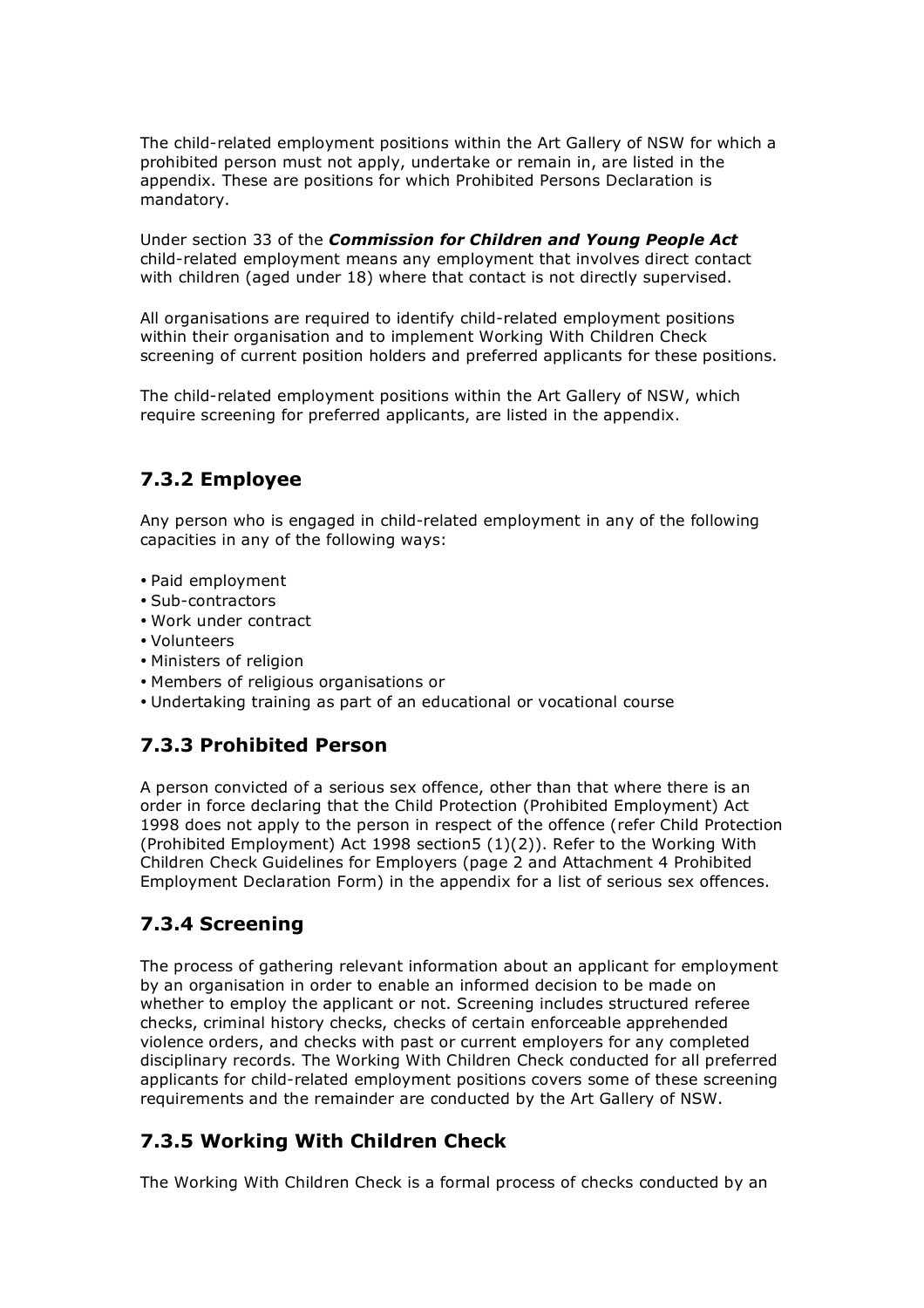approved screening agency to help determine someone's suitability to work with children (aged under 18) or to have unsupervised access to children in their work. It includes:

• a national criminal record check (serious sex offence),

• a check of relevant Apprehended Violence Orders (an AVO taken out for the protection of a child) and

• a check of completed relevant disciplinary proceedings (involving child abuse, sexual misconduct or acts of violence in the course of employment which involved or were directed at children or took place in the presence of children).

The Working With Children Check for positions in the Art Gallery of NSW is conducted by the Department of Education and Training Screening Unit, upon official request from the Art Gallery of NSW.

The Working With Children Check is required for preferred applicants for childrelated employment positions.

# **7.3.6 Code of Conduct for Child Protection in the Workplace**

### *Why is it important to adopt Code of Conduct for Child Protection in the Workplace?*

All staff can contribute to the safety welfare and well-being of children by adopting work practices which respect children's right to safety, protection and personal space and which demonstrate responsible and respectful adult behaviour towards children.

Such conduct is important for two key reasons:

1. All staff in contact with children in the workplace are accountable for their own behaviour with children

2. Respectful behaviour towards children by any adults can assist those children in differentiating respectful behaviour from abusive behaviour and this is very important for prevention of or early intervention in child abuse.

**What must staff do/not do in contact with children in the workplace?** The following is a list of expectations of all staff in contact with children in the work place:

• As a general guide avoid physical contact with children in the workplace unless there is a legitimate reason for such contact for the child's own safety and welfare (eg. administering first aid, removing a child from impending danger, holding the hand of a lost distressed toddler, comforting a highly distressed child in a disaster situation, supporting the arm of a child with a disability so they can touch an interactive display). Physical contact for the child's safety and welfare should only be to the extent required for the child's safety or welfare and no more.

• Staff may use non-invasive physical greetings commonly accepted in the community if this is initiated by the child (eg. shake hands, high five with hands). Young children or children with an intellectual disability may attempt to initiate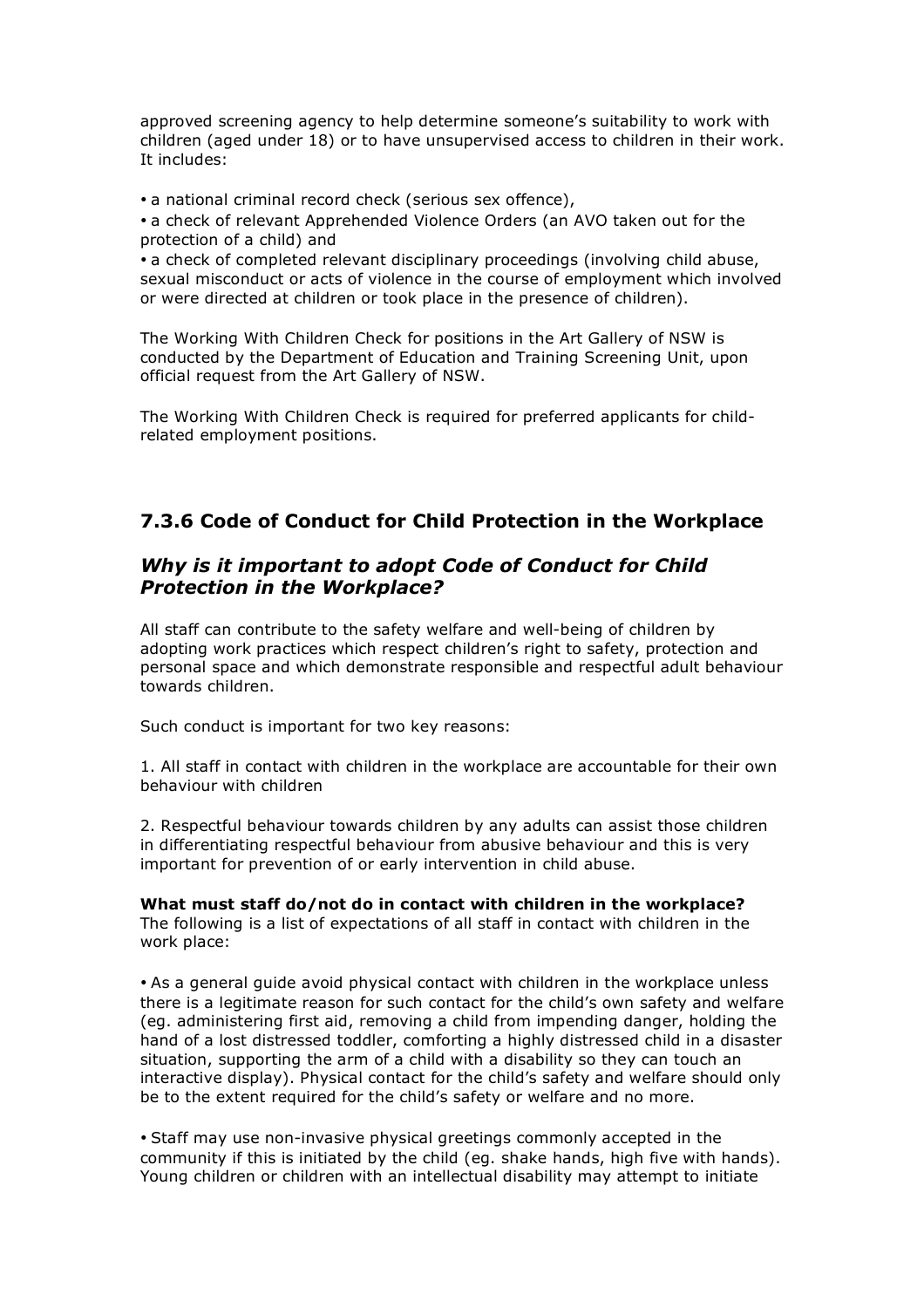more intimate greetings such as hugging but staff are to sensitively discourage this by comments such as "we don't know each other very well, how about we shake hands".

• Never use physical force or restraint on a child unless this is necessary for the child's immediate safety or to prevent immediate serious harm or is necessary in defence of your own immediate physical safety. In such emergencies physical force or restraint should only be to the extent necessary to prevent serious harm from occurring. If staff are confronted with a situation of an older child threatening to harm others or wielding a weapon staff are advised to seek immediate assistance (from security or Police) rather than attempt to disarm the child.

• Never use corporal punishment of any kind as a method of discipline or behaviour management with any child.

• Avoid being alone with a child in any location that is not in visual contact by another adult unless there is a legitimate reason for doing so for the child's own safety and welfare. First aid should be administered in the presence of another adult (preferably one known to the child) unless it is an emergency and the delay in getting another adult would jeopardise the child's safety.

Staff should not be alone with a child in a room with the door closed unless that room has a glass wall allowing visual contact by another adult.

• Never remove an item of clothing from a child's body unless this is necessary for the child's immediate safety to prevent serious harm (eg. to administer emergency first aid). The only exception to this is to assist young children in removing or replacing their shoes where they cannot do this for themselves and this is necessary to engage in an interactive activity program.

• In the presence of colleagues or consumers/customers including children avoid swearing and any language that is derogatory towards others (eg. language such as "rotten little shit" or "cheeky brat" or "slut" is not acceptable in the workplace)

#### *What should staff do to contribute to the protection of children in the workplace?*

Staff are required to contribute to the protection of children in the workplace by reporting inappropriate behaviour, misconduct and criminal activity involving children.

• Any staff member who becomes aware of an allegation or conviction of child abuse in the workplace against an employee (paid or unpaid) must promptly report this to the Human Resource Manager.

• Any staff member who witnesses or gets information about the misconduct of an employee (paid or unpaid) that may involve child abuse must promptly report this to the Human Resources Manager.

• Any staff member who becomes aware that an employee (paid or unpaid) has behaved towards a child or children in ways that contravenes requirements in Code of Conduct for Child Protection in the Workplace must promptly raise this with the Human Resources Manager.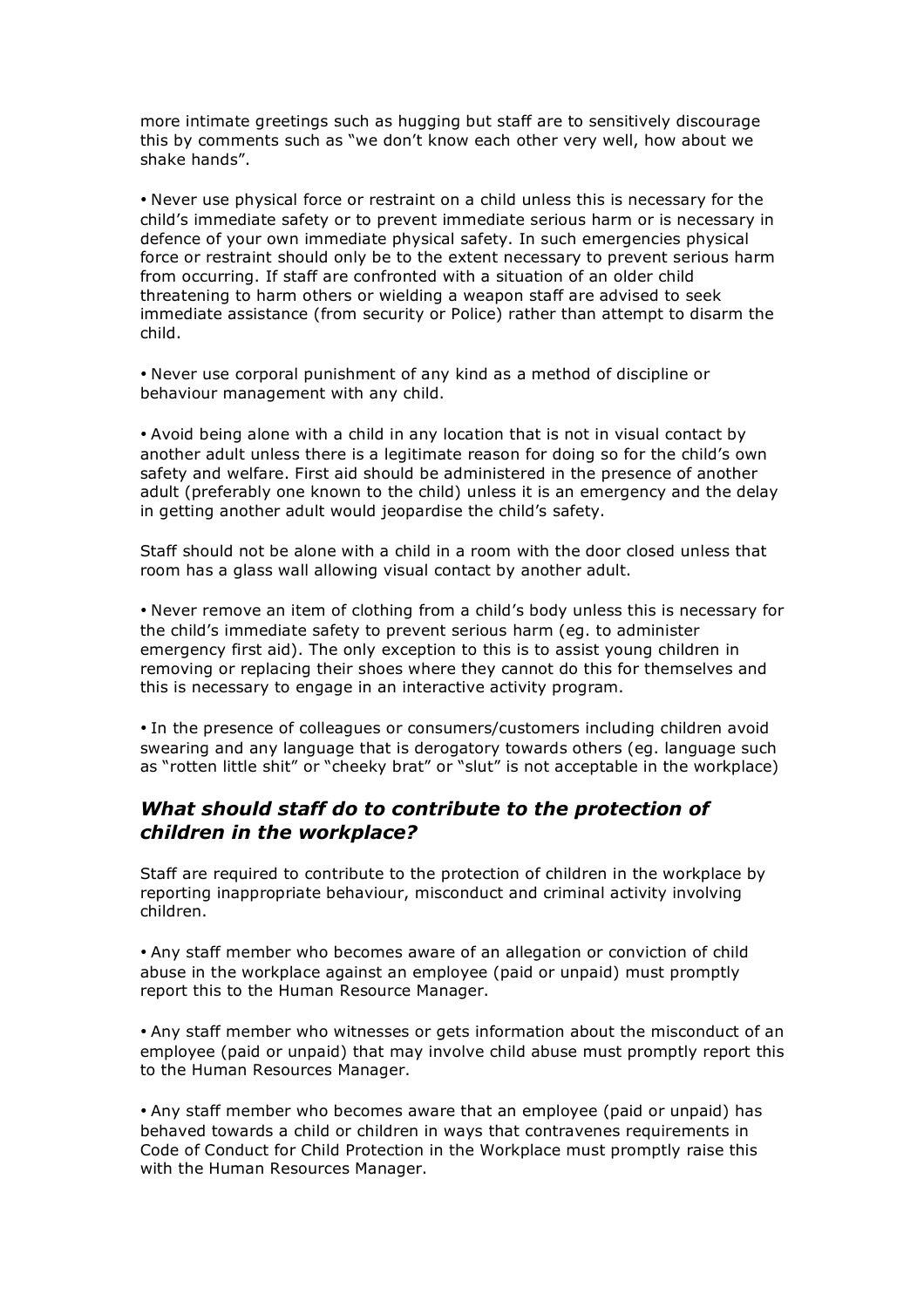• Staff members who are mandatory reporters under the *Children and Young Persons (Care and Protection) Act* must report their current concerns for the safety welfare and well-being of a child if they suspect upon reasonable grounds that the child is at risk of harm. Such concerns are to be raised promptly with the Human Resources Manager who will make the report to the NSW Department of Community Services.

• If a staff member in a child-related employment position believes s/he is or may be a Prohibited Person (ie. has a conviction for a serious sex offence) s/he must immediately inform the Director. It is an offence for Prohibited Persons to apply for, commence or remain in child-related employment.

• Any staff member who becomes aware that an employee (paid or unpaid) is a Prohibited Person (ie. has a conviction for a serious sex offence) must immediately inform the Human Resources Manager.

### **7.3.7 Employee (paid) Declaration to Comply with Child Protection Policy & Procedures**

(Complete unless otherwise covered)

**Name of paid employee:**

**Position:**

**\_\_\_**

**Child-related employment position: YES NO**

**Work Location:**

**Employees in Non-Child-Related Employment Positions:**

**\_\_\_\_\_\_\_\_\_\_\_\_\_\_\_\_\_\_\_\_\_\_\_\_\_\_\_\_\_\_\_\_\_\_\_\_\_\_\_\_\_\_\_\_\_\_\_\_\_\_\_\_\_\_\_\_\_\_**

|                                                                                                                                                     | Yes | No |
|-----------------------------------------------------------------------------------------------------------------------------------------------------|-----|----|
| I have been given a copy and have read the<br>Child Protection Policy. I understand what is<br>required of me under the Child Protection<br>Policy. |     |    |
| I am aware that Child Protection Procedures<br>also exist and I have been informed about<br>where the Procedures are located.                       |     |    |

### **Employees in Identified Child-Related Employment Positions:**

|                                                                               | Yes | No |
|-------------------------------------------------------------------------------|-----|----|
| I have been given a copy and have read the<br><b>Child Protection Policy.</b> |     |    |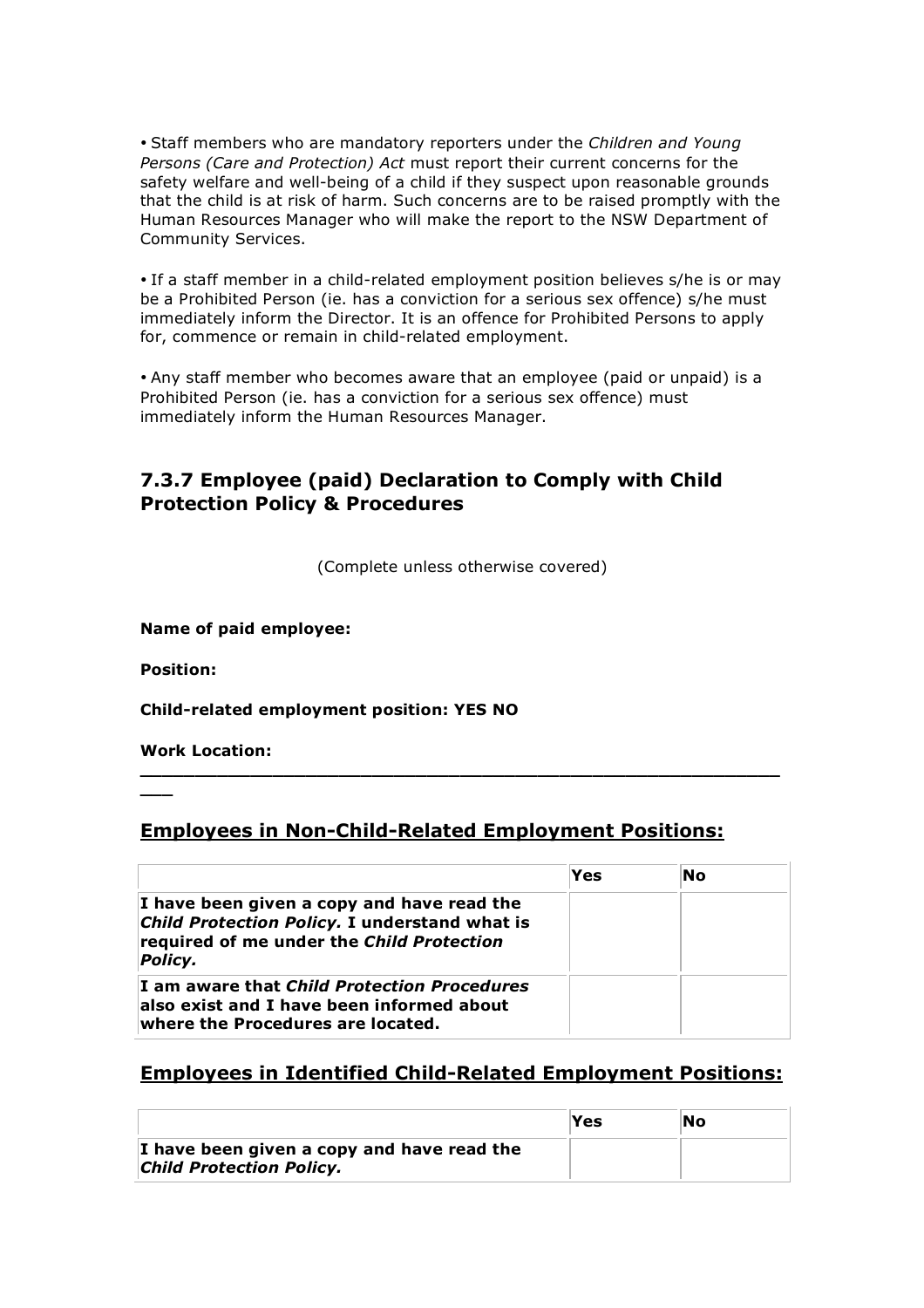| I have been given access to a copy and have<br>read the Child Protection Procedures.*                                                                                                                                                                 |  |
|-------------------------------------------------------------------------------------------------------------------------------------------------------------------------------------------------------------------------------------------------------|--|
| I understand what is required of me under the<br><b>Child Protection Policy and Child Protection</b><br><i>Procedures</i> and agree to conduct my duties in<br>accordance with the Child Protection Policy and<br><b>Child Protection Procedures.</b> |  |

| Signed: | Date: |
|---------|-------|
|         |       |

**Witness to signature:\_\_\_\_\_\_\_\_\_\_\_\_\_\_\_\_\_\_\_\_\_\_\_\_\_\_\_\_Date:**

**\* Please note that** *Mandatory Reporters* **and** *Management Representatives* **should be given their own copy of the Procedures.**

# **7.3.8 Employee (unpaid) Declaration to Comply With Child Protection Policy & Procedures**

**Name of unpaid employee:**

**Position:**

**-**

**\_\_\_**

**Child-related employment position: YES NO**

**Work Location:**

**Unpaid Employees in Child-Related Employment Positions:**

**\_\_\_\_\_\_\_\_\_\_\_\_\_\_\_\_\_\_\_\_\_\_\_\_\_\_\_\_\_\_\_\_\_\_\_\_\_\_\_\_\_\_\_\_\_\_\_\_\_\_\_\_\_\_\_\_\_\_**

|                                                                                                                                                                                                                                      | Yes | No |  |
|--------------------------------------------------------------------------------------------------------------------------------------------------------------------------------------------------------------------------------------|-----|----|--|
| I have been given a copy and have read the<br>Child Protection Policy. I understand what is<br>required of me under the Child Protection Policy<br>and agree to conduct my duties in accordance<br>with the Child Protection Policy. |     |    |  |
| I am aware that Child Protection Procedures<br>also exist and I have been informed about the<br>general content of the Procedures and where<br>they are located, if I need them.                                                     |     |    |  |
|                                                                                                                                                                                                                                      |     |    |  |

**Signed:\_\_\_\_\_\_\_\_\_\_\_\_\_\_\_\_\_\_\_\_\_\_\_\_\_\_\_\_\_\_\_\_\_\_\_\_\_\_\_Date:**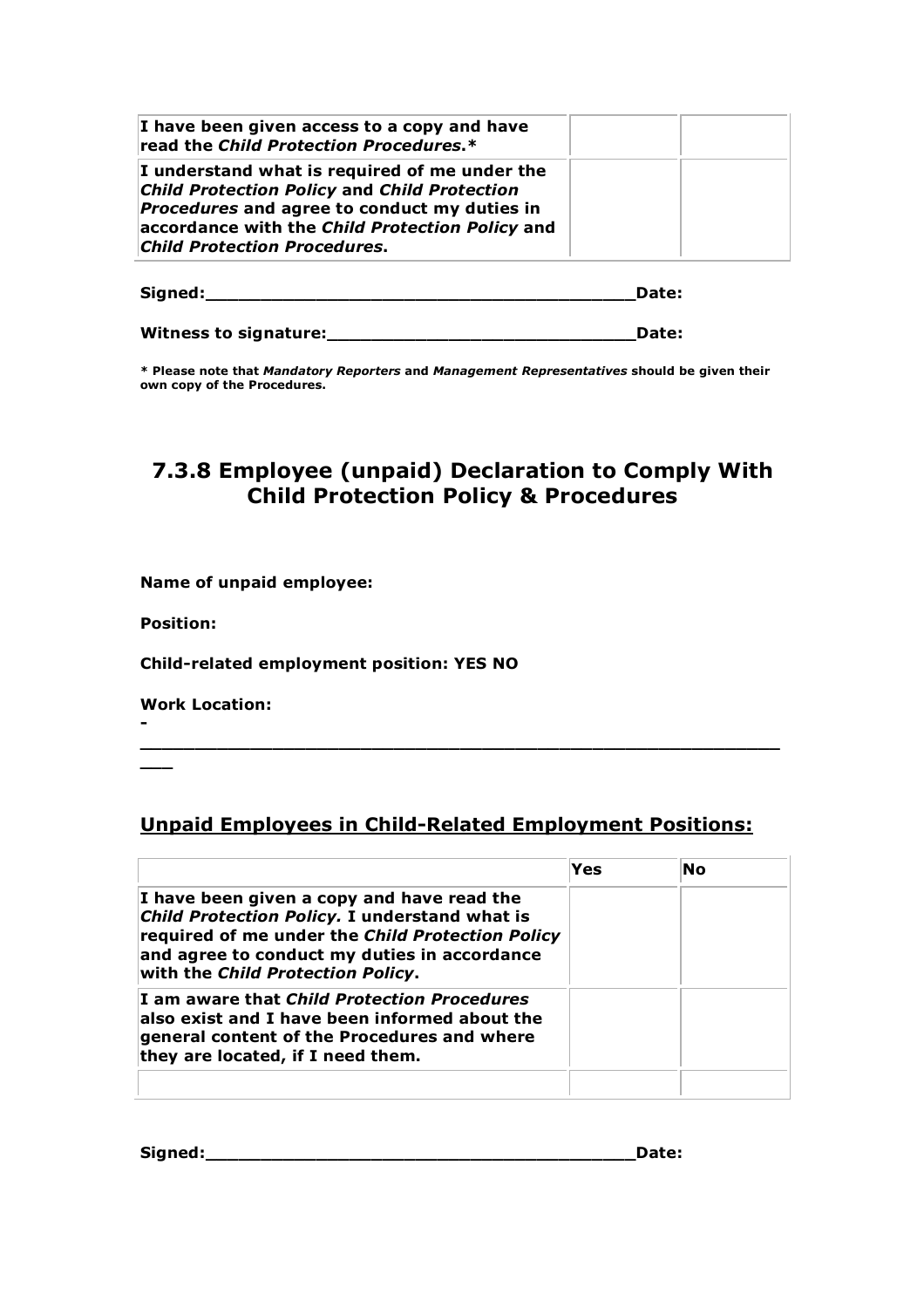# **7.4 RESPONDING TO ALLEGATIONS OR CONVICTIONS OF CHILD ABUSE AGAINST EMPLOYEES (PAID OR UNPAID) – Definitions and Concepts**

# **7.4.1 Employee**

For the purposes of responding to allegations or convictions of child abuse against employees (which must be notified to the NSW Ombudsman) the definition of employee in the *Ombudsman Amendment (Child Protection and Community Services) Act 1998* applies.

In section 25(1) employee means any employees of the agency whether or not employed in connection with any work or activities of the agency that relates to children and any individual engaged by the agency to provide services to children (aged under 18) including in a voluntary capacity.

In the Art Gallery of NSW this includes all the following:

- Paid staff
- Contractors
- Sub-contractors
- Volunteers
- Work experience participants
- Students on placement eg. TAFE or tertiary students

Where an allegation or conviction of child abuse against any of these employees becomes known, the Child Protection Policy procedures for Responding to Allegations or Convictions of Child Abuse Against Employees (Paid or Unpaid) must be followed.

# **7.4.2 Child Abuse**

For the purposes of responding to allegations or convictions of child abuse against employees (which must be notified to the NSW Ombudsman) the definition of child abuse in the *Ombudsman Amendment (Child Protection and Community Services) Act 1998* applies.

Under section 25A child abuse means:

- Assault (including sexual assault) of a child (aged under 18), or
- Ill treatment or neglect of a child, or

• Exposing or subjecting a child (aged under 18) to behaviour that psychologically harms the child, whether or not, in any case, with the consent of the child.

Staff in management positions who are required by the Child Protection Policy to act upon allegations or convictions of child abuse against employees should refer to the attached document titled NSW Ombudsman Child Protection: Responding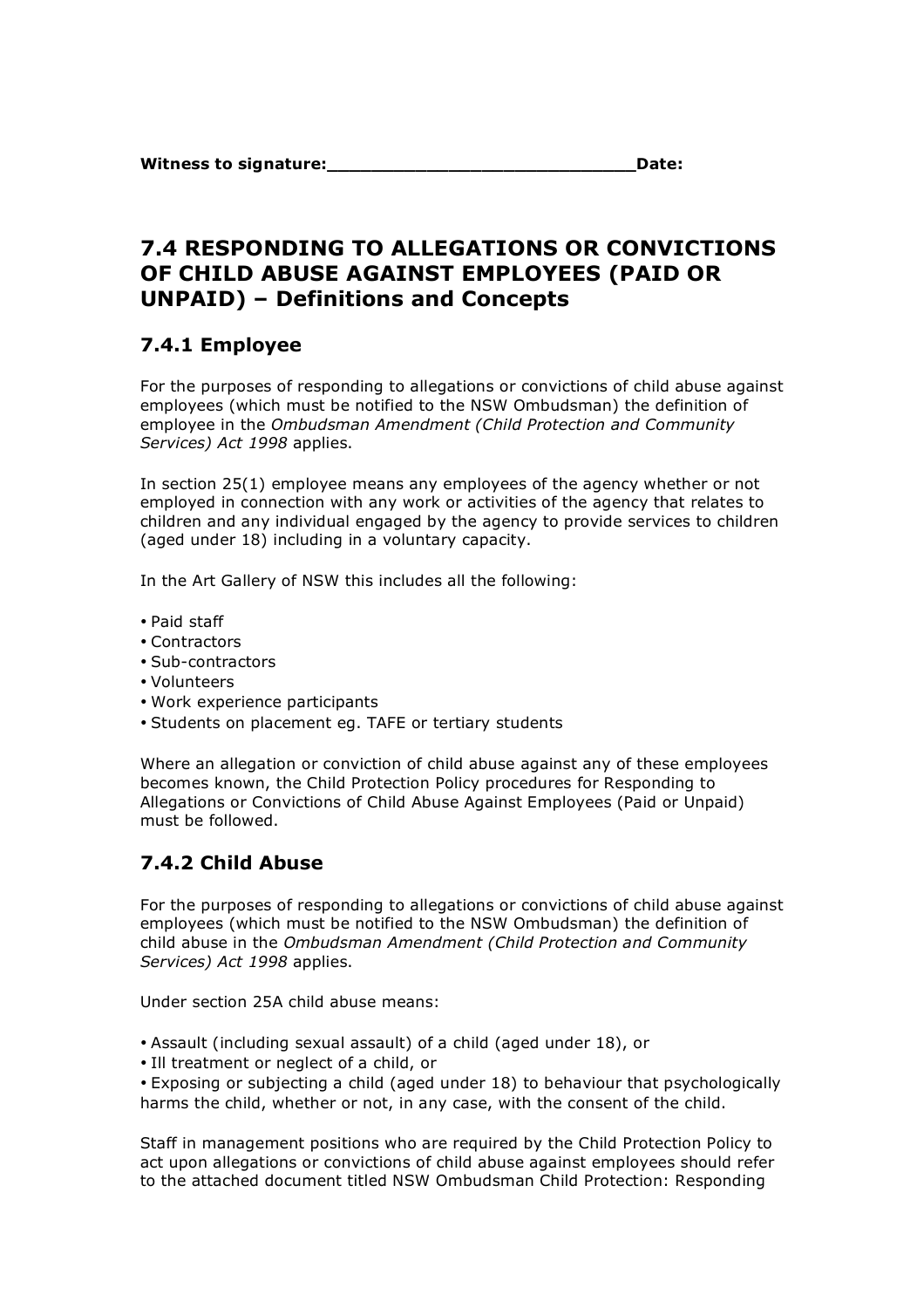to Allegations of Child Abuse Against Employees for more detail on the definition of child abuse for this purpose.

### **7.4.3 Allegation of child abuse**

For the purposes of responding to allegations or convictions of child abuse against employees the definition of an allegation of child abuse in the *Ombudsman Amendment (Child Protection and Community Services) Act 1998* applies.

Under section 25A allegation of child abuse means an allegation of child abuse against a person OR an allegation of misconduct that may involve child abuse. The legislation does not define "allegation" so the ordinary meaning that is "an assertion with or without proof, or a declaration" is to be applied. An allegation may be made to the agency in writing or orally and can be made anonymously.

Any allegations of child abuse alleged to have occurred in the course of the person's employment for the Art Gallery of NSW (because the agency is a public authority), must be notified in writing to the NSW Ombudsman by the appropriate manager in accordance with the Child Protection Policy.

Staff in management positions who are required by the Child Protection Policy to act upon allegations or convictions of child abuse against employees should refer to the attached document titled NSW Ombudsman Child Protection: Responding to Allegations of Child Abuse Against Employees for more detail.

### **7.4.4 Conviction for child abuse**

For the purposes of responding to allegations or convictions of child abuse against employees (which must be notified to the NSW Ombudsman) the definition of conviction for child abuse in the *Ombudsman Amendment (Child Protection and Community Services) Act 1998* applies.

Under section 25A, child abuse conviction means any conviction of a person, in this State or elsewhere, of an offence involving child abuse and includes a finding by a court that a charge for such an offence is proven even though the court does not proceed to a conviction. In NSW there are a range of offences that may involve child abuse in the Crimes Act and in the Children and Young Persons (Care and Protection) Act.

Any conviction for child abuse alleged to have occurred in the course of the person's employment for the Art Gallery of NSW (because the agency is a public authority), must be notified in writing to the NSW Ombudsman by the appropriate manager in accordance with the Child Protection Policy.

Staff in management positions who are required by the Child Protection Policy to act upon allegations or convictions of child abuse against employees should refer to the attached document titled NSW Ombudsman Child Protection: Responding to Allegations of Child Abuse Against Employees for more detail.

# **7.4.5 Allegation or Conviction of Child Abuse Against an Employee (paid or unpaid) Internal Reporting Form**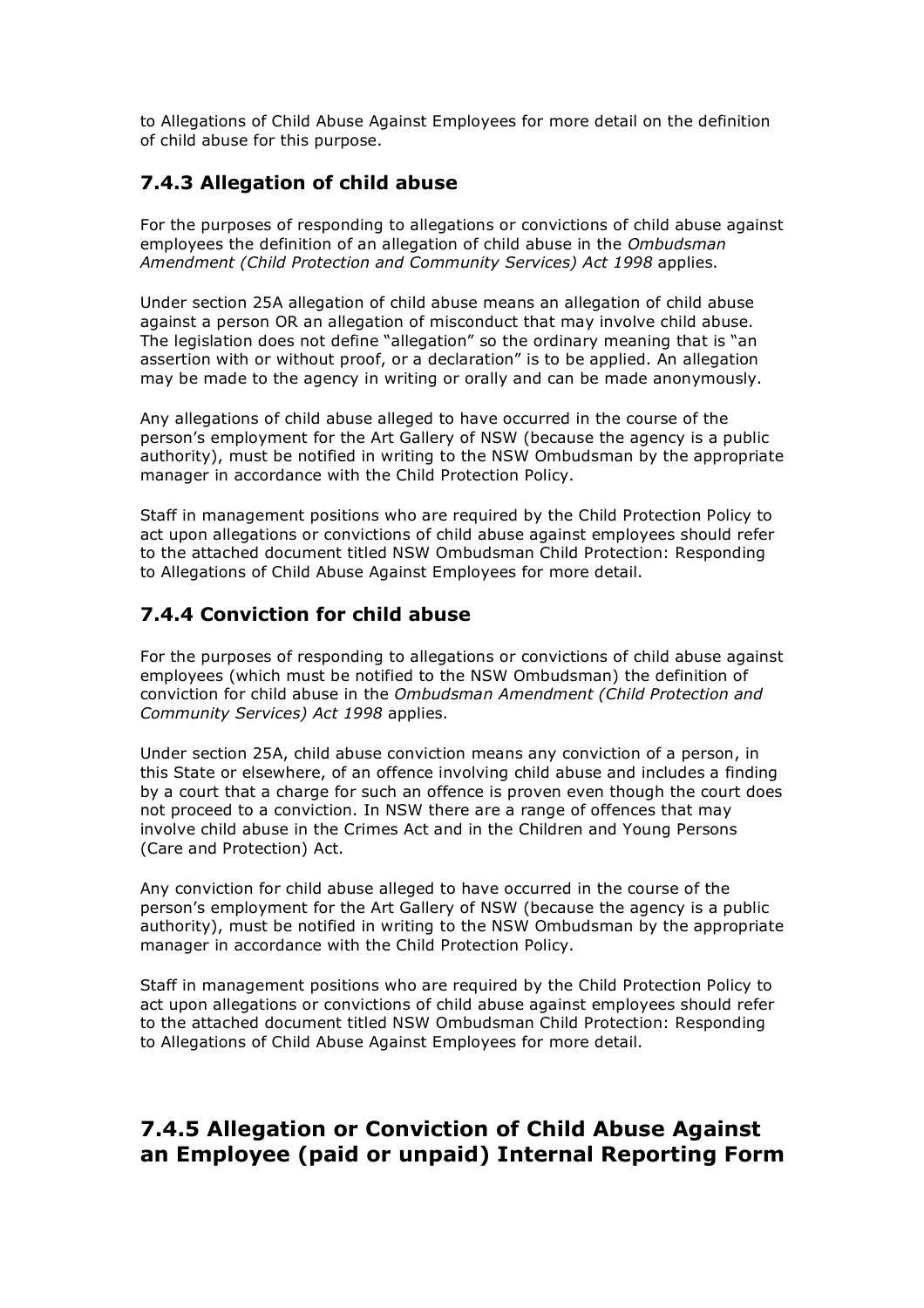#### **1. Name of staff providing information:**

#### **2. Agency name, location and phone:**

**3. Internally reported to:\_\_\_\_\_\_\_\_\_\_\_\_\_\_\_\_\_\_\_\_\_\_\_Date & time:\_\_\_\_\_\_\_\_\_**

#### **4. Nature of the allegation: (circle)**

i) Allegation of child abuse against paid employee

j) Allegation of child abuse against unpaid employee

k) Paid employee allegedly has conviction for child abuse

l) Unpaid employee allegedly has conviction for child abuse

m) Alleged misconduct by a paid employee that may involve child abuse

n) Alleged misconduct by an unpaid employee that may involve child abuse

o) Paid employee is allegedly a Prohibited Person

p) Unpaid employee is allegedly a Prohibited Person

#### **5. Details of allegation against employee:**

- Name of employee against whom allegation is made:
- Employee Position: Child-related employment YES NO

• Employee location:

Information regarding the allegation:

#### **6. Head of Agency Informed (of Allegation & obligation to notify NSW Ombudsman within 30 days) by\_\_\_\_\_\_\_\_\_\_\_\_\_\_Date & Time: 7. Required Action:**

| Signed: | Date & |
|---------|--------|
| Time:   |        |

# **7.4.6 REPORTING TO THE NSW OMBUDSMAN - NOTIFICATION FORM**

#### **Part 1: Details of agency**

1.1 Name of agency: The same of agency in the same of  $\frac{1}{2}$  and  $\frac{1}{2}$  and  $\frac{1}{2}$  and  $\frac{1}{2}$  and  $\frac{1}{2}$  and  $\frac{1}{2}$  and  $\frac{1}{2}$  and  $\frac{1}{2}$  and  $\frac{1}{2}$  and  $\frac{1}{2}$  and  $\frac{1}{2}$  and  $\frac{1}{2}$  and

1.2 Type of agency:

Designated government agency OR  $\Box$  Designated non-government agency

- $\Box$  Public authority (other than a designated government agency)
- Non-government school
- Child care centre
- □ Substitute residential care service

1.3 Nature of service provided by your agency: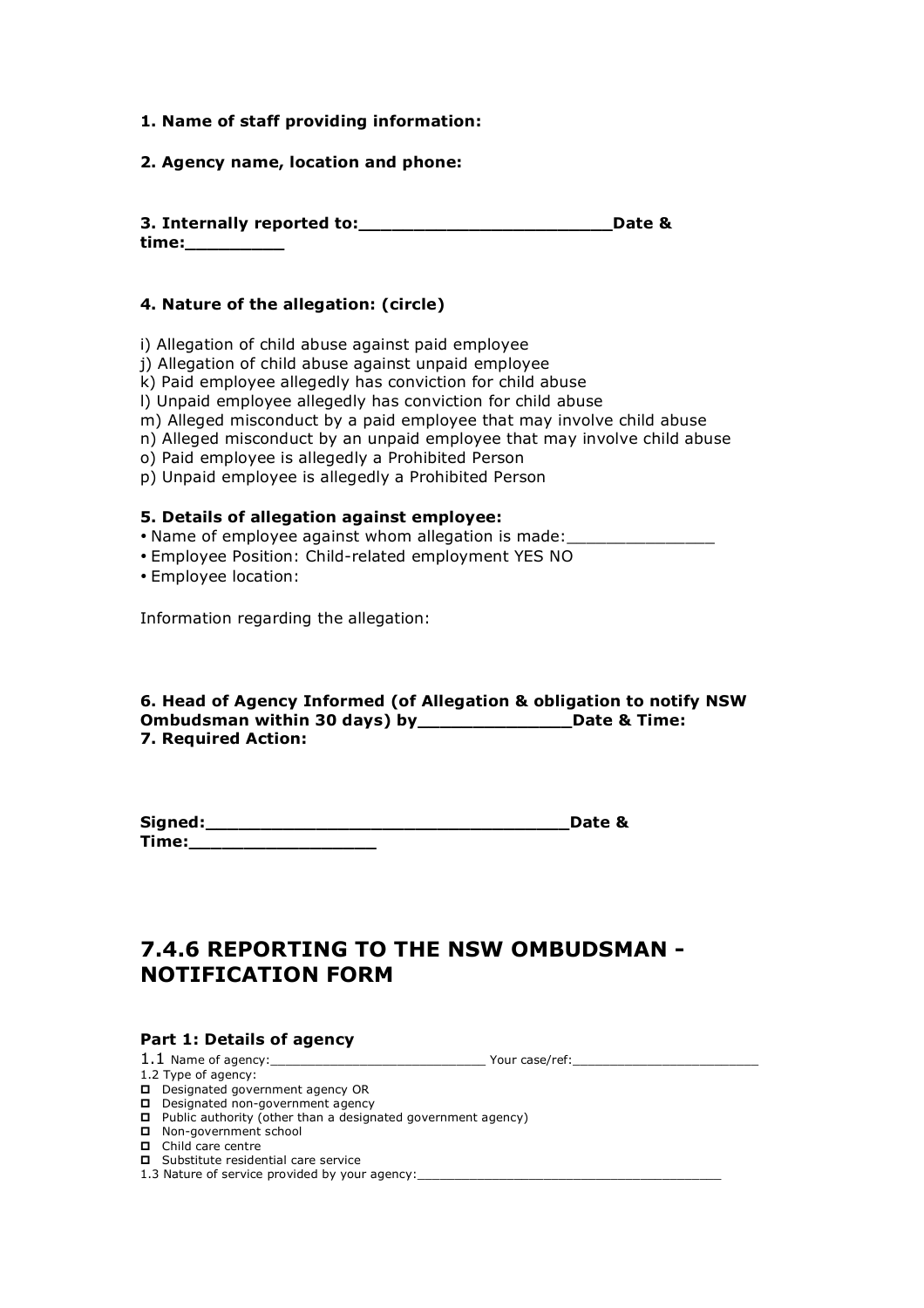1.4 Does your agency have a policy or procedures specifically relating to allegations of child abuse made against employees or members of staff? Yes / No

*If the agency has not already supplied the Ombudsman with a copy of the most current policies or procedures, please attach.*

| 1.5 Total number paid employees (include part-time/casual): _____________________                            |
|--------------------------------------------------------------------------------------------------------------|
|                                                                                                              |
|                                                                                                              |
|                                                                                                              |
|                                                                                                              |
|                                                                                                              |
|                                                                                                              |
|                                                                                                              |
|                                                                                                              |
| If another officer of the agency is preferred as the contact for any further inguiries from the Ombudsman in |
| relation to this notification, please provide their details below. Unless other arrangements have been made, |
| formal correspondence from the Ombudsman will be addressed to the nominated head of agency.                  |
|                                                                                                              |
|                                                                                                              |
|                                                                                                              |
|                                                                                                              |
|                                                                                                              |
| Please identify the person in your agency who is responsible for investigating the allegation(s) or who is   |
| responsible for liaison with any other agency that may be investigating the allegation(s):                   |
|                                                                                                              |
|                                                                                                              |
|                                                                                                              |

 $1.21$  Address:  $\_$ 

1.22 Does this notification relate to any other notifications you have made to the Ombudsman?

If yes, provide the Ombudsman reference number(s) or other identifying details:

\_\_\_\_\_\_\_\_\_\_\_\_\_\_\_\_\_\_\_\_\_\_\_\_\_\_\_\_\_\_\_\_\_\_\_\_\_\_\_\_\_\_\_\_\_\_\_\_\_\_\_\_\_\_\_\_\_\_\_\_\_\_\_\_\_\_\_

Appendix 7.5 – Key Child Protection Contacts

# **7.5 KEY CHILD PROTECTION CONTACTS**

#### **NSW Department of Community Services**

Department of Community Services (DoCS) Helpline (24 hours)

General public – 132 111

Mandatory Reporters line – 13 36 27

DoCS Community Service Centres across NSW (listed in the white pages telephone directory)

#### **NSW Commission for Children and Young People**

Level 2, 407 Elizabeth Street, Surry Hills NSW 2010

Telephone (02) 9286 7276